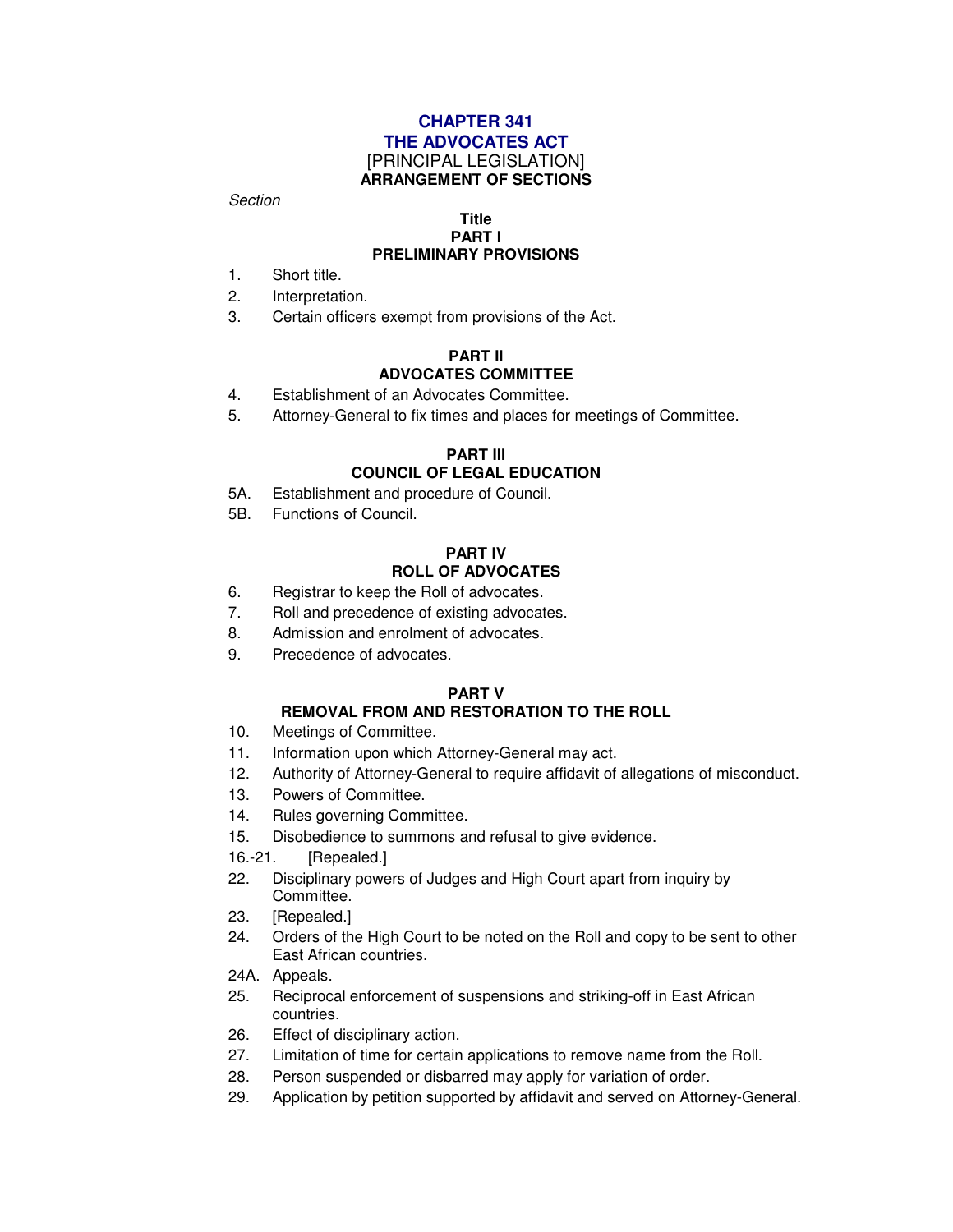- 30. Hearing in open court.
- 31. Hearing of petition and decision thereon.
- 32. Costs where application unsuccessful.
- 33. Proceedings under this Part in addition to other remedies.

#### **PART VI PRACTISING CERTIFICATES**

- 34. Registrar to issue practising certificates.
- 35. Application for practising certificates.
- 36. Discretion of Chief Justice to refuse certificate in special cases.
- 37. Adjudication in bankruptcy to suspend practising certificate.
- 38. Date and period of validity of practising certificates.

## **PART VII**

## **PRIVILEGES, RESTRICTIONS AND OFFENCES IN CONNECTION WITH PRACTICE**

- 39. Qualifications for practising as advocate.
- 40. Rights of practising advocate.
- 41. Unqualified person not to act as advocate.
- 42. Penalty for pretending to be an advocate.
- 43. Penalty for unqualified persons preparing certain instruments.
- 44. Instruments to be endorsed with name and address of drawer.
- 45. Offences by bodies corporate.
- 46. Power to exclude touts from precincts of courts.
- 47. Acting as tout prohibited.
- 48. Offence of, and penalty for, inducing clients to abandon their advocates.

#### **PART VIII REMUNERATION OF ADVOCATES**

- 49. Power to make general orders as to remuneration of advocates.
- 50. Scales of rates of commission and percentage.
- 51. Security for payment of remuneration and regulating interest.
- 52. Taxation of bills of costs.
- 53. Agreements with respect to remuneration for non-contentious business.
- 54. Powers to make agreements as to remuneration for contentious business.
- 55. Miscellaneous provisions as to agreements with respect to costs of contentious business.
- 56. In certain circumstances the taxing officer may reduce the amount payable under agreement.
- 57. Death or incapacity of advocate, etc.
- 58. Agreement excludes taxation.
- 59. Miscellaneous provisions as to remuneration for contentious business.
- 60. Power of High Court to order advocate to deliver his bill and to deliver up deeds.
- 61. Action to recover advocates' costs.
- 62. Taxation of bills on the application of the party chargeable or the advocate.
- 63. Taxation on application of third parties and beneficiaries under trusts, etc.
- 64. General provisions as to taxation.
- 65. Charging orders.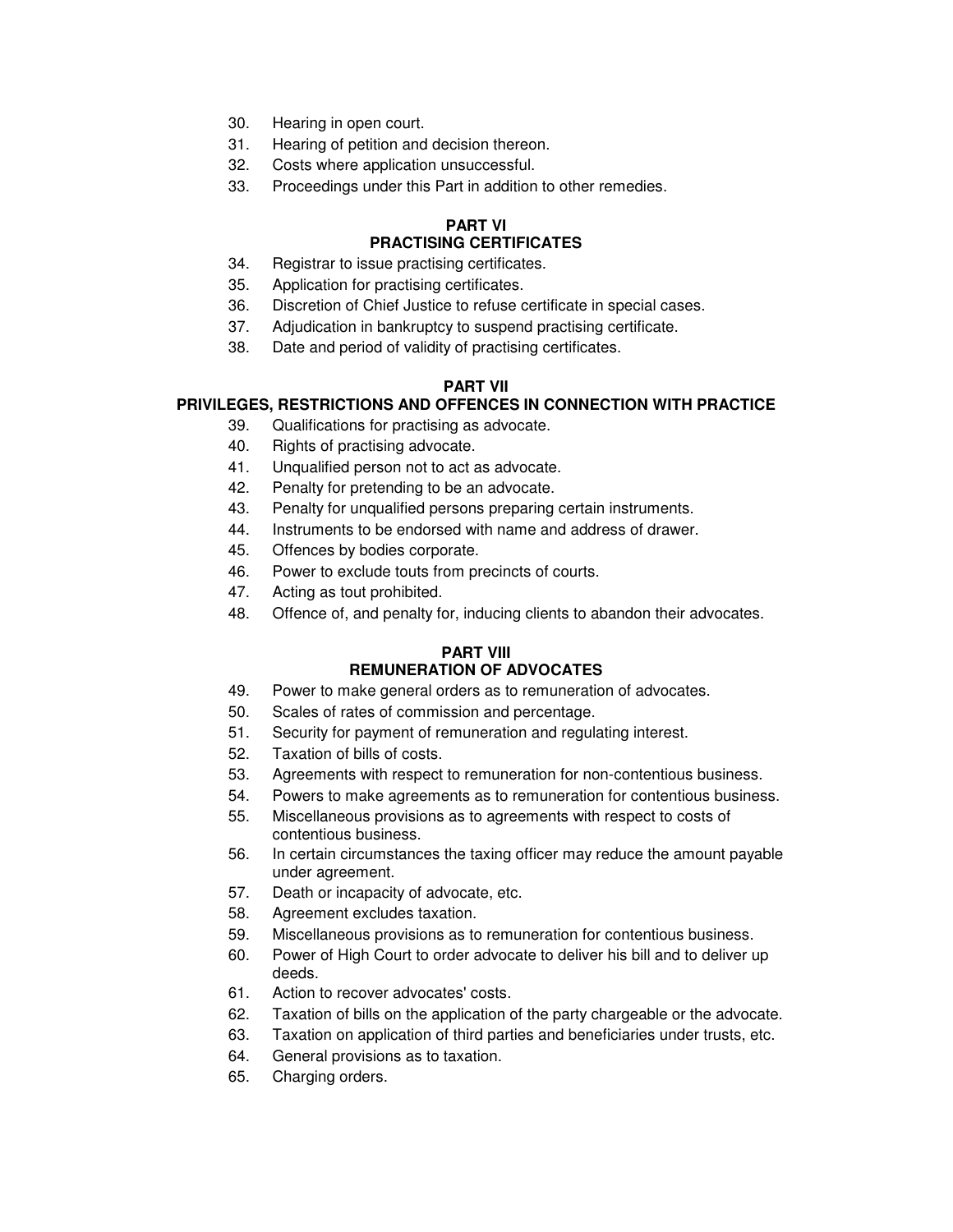#### **PART IX MISCELLANEOUS PROVISIONS**

- 66. Advocates to be officers of High Court.
- 67. Payment of expenses of Committee.
- 68. Authentication of Regulations and other documents.
- 68A. Fees for admission and practising certificate to be paid to Law Society.
- 69. Regulations.
- 70. Saving of other laws.
- 71. [Transitional provisions.]
- 72. [Repeal.]

## **CHAPTER 341 THE ADVOCATES ACT**

**An Act to provide for the law relating to advocates and for connected matters.**

[1st January, 1955]

Ords. Nos. 25 of 1954 18 of 1957 Acts Nos. C.A. 2 of 1962 16 of 1963 39 of 1969 11 of 1971 22 of 1983 12 of 1990 9 of 1996 31 of 1997 G.Ns. Nos. 347 of 1961 433 of 1961 490 of 1962 154 of 1971 92 of 1975 515 of 1991

## **PART I PRELIMINARY PROVISIONS (ss 1-3)**

#### **1. Short title**

This Act may be cited as the Advocates Act.

**2.** Interpretation In this Act, unless the context otherwise requires–

**"advocate"** means any person whose name is duly entered as an advocate upon the Roll;

**"client"** includes any person who, as a principal or on behalf of another, or as a trustee or personal representative, or in any other capacity, has power, expressed or implied, to retain or employ, and retains or employs or is about to retain or employ, an advocate and any person who is or may be liable to pay to an advocate any costs;

**"Committee"** means the Advocates Committee established under section 4; **"costs"** includes fees, charges, disbursements, expenses and remuneration; **"Council"** means the Council of Legal Education established by section 5A;

**"East African country"** means the United Republic of Tanzania, Kenya and Uganda;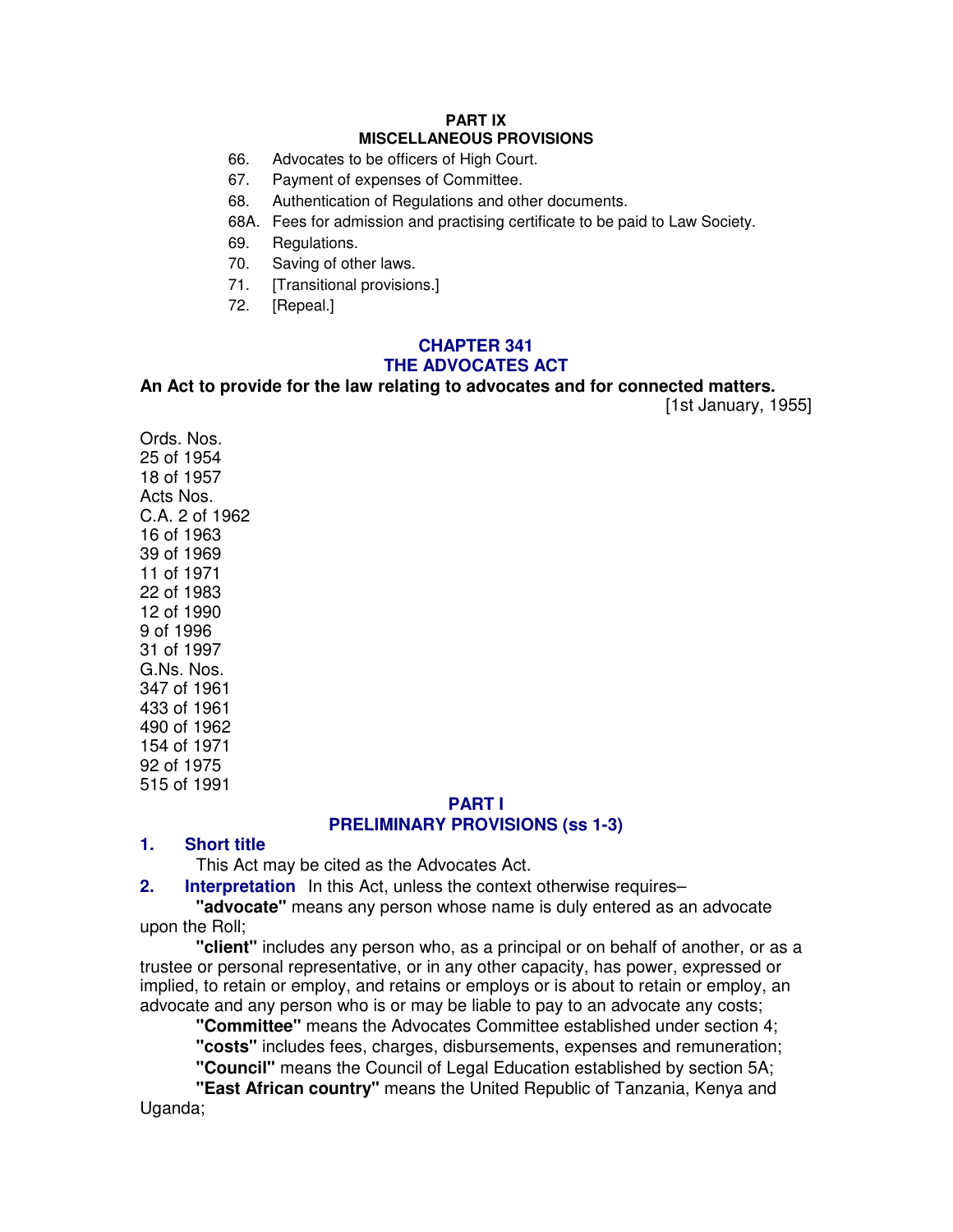**"Law Society"** means the Tanganyika Law Society established under the Tanganyika Law Society Act \*;

**"Minister"** means the Minister responsible for justice;

**"parastatal organisation"** means–

- (a) a body corporate established by or under any written law other than the Companies Act \*;
- (b) a trade union registered under the Trade Unions Act;
- (c) a company registered under the Companies Act \* not less than fifty per centum of the issued share capital of which is owned by the Government, a local government authority or a parastatal organisation or, where the company is limited by guarantee, a company in respect of which the amount that the Government, a local government authority or a parastatal organisation or, where the company is limited by guarantee, a company in respect of which the amount that the Government, a local government authority or a parastatal organisation has, as member, undertaken to contribute in the event of the company being wound up, is not less than fifty per centum of the aggregate amount which all the members have undertaken to contribute; and references in this paragraph to a parastatal organisation include references to any such company;

**"practising certificate"** means a certificate issued by the Registrar to an advocate, authorising him to practise as such within Tanzania, pursuant to the provisions of Part VI;

**"Registrar"** means the Registrar of the High Court;

**"Remuneration Committee"** means the Committee established under the provisions of Part VIII;

**"Roll"** means the list of advocates kept in accordance with the provisions of Part IV;

**"taxing officer"** means the taxing officer of the High Court.

**3. Certain officers exempt from provisions of the Act** (1) Every officer to whom this section applies shall, in connection with the duties of his office, be entitled to practise as an advocate in the High Court or in any court subordinate thereto constituted under the Magistrates' Courts Act \* and to perform any of the functions which, in England, may be performed by a member of the Bar as such or by a solicitor of the Supreme Court of Judicature as such, and provided, be subject to the provisions of this Act.

(2) The officers to whom this section applies are–

- (a) the Attorney-General, Parliamentary Draftsmen and State Attorneys, and any person duly qualified holding office in the Attorney-General's Chambers;
- (b) the legal secretary Income Tax Department;
- (c) any person duly qualified holding office in any municipality established under the Local Government (Urban Authorities) Act \* or any township authority established under the Local Government (District Authorities) Act \*;
- (d) the Registrar-General, Administrator-General, Public Trustee, Official Receiver, Commissioner for Lands and any person duly qualified holding office in the office of the Registrar-General, or of the Administrator-General, or of the Official Receiver or the Land Officer;
- (e) any person duly qualified holding office in such parastatal organisation as the Minister may, by order published in the Gazette, designate for the purposes of this section.

(3) For the purposes of this section "person duly qualified" means a person who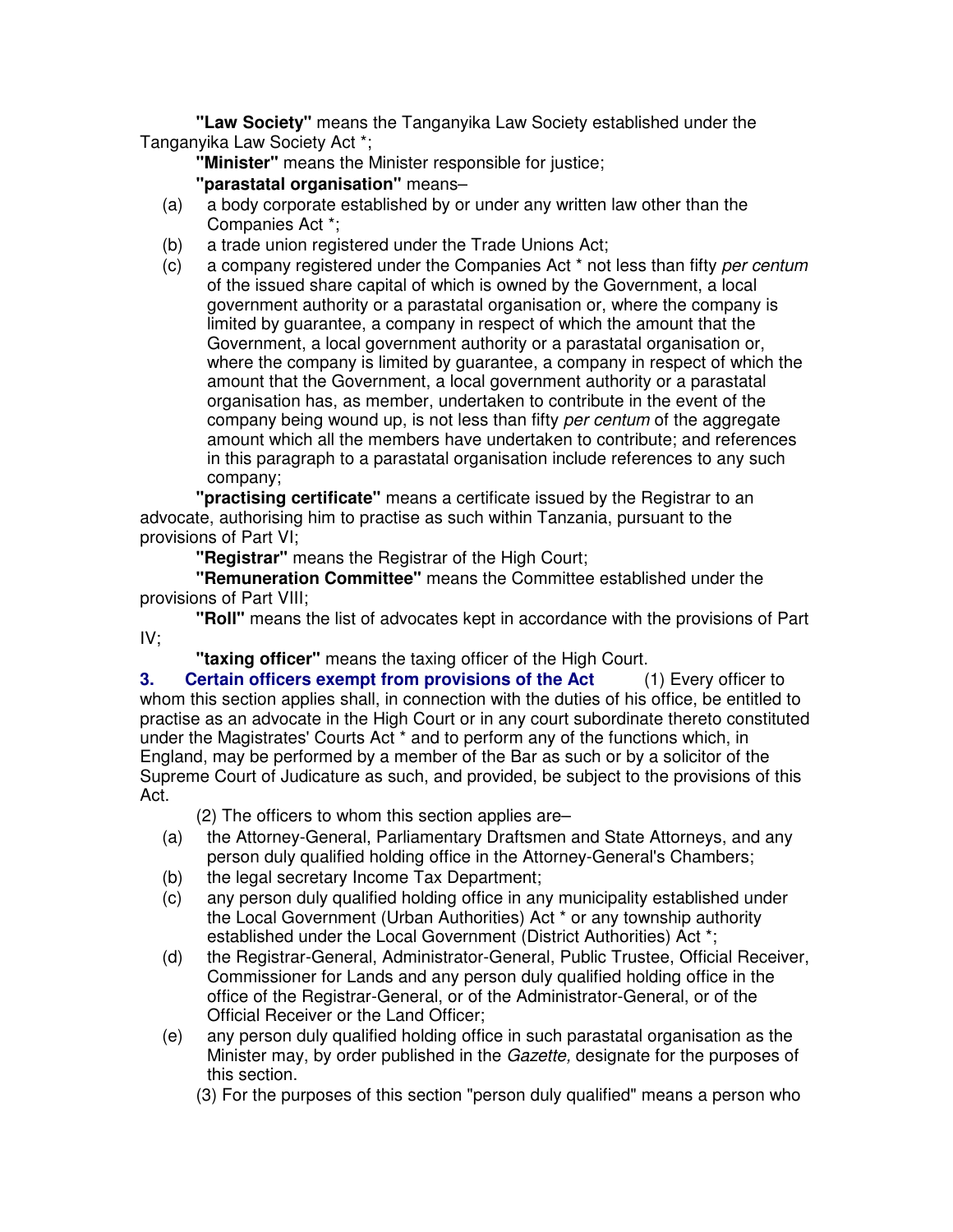is the holder of one of the professional qualifications set out in paragraph (a) of subsection (1) of section 8.

# **PART II**

# **ADVOCATES COMMITTEE (ss 4-5)**

**4. Establishment of an Advocates Committee** (1) There shall be established for the purposes of this Act a committee to be called the Advocates Committee consisting of–

- (a) a Judge of the High Court of the United Republic nominated by the Chief Justice;
- (b) the Attorney-General, or the Deputy Attorney-General or Director of Public Prosecutions;
- (c) a practising advocate nominated by the Council of the Law Society.

(2) During the temporary incapacity or absence from Tanzania of the member nominated by the Council of the Law Society, such Council may nominate any practising advocate to act as a temporary member in the place of such member until his recovery from incapacity or his return, as the case may be, or until the expiration of his period of office, whichever first occurs.

(3) During the temporary incapacity or absence from Tanzania of the High Court Judge nominated by the Chief Justice, the Chief Justice may nominate another Judge of the High Court to act as a member of the Committee and such Judge may so act.

(4) The High Court Judge shall be the chairman of the Committee and shall preside at all meetings of the Committee. In the absence from any meeting of the High Court Judge duly nominated by the Chief Justice either under subsection (1) or subsection (3), the Attorney-General, the Deputy Attorney-General or the Director of Public Prosecutions, shall be the chairman of the meeting.

(5) Two members of the Committee, one of whom shall be the Attorney-General or the Deputy Attorney-General, and the Director of Public Prosecutions shall form a quorum.

(6) Any question before the Committee shall be decided by a majority of votes of the members present and voting; in the event of equality of votes the chairman of the meeting shall, in addition to his deliberative vote as a member of the Committee, have a casting vote.

(7) Where the conduct of the member nominated by the Council of the Law Society is the subject matter of an application or allegation made under the provisions of section 13, such member shall be disqualified to sit as a member of, or vote at, any meeting during which such application or allegation is considered or determined by the Committee, and in any such case the Committee may nominate any practising advocate to act as a temporary member in the place of such nominated member for the purposes of such meeting.

(8) The Committee may appoint any public officer to be a secretary to the Committee.

## **5. Attorney-General to fix times and places for meetings of Committee**

Meetings of the Committee shall be held at such times and places as the Attorney-General shall fix.

## **PART III**

# **COUNCIL OF LEGAL EDUCATION (ss 5A-5B)**

**5A. Establishment and procedure of Council** (1) There is hereby established a Council of Legal Education which shall consist of–

- (a) the Chief Justice or his representative;
- (b) the Attorney-General or his representative;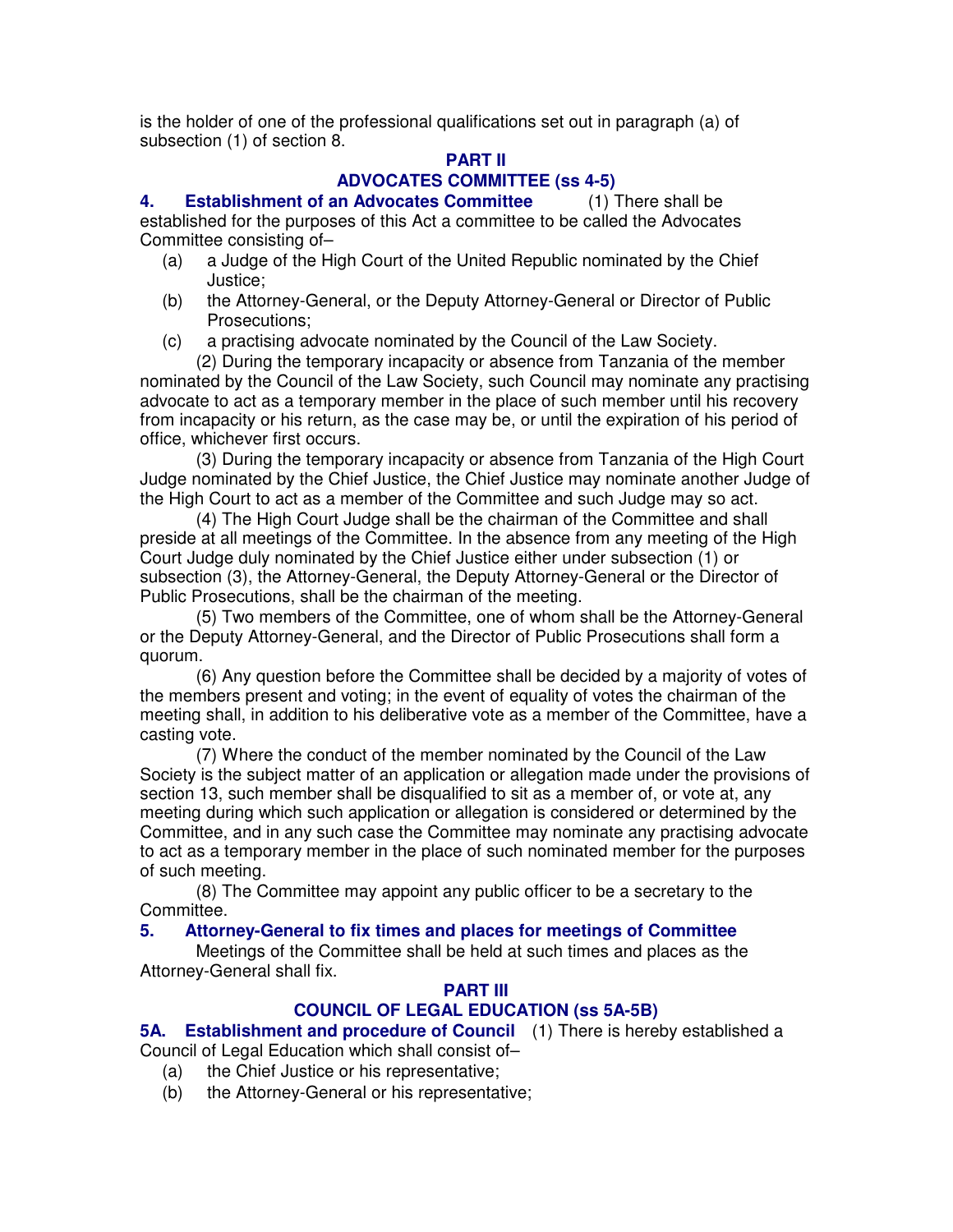- (c) the Dean of the Faculty of Law of the University of Dar es Salaam or his representative; and
- (d) two practising advocates elected by the Law Society.

(2) The members of the Council elected by the Law Society shall hold office for such period, not exceeding three years, as the Law Society may determine and shall be eligible for re-election.

(3) The meetings of the Council shall be held at such times and places as the Chairman may determine.

(4) At any meeting of the Council three members thereof, of whom one shall be either the Chairman or the Attorney-General or his representative, shall constitute a quorum.

(5) Questions coming before the Council shall be determined by a majority of votes of the members present and voting but the Chairman shall have no casting vote.

(6) Subject to the provisions of this section the Council may regulate its own procedure.

**5B. Functions of Council** The functions of the Council shall be to exercise the functions conferred upon it by or under this or any other law and to exercise general supervision and control over legal education in Tanzania for the purposes of this Act and to advise the Government in relation thereto.

## **PART IV ROLL OF ADVOCATES (ss 6-9)**

## **6. Registrar to keep the Roll of advocates**

The Registrar shall keep, in accordance with the provisions of this Act and of any regulations made thereunder, a Roll of all advocates.

## **7. Roll and precedence of existing advocates**

The Registrar shall enter upon the Roll the name of every person who is qualified to practise as an advocate in Tanzania; and the order of entry of such names shall be according to the precedence of such persons as between themselves.

**8. Admission and enrolment of advocates** (1) A person may apply to the Chief Justice to be admitted as an advocate–

- (a) if he holds one of the following professional qualifications, that is to say–
	- (i) if he is the holder of a degree in law granted after examination by the University of East Africa or the University of Dar es Salaam by such other university or other institution as may be recognised by the Council for the purposes of this section;
	- (ii) if he is a legal practitioner (by whatever name called) and thereby has a right of audience before any court having unlimited jurisdiction in civil and criminal matters in any Commonwealth country or in any other country designated by the Minister for the purposes of this section;
	- (iii) if he is a Solicitor of the Supreme Court in England, Northern Ireland or the Republic of Ireland, a Writer to the Signet, a Solicitor in the Supreme Court of Scotland, or a person admitted or deemed to have been admitted as a solicitor under the Solicitors (Scotland) Act, 1933, of the United Kingdom, or if he is the holder of any similar qualification which is accepted by the Council as a professional qualification for the purposes of this subparagraph; and
- (b) subject to the provisions of subsection (2), if either–
	- (i) he has complied with such requirements (whether relating to instruction or examination or otherwise) as to the acquisition of professional experience as may be specified in regulations made hereunder by the Council; or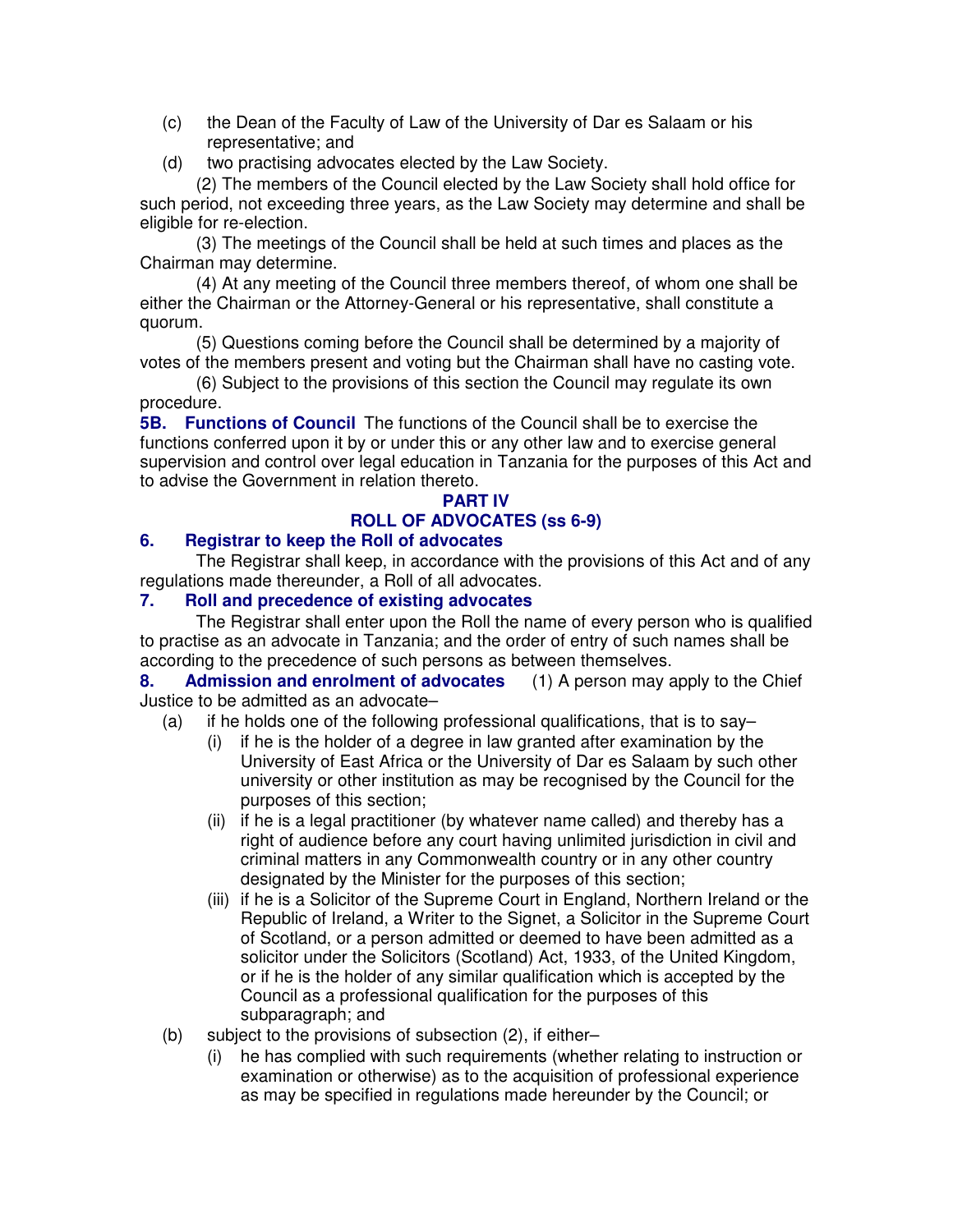(ii) he has been in continuous practice as an advocate in Kenya, Uganda or Zanzibar during the five years immediately preceding his application.

(1A) The Council may exempt any person from all or any of the requirements specified under subparagraph (i) of paragraph (b) of subsection (1).

(2) Every application made under this section shall be by petition to the Chief Justice in such form and manner and on payment of such fee as may be prescribed.

(3) Upon an application being made under this section and upon proof to his satisfaction of the qualification and suitability of the applicant, the possession by the applicant of an adequate knowledge of the language of the Court, and upon production of such testimonials as to character as he may require, the Chief Justice shall, unless cause to the contrary is shown to his satisfaction, by writing under his hand and in such manner and form as he may, from time to time, think fit, admit the applicant as an advocate.

(3A) There shall be endorsed on each certificate of admission issued by the Chief Justice words to the effect that the certificate in itself is not a licence to practise as an advocate.

(4) The Registrar, upon production of an admission certificate signed by the Chief Justice, and on payment to the Registrar of the prescribed fee, shall enter on the Roll the name of the person so admitted.

(5) Nothing in this section shall prejudice or affect the qualification or status of any person who immediately before the commencement of this Act was qualified to practise as an advocate according to the law then in force.

(6) All reports and communications under this section shall be absolutely privileged.

**9. Precedence of advocates** Advocates shall take precedence among themselves according to the order of entry of their respective names on the Roll:

Provided that the Attorney-General shall take precedence over all other advocates:

And provided further that any person admitted to the Roll, who was, immediately before his application for admission to the Roll, the holder of an office to which the provisions of section 3 apply, may be accorded by the Chief Justice, with the consent of the Committee, precedence commensurate with the period immediately preceding the date of such application during which he held any such office within Tanzania.

## **PART V**

## **REMOVAL FROM AND RESTORATION TO THE ROLL (ss 10-33)**

**10. Meetings of Committee** The Attorney-General may at any time, and shall, when requested to do so by the chairman of the Committee, convene a meeting of the Committee for the purpose of enquiring into any allegation of misconduct made against any advocate.

**11. Information upon which Attorney-General may act** In the exercise of his power under section 10, the Attorney-General may act upon information which is brought to his notice in any manner whatsoever.

#### **12. Authority of Attorney-General to require affidavit of allegations of misconduct**

The Attorney-General may, instead of or in addition to summoning before the Committee any person who makes allegations of misconduct against any advocate, require that person to support such allegations by an affidavit setting out the facts on which he relies as proof of misconduct.

**13. Powers of Committee** (1) The Committee shall have jurisdiction to hear and determine–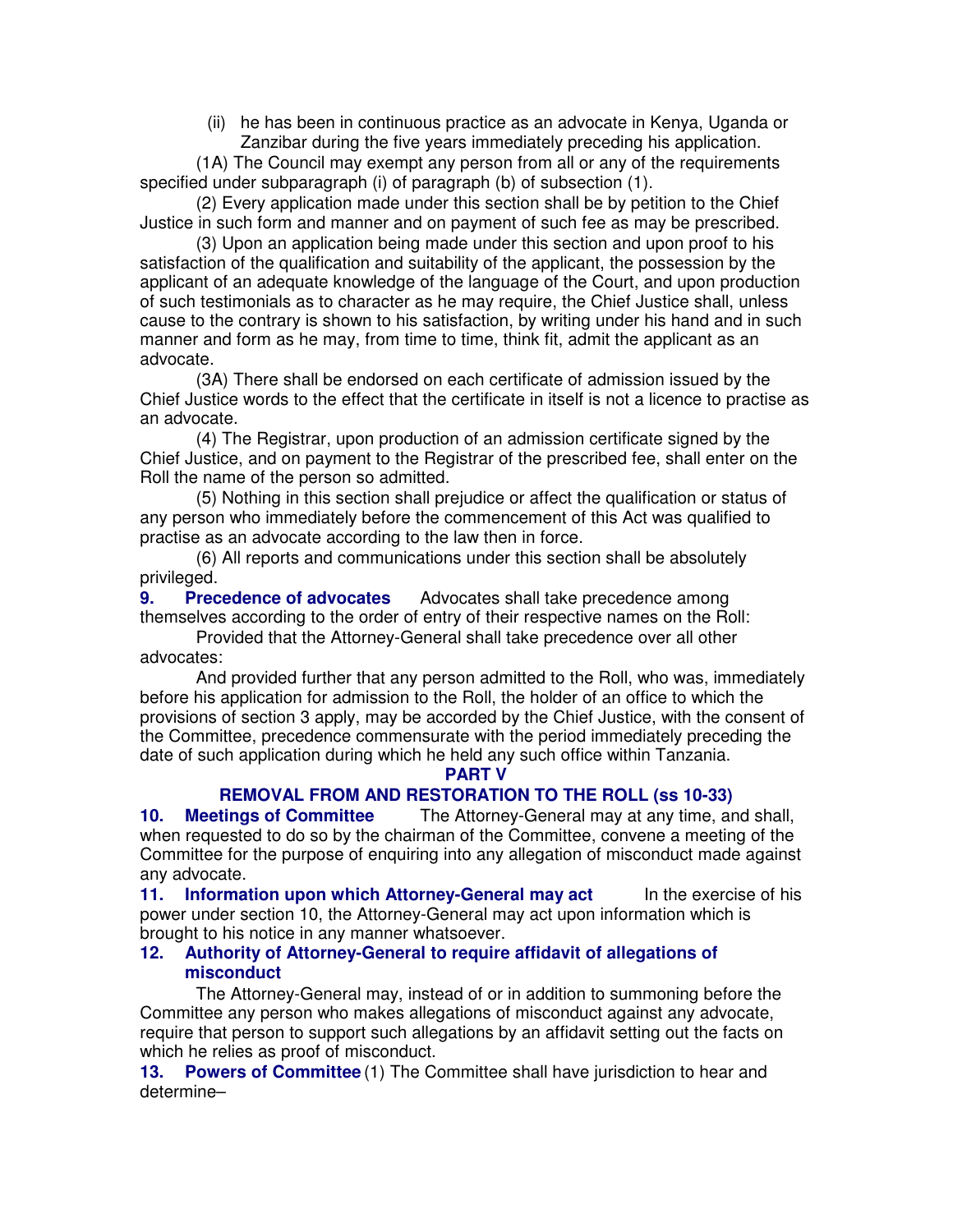- (a) any application by an advocate to procure the removal of his name from the Roll;
- (b) any application by any person to remove the name of any advocate from the Roll; or
- (c) any allegation of misconduct made against any advocate by any person. (2) Where an application or allegation of misconduct is made under paragraph

(b) or paragraph (c) of subsection (1), the Committee shall have power to require the advocate in respect of whom such application is made, or in respect of whom such allegation is made, to show cause why his name should not be removed from the Roll of advocates or to answer the allegation made, as the case may be:

Provided that where, in the opinion of the Committee, an application under paragraph (b) of subsection (1), or an allegation under paragraph (c) of that subsection does not disclose a prima facie case, the Committee may refuse such application or may dismiss the allegation without requiring the advocate to whom the application or allegation relates to show cause why his name should not be removed from the Roll or to answer the allegation, as the case may be.

(3) On the hearing of an application under paragraph (b) of subsection (1) or any allegation under paragraph (c) of that subsection–

- (a) the Committee shall give the advocate to whom the application relates or against whom the allegation is made an opportunity to appear and be heard by it, and for that purpose shall, not less than seven days before the date fixed for the hearing, inform him of such date and of the particulars of the application or allegation, furnish to him a copy of any affidavit made in respect of the application or allegation, and notify him of the time and place when and where he may inspect and make a copy of any other document in the possession of the Committee which it deems relevant to the application or allegation;
- (b) the Committee may in the course of the hearing, hear such witnesses and receive such documentary evidence as in its opinion may assist it in coming to a conclusion as to the truth or otherwise of any allegation made against the advocate.

(4) Upon the conclusion of a hearing subsection (3) the Committee may, if it is satisfied of the truth of the allegations upon which an application under paragraph (b) of subsection (1) is founded or of any allegation of misconduct made against the advocate–

- (a) direct that the name of the advocate be removed from the Roll;
- (b) admonish the advocate; or
- (c) suspend the advocate from practising for such period as the Committee may direct.

(5) In any proceedings under this section the Committee shall have power to make any such order as to payment by any party of any costs or witness expenses as it may think fit, and any such order shall be deemed to be an order of the High Court and may be enforced in like manner.

(6) If in the course of any hearing before the Committee after the whole or any part of the evidence has been heard and recorded, there is for any reason a change of the members of the Committee, the Committee may act on the evidence so recorded before such change, or partly recorded before and partly recorded after such change, as the case may be, or the Committee may re-summon the witnesses and recommence the hearing:

Provided that the advocate whose misconduct is the subject matter of the proceedings may, when the Committee resumes its proceedings after such change, demand that all the witnesses or any of them be re-summoned and reheard and shall be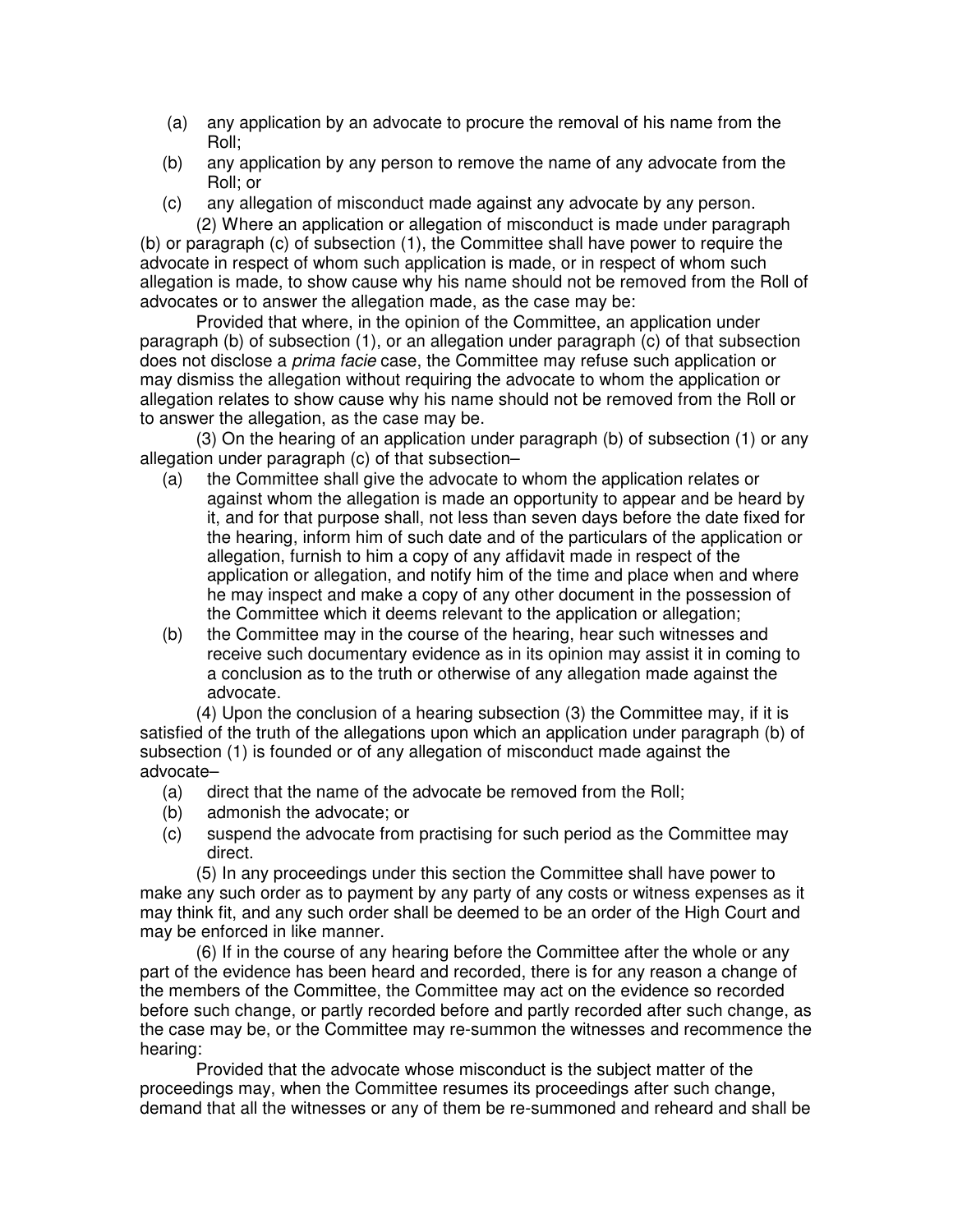informed of such right by the Committee when it so resumes its proceedings.

**14. Rules governing Committee** (1) The Committee, with the approval of the Chief Justice, may from time to time make rules for regulating the making, hearing and determination of applications to the Committee under this Part.

(2) For the purposes of any application made to it under this Part, the chairman of the Committee may administer oaths and may issue summonses under his hand directing any person named therein to attend at the time and place therein mentioned to give evidence or to produce documents therein specified or to do both.

(3) Every proceeding before the Committee under section 13 shall, for the purposes of Chapter XI of the Penal Code \*, be deemed to be judicial proceeding.

## **15. Disobedience to summons and refusal to give evidence**

If any person upon whom a summons issued under the provisions of section 13 has been served refuses or omits without sufficient cause to attend at the time and place mentioned in the summons, or refuses without sufficient cause to answer fully and satisfactorily to the best of his knowledge and belief all questions put to him by or with the concurrence of the Committee, or refuses or omits without sufficient cause to produce any documents in his possession or under his control which are mentioned in the summons, he shall be liable on conviction to a fine not exceeding one thousand shillings:

Provided that no person giving evidence before the Committee shall be compellable to incriminate himself, and that every such person shall, in respect of any evidence given by him or any document he is required to produce, be entitled to all the privileges to which a witness in a trial before the High Court is entitled in respect of evidence given by him or a document he is required to produce before such court.

## **16.-21. Repealed**

[Repealed by Act No. 39 of 1969 s. 7.]

## **22. Disciplinary powers of Judges and High Court apart from inquiry by Committee**

(1) Nothing in this Act contained shall supersede, or interfere with the powers vested in the Chief Justice or any of the Judges of the High Court to deal with misconduct or offences by advocates.

(2) Without prejudice to the generality of the foregoing subsection, notwithstanding that no inquiry may have been made by the Committee–

- (a) the Chief Justice or the High Court shall have power, for any reasonable cause to admonish any advocate or to suspend him from practising during any specified period or make an order of removing his name from the Roll;
- (b) any Judge of the High Court shall have power to suspend any advocate in like manner temporarily, pending a reference to, or disallowance of such suspension by, the High Court;
- (c) any advocate aggrieved by any decision or order of the Chief Justice or a judge of the High Court made in pursuance to paragraph (a), may, within thirty days of such decision or order appeal–
	- (i) in the case of a decision or order by a judge of the High Court, to the Advocates' Committee; and
	- (ii) in the case of a decision or order of the Chief Justice, to the Court of Appeal:

 Provided that where the decision or order appealed against was made by a judge of the High Court nominated by the Chief Justice to be a member of the Advocates' Committee under section  $4(1)(a)$  of this Act, such judge shall not sit at the hearing of the appeal by the Committee, and in such case, the Chief Justice may nominate another judge of the High Court as provided under subsection (3) of section 4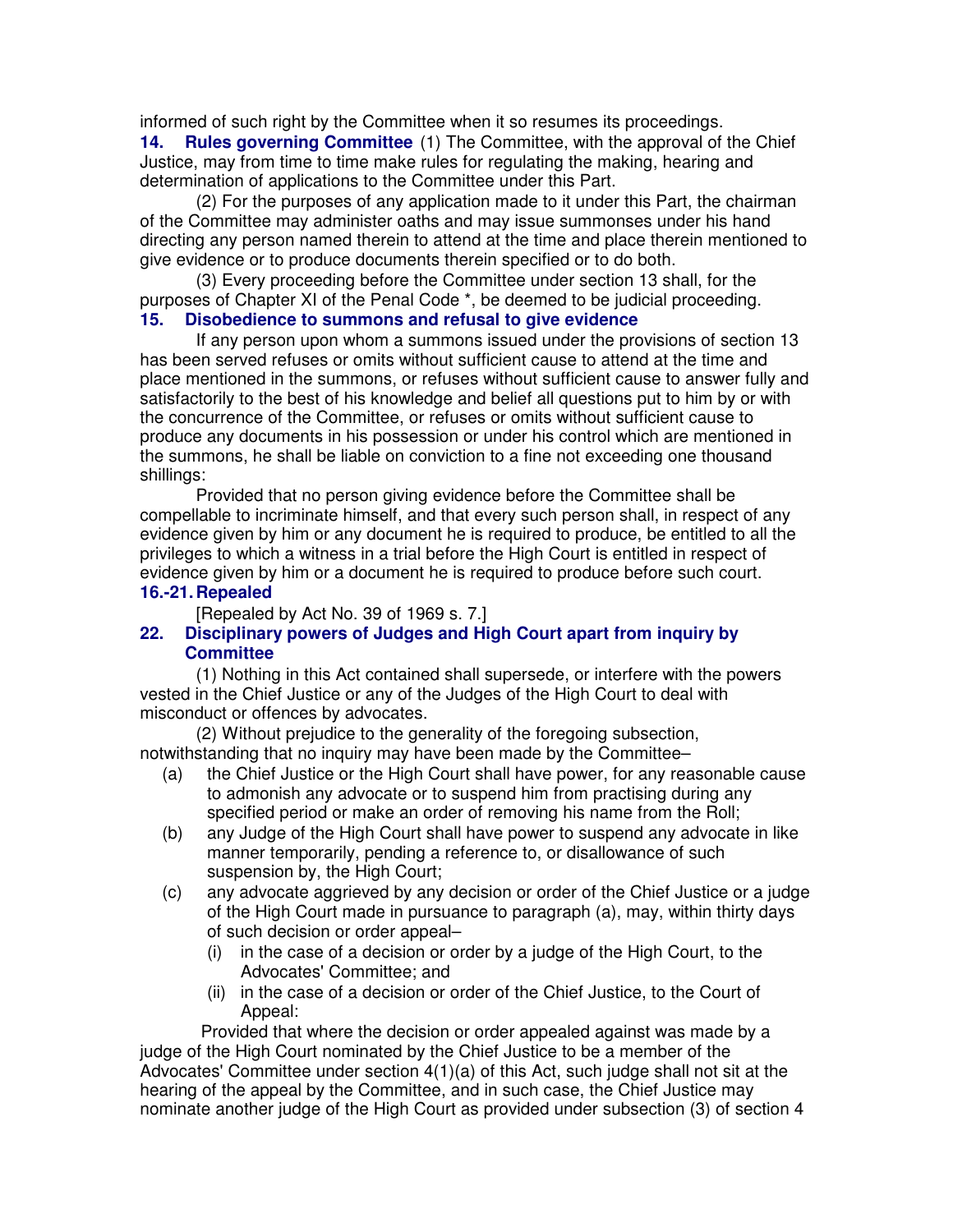of this Act; and save further that in an appeal to the Court of Appeal against a decision or order of the Chief Justice the latter shall not sit to hear the appeal.

## **23. Repealed**

[Repealed by Act No. 39 of 1969 s. 7.]

## **24. Orders of the High Court to be noted on the Roll and copy to be sent to**

**other East African countries** (1) Where, in proceedings under or by virtue of this Act, any advocate is admonished, or an order is made by the Committee removing his name from the Roll, or suspending him from practice, or as to the payment by him of costs, the Registrar shall cause a note of the effect of such admonition or order to be entered against the name of the advocate on the Roll and, where the order so directs, shall remove his name from Roll.

(2) The Registrar shall send to the Supreme Court or High Court, as the case may be, of each East African country a certified copy of every order (including orders made on appeal) made under or by virtue of this Act as to removal of the name of an advocate from the Roll, as to replacing the name of an advocate on the Roll or as to suspending an advocate from practice.

**24A. Appeals**(1) Any advocate aggrieved by any decision or order of the Committee under this Act may, within thirty days of such decision or order, appeal to the High Court against such decision or order.

(2) On any appeal under this section the High Court may affirm, reverse or vary the decision or order appealed against, and may in addition thereto exercise all the powers conferred upon the High Court by the Civil Procedure Code \*, in relation to an appeal from civil suits.

(3) In any appeal under this section the Committee shall be made a party thereto and shall have a right to be represented at the hearing and to oppose the appeal.

(4) Every appeal under this section shall be heard by a full bench of the High Court composed of not less than three Judges:

Provided that where the proceedings concern a decision or order made by a judge of the High Court under paragraph (a) of subsection (2) of section 22 such judge shall not sit to hear the appeal before the full bench of the High Court.

(5) [Omitted].

## **25. Reciprocal enforcement of suspensions and striking-off in East African**

**countries** (1) If any advocate who is also an advocate or legal practitioner, (by whatsoever name or style designated, of, or is entitled to practise as such in, any reciprocating Commonwealth country, is suspended from practice in such country by order of a competent court or other competent authority of or in such country, a note of such suspension shall be entered by the Registrar against the name of the advocate on the Roll, and thereupon such advocate shall be suspended from practice as an advocate in Tanzania for the period for which his suspension from practice in such country remains effective, or until the note of such suspension is deleted in accordance with the provisions of subsection (3) of this section, as the case may be.

(2) If the name of any such advocate as aforesaid is, by order of a competent court or other competent authority of or in any reciprocating Commonwealth country made otherwise than on the application or at the request of the advocate himself, removed or struck from or off the Roll or list of advocates or legal practitioners of such country, or if by any such order as aforesaid, made otherwise than on the application or at the request of the advocate himself, such advocate is disbarred, or otherwise disentitled to practise as an advocate or legal practitioner, by whatsoever name or style designated, in such country, the name of such advocate shall be removed from the Roll by the Registrar.

(3) Notwithstanding anything in this Act contained the Chief Justice may, if he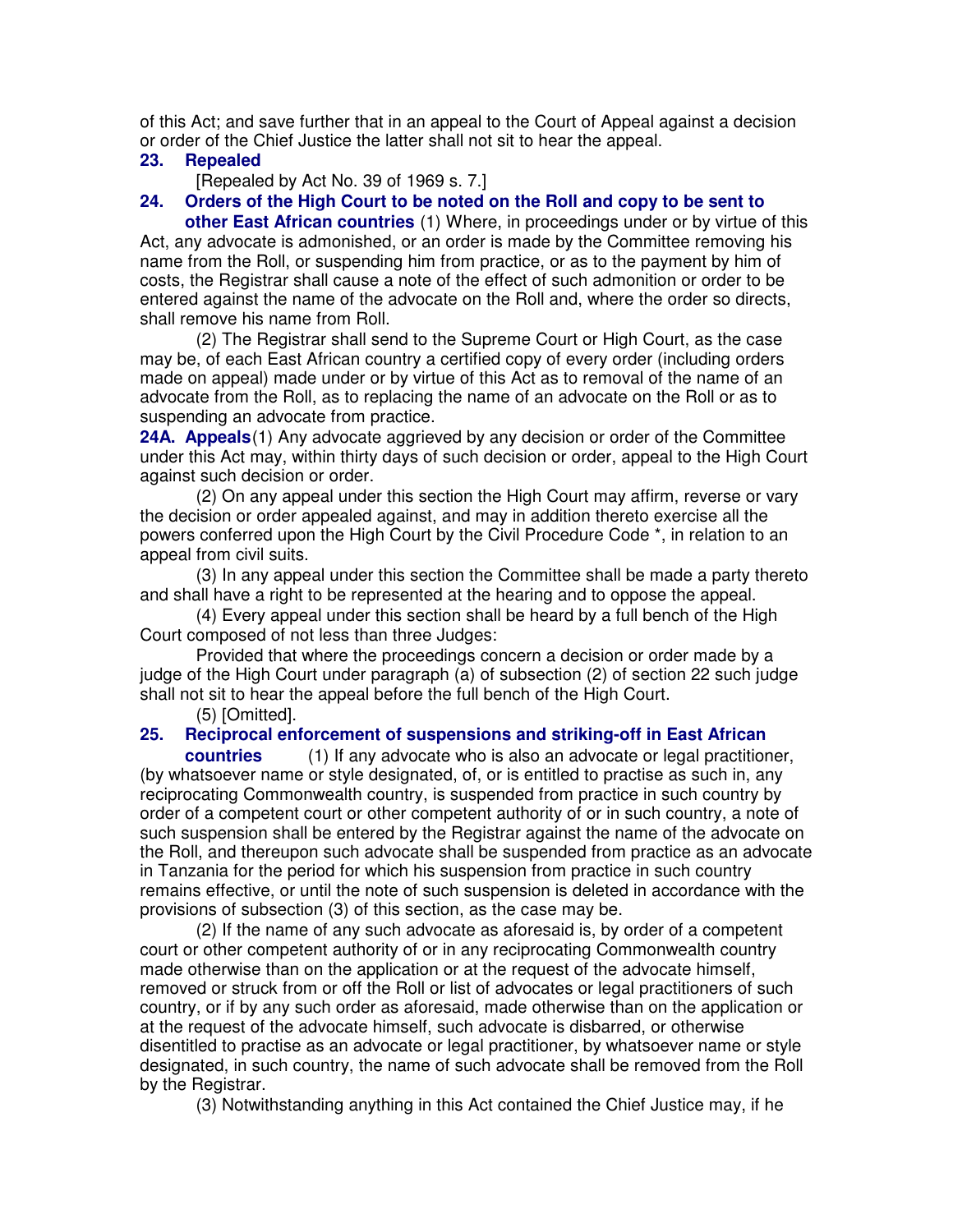thinks fit, either on his own initiative or on the recommendation of the Committee at any time–

- (a) order that a note of the suspension from practice of any advocate in an reciprocating Commonwealth country shall not be entered by the Registrar against the name of the advocate on the Roll;
- (b) order that the name–
	- (i) of any advocate which by order of a competent court or other competent authority of or in any reciprocating Commonwealth country made otherwise than on the application or at the request of the advocate himself has been removed or struck from or off the roll or list of legal practitioners of such country; or
	- (ii) of any advocate who by any such order as in subparagraph (i) of this paragraph is disbarred or otherwise disentitled to practise as an advocate or legal practitioner, by whatsoever name or style designated in such country, shall not be removed from the Roll by the Registrar;
- (c) order the Registrar to replace on the Roll the name of any advocate whose name has been removed from the Roll in accordance with the provisions of this section; or
- (d) order the Registrar to delete from the Roll any note of the suspension from practice of any advocate in an East African country entered against the name of such advocate on the Roll.

(4) If in any case to which the provisions of this section apply the name of an advocate is restored to the Roll or list of advocates or legal practitioners in any East African country, or if he otherwise becomes entitled again to practise as aforesaid in such country, his name shall, subject to the provisions of this Act, be replaced on the Roll by the Registrar.

(5) In this section, the expression "reciprocating commonwealth country" means any Commonwealth Country in respect of which the Minister declares, by order published in the Gazette, that he is satisfied that reciprocal effect will be given under the law of that country to any order made under this Act for the suspension of advocates from practice or the removal of their names from the Roll.

#### **26. Effect of disciplinary action**

Where under any provision of this Act the name of an advocate has been removed from the Roll or an advocate has been suspended from practice, his practising certificate (if any) shall be deemed forthwith to have been cancelled, or, in the case of suspension for a period less than the unexpired period to which his practising certificate relates, to have been suspended for such lesser period.

## **27. Limitation of time for certain applications to remove name from the Roll**

Subject as hereinafter provided, no advocate shall be liable to have his name removed from the Roll on account of any defect in his admission and enrolment, unless the application to remove his name from the Roll is made within six months after the date of his enrolment:

Provided that this section shall not apply to any case where fraud is proved to have been committed in connection with the admission or enrolment.

**28. Persons suspended or disbarred may apply for variation of order** (1) Subject to the provisions of subsection (2), any person who, in accordance with the provisions of this Act or otherwise by the High Court, has been suspended from practising during a specified time or whose name has been removed from the Roll, may apply to the High Court for an order, in the former case, to set aside the order or to reduce the period of suspension and, in the latter case, to set aside the order or for readmission.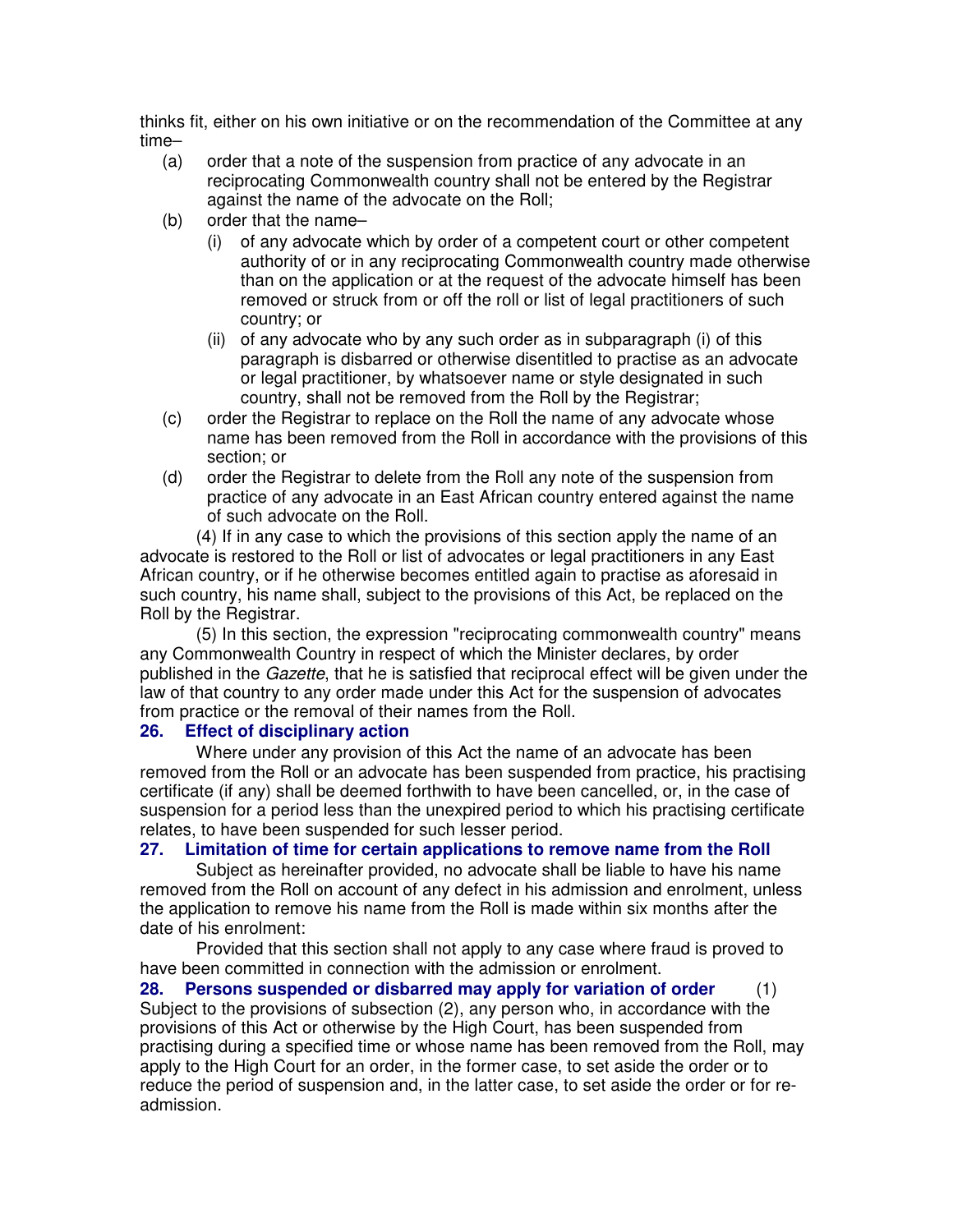(2) The right to apply under subsection (1) shall be subject to the following limitations–

- (a) in the case of an order of suspension, no application shall be made until after the expiration of two years from the date of such order or of half the period of suspension, whichever is the less, and when an application has been made and determined no further application shall be made until after the expiration of two years from the date of such determination; and
- (b) in the case of an order removing a name from the Roll, no application shall be made until after the expiration of two years from the date of such order and when an application has been made and determined, no further application shall be made until after the expiration of two years from the date of such determination and, in the case of subsequent applications, until after the expiration of two years from the date of the determination of the last previous application:

Provided that in the event of any new material fact coming to light since the making of the original order of suspension or removal from the Roll, which fact might have influenced the Court or the Committee in making the order, the person affected may, at any time, apply to a Judge in Chambers for permission to apply for reconsideration of the original order, and if the Judge is of the opinion that such fact should be placed before the Court or the Committee which made the original order, whether or not he considers that such fact would have influenced the original decision, he may grant such application, and where such application is granted –

- (a) if the original order was an order made by the High Court, the High Court shall proceed to reconsider the order;
- (b) if the original order was an order made by the Committee, the Committee shall proceed to reconsider the order.

## **29. Application by petition supported by affidavit and served on Attorney-General**

(1) Every application under section 28 shall be by petition and shall be accompanied by an supported affidavit setting forth the grounds upon which the applicant relies.

 (2) A copy of such petition and affidavit shall be served upon the Attorney-General not less than seven days before the day of hearing.

## **30. Hearing in open court**

The petition shall be heard in open court and the petitioner and the Attorney-General may appear or be represented.

## **31. Hearing of petition and decision thereon**

The High Court at the hearing of the petition may require any statement made by or on behalf of the petitioner to be verified on oath or may require further evidence either orally or by affidavit in respect of any specified matters or after hearing the petitioner and the Attorney-General in reply may adjourn the determination of the petition for a period not exceeding two years and may require to be supplied at a specified time or times during the adjournment with any such information relating to the petition as the Court may think necessary; or the Court may–

- (a) in the case of an application to set aside the order of suspension or to reduce the period of suspension–
	- (i) set aside the order of suspension; or
	- (ii) reduce the period of suspension for a specified time or to a specified date; or
	- (iii) decline to make any order; and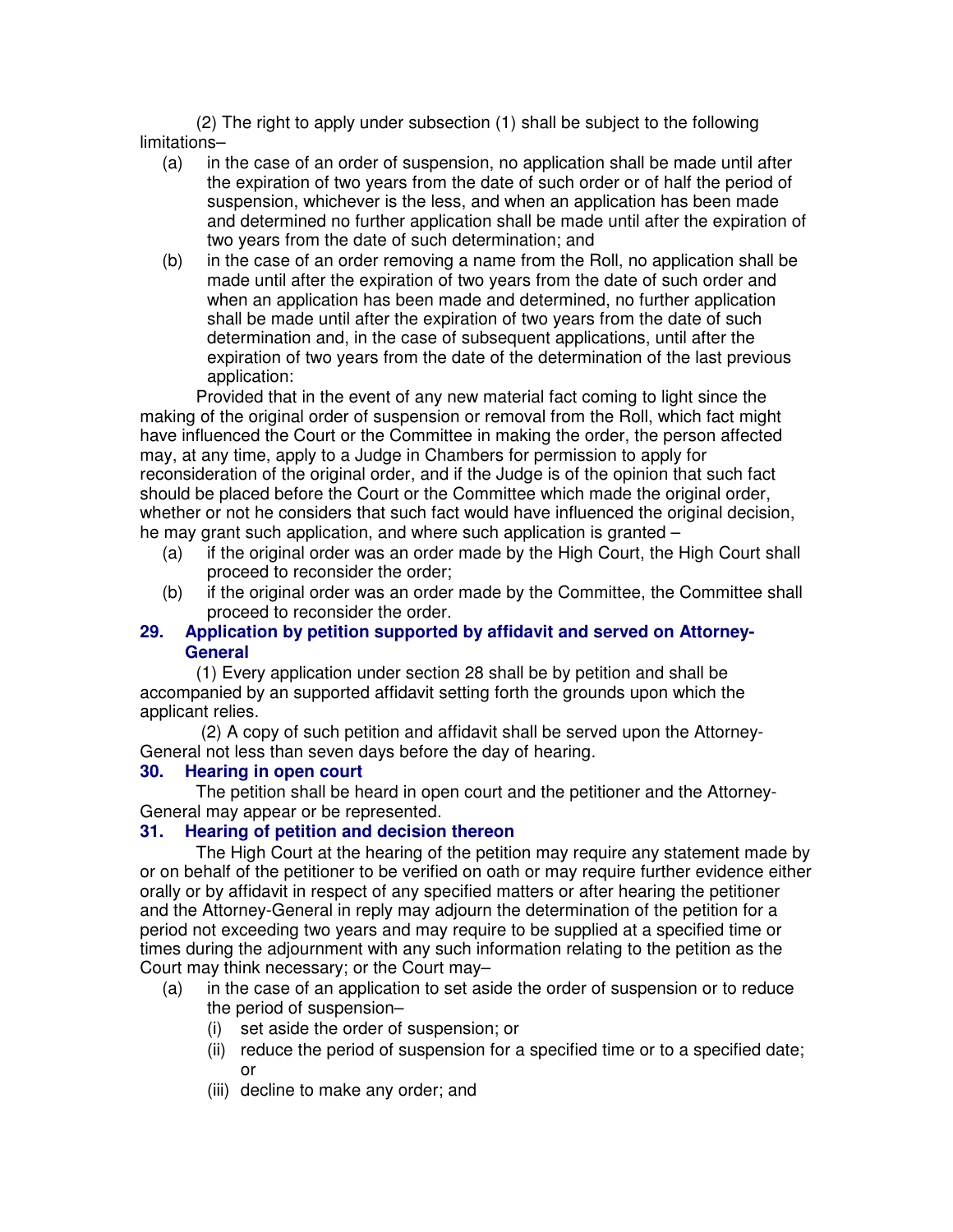- (b) in the case of an application to set aside an order removing a name from the Roll or for re-admission–
	- (i) set aside the original order; or
	- (ii) direct the Registrar to re-admit the petitioner either forthwith or at some future date; or
	- (iii) decline to make any order; and
- (c) make such order relating to the Roll and otherwise as the Court thinks fit.

## **32. Costs where application unsuccessful**

Where the High Court, in the case of an application to have an order of suspension set aside or to have the period of suspension reduced, refuses to make an order setting aside or reducing the period of suspension and, in the case of an application to have an order removing a name from the Roll set aside or for readmission, declines to make any order setting aside or for re-admission, the High Court may direct that the applicant do pay to the Attorney-General his taxed costs or such sum in lieu of taxed costs as the Court may specify.

## **33. Proceedings under this Part in addition to other remedies**

(1) No proceedings, whether civil or criminal, and whether pending or terminated, shall be a bar to any proceedings under this Part based on the same or substantially the same facts as those to which such civil or criminal proceedings relate and no such proceedings, howsoever determined, shall in any way derogate from the power of the High Court to admonish an advocate, or make an order removing his name from the Roll or suspending him from practice or from the powers of the High Court or a judge under the provisions of section 22.

(2) No proceedings under this Part, whether pending or terminated, shall be a bar to any civil or criminal proceedings or other remedy based on the same or substantially the same facts as those to which the proceedings under this Part relate.

#### **PART VI**

## **PRACTISING CERTIFICATES (ss 34-38)**

## **34. Registrar to issue practising certificates**

It shall be the duty of the Registrar to issue in accordance with the provisions of this Part certificates authorising the advocates named therein to practise as advocates. **35. Application for practising certificates** (1) Every advocate applying for a practising certificate shall–

- (a) deliver or send to the Registrar a written declaration in the prescribed form in duplicate stating the name and place of business of the applicant and the date of his admission and signed by the applicant or his partner;
- (b) pay to the Registrar the prescribed fee; for the practising certificate; and
- (c) pay into the funds of the Law Society the annual subscription for the current year prescribed under the Tanganyika Law Society Act \*.

(2) The Registrar shall cause all the particulars contained in the declaration to be entered in a register kept for that purpose, and any person may inspect such register during office hours without payment.

(3) Subject to the provisions of section 36, the Registrar, if satisfied that–

- (a) the name of the applicant is on the Roll and he is entitled to practise in Mainland Tanzania;
- (b) he has paid his annual subscription for the current year into the funds of the Law Society;
- (c) he has paid the prescribed fees for the practising certificate;
- (d) he has paid for the business licence; and
- (e) if he is employed or committed otherwise than as an advocate, he has obtained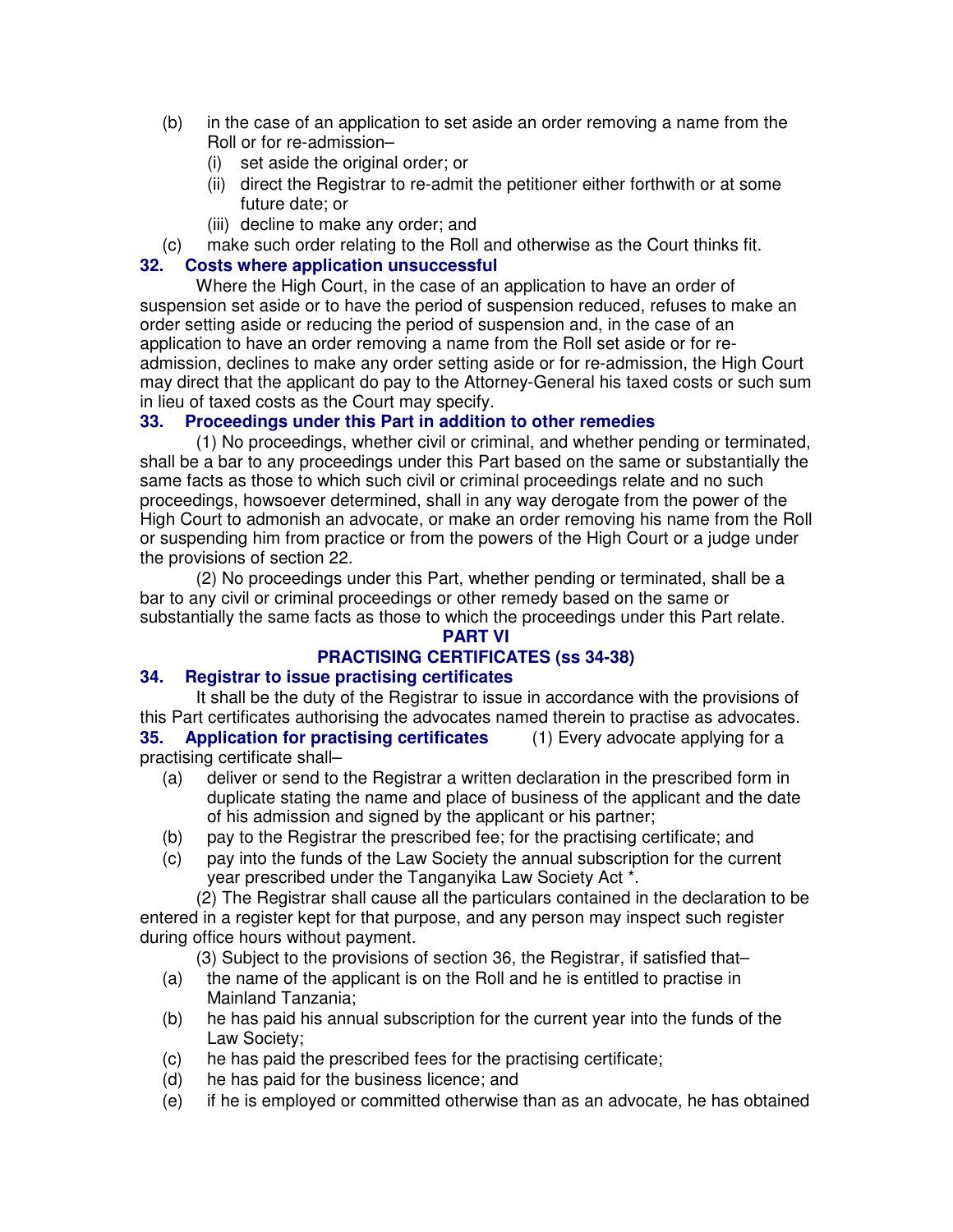approval from his employer or such other principal to practise as an advocate, shall, after the expiration of six days from the delivery to him of the declaration, deliver to the applicant or his agent upon demand a practising certificate in such form as may be prescribed.

(4) If in any case, not being a case to which section 36 applies, the Registrar on application duly made to him refuses or neglects to issue a practising certificate, the applicant may apply to a Judge of the High Court who may make such order in the matter, including an order for payment of costs by or to either the Registrar or the applicant, as shall be just.

(5) Notwithstanding the provisions of the Business Licensing Act \* every business licence granted to an advocate under that Act shall expire on the thirty first day of December next following the date of issue.

#### **36. Discretion of Chief Justice to refuse certificate in special cases**

(1) In any of the following cases, that is to say, where an advocate–

- (a) applies for a practising certificate, having neglected to obtain such a certificate within six months after the expiration of the last certificate issued to him;
- (b) applies for a practising certificate whilst he is an undischarged bankrupt; or
- (c) having been suspended from practice or had his name removed from the Roll, first applies for a practising certificate after the expiration of his suspension or after his re-admission to the Roll, as the case may be,

he shall, unless the Chief Justice otherwise orders, give to the Registrar, at least six weeks before the application is made, notice of his intention to make the application, and the Chief Justice in his discretion may refuse the application.

## **37. Adjudication in bankruptcy to suspend practising certificates**

(1) An adjudication in bankruptcy of an advocate shall operate immediately to suspend the practising certificate (if any) of such advocate for the time being in force, and such suspension shall continue in operation until the certificate expires or the adjudication in bankruptcy is annulled, and an office copy of the order annulling the adjudication has been served upon the Registrar or the suspension is terminated by order of the Registrar or the Chief Justice under subsections (2), (3), (4) or (5), whichever shall first happen.

(2) At any time before the certificate would, apart from any suspension hereunder, have expired, and (in the case of adjudication in bankruptcy) notwithstanding that the adjudication has not been annulled, such advocate may apply to the Registrar to terminate the suspension, and the Registrar, in his discretion, may decide to terminate by order the suspension unconditionally or subject, to such terms and conditions as he may in his discretion think fit or may refuse the application.

(3) If the Registrar shall refuse the application to terminate the suspension subject to any terms or conditions, such advocate may appeal against such decision to the Chief Justice who may either affirm the decision of the Registrar or by order vary any terms or conditions imposed by the Registrar or terminate the suspension unconditionally or subject to such terms and conditions as he may think fit.

(4) When the practising certificate of an advocate has become suspended by virtue of his adjudication in bankruptcy or by virtue of an order of the Chief Justice, the Registrar shall forthwith cause a notice of such suspension to be entered against the name of such advocate in the Roll.

(5) When the suspension of the practising certificate of an advocate has been terminated by annulment of the adjudication in bankruptcy of the advocate and service upon the Registrar of an office copy of the order annulling the adjudication or by order of the Registrar or Chief Justice under this section the Registrar shall forthwith cause a note of the termination of the suspension to be entered against the name of such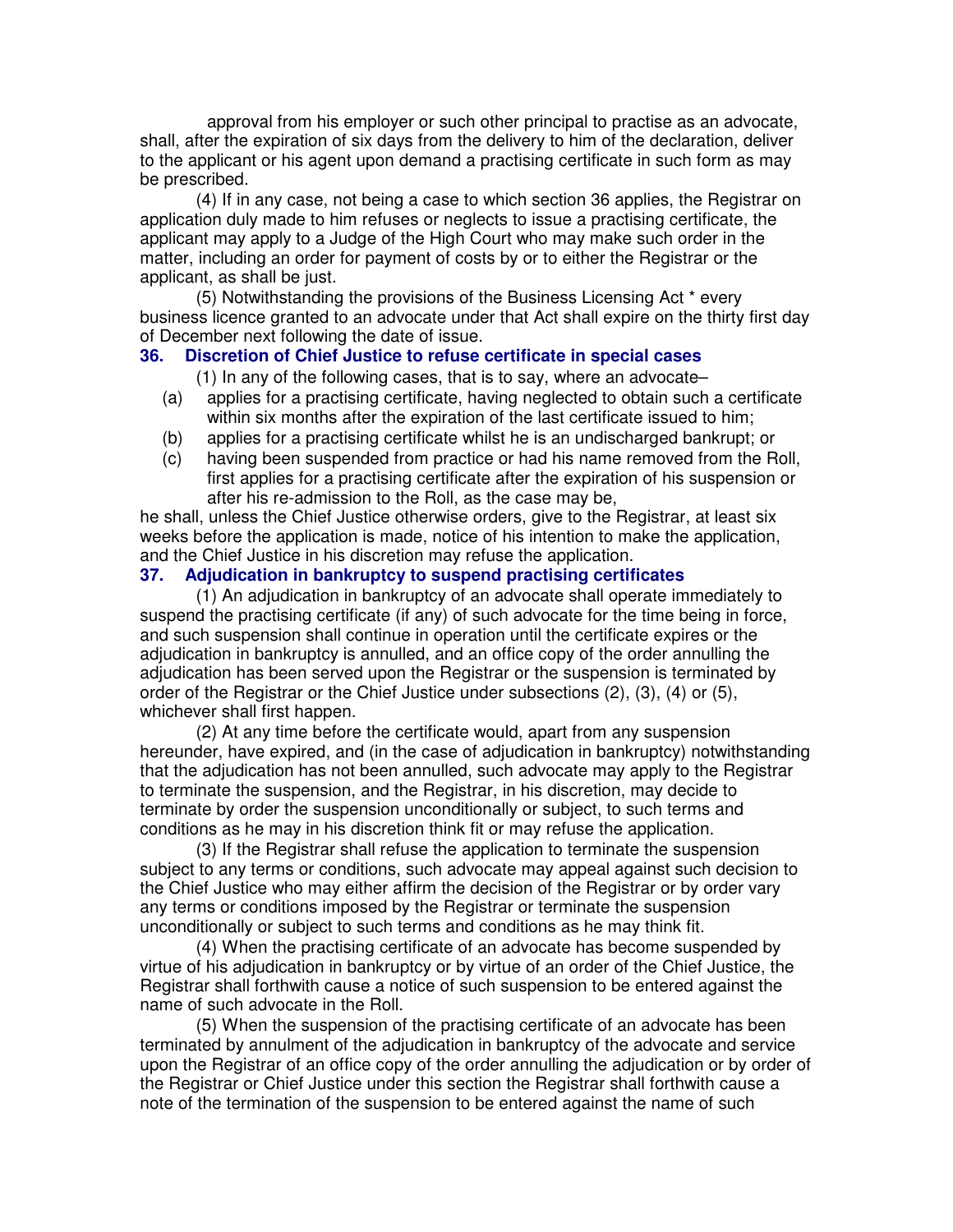advocate in the Roll.

## **38. Date and period of validity of practising certificates**

(1) Every practising certificate shall, subject as hereinafter provided, take effect on the day on which it is issued by the Registrar:

Provided that every practising certificate issued between the first day of January and the first day of February in any year to an advocate who held a valid practising certificate on the thirty-first day of December of the preceding year shall have effect for all purposes from the first day of January in that year.

(2) Every certificate shall continue in force from the day on which it has been taken or takes effect in accordance with this section until the thirty-first day of December next following (both days inclusive) and shall then expire.

(3) The Registrar shall cause to be entered upon the Roll a note of the date of issue to any advocate of a practising certificate.

#### **PART VII**

## **PRIVILEGES, RESTRICTIONS AND OFFENCES IN CONNECTION WITH PRACTICE (ss 39-48)**

**39. Qualifications for practising as advocate** (1) Subject to the provisions of section 3 no person shall be qualified to act as an advocate unless–

- (a) his name is on the Roll;
- (b) he has in force a practising certificate; and
- (c) he has a valid business licence,

and a person who is not so qualified is in this Part referred to as an "unqualified person".

(2) Notwithstanding anything to the contrary contained in this Part, the Chief Justice may, upon payment to the High Court of the prescribed fee admit to practise as an advocate for the purpose of any one case any of the persons mentioned in subsection (1) of section 8 who has come or intends to come to Tanzania for the purpose of appearing in such case.

(3) The fee prescribed for the purposes of subsection (2) may relate to the case as a whole or to any day on which such case continues or both.

(4) Any person who is admitted to practise as an advocate for the purpose of any one case under the provisions of subsection (2) shall be deemed to be subject to the provisions of this Act as if he were an advocate.

**40. Rights of practising advocate** Every advocate who has in force a practising certificate may practise as an advocate in the High Court or in any court subordinate thereto constituted under the Magistrates' Courts Act \* and may perform any of the functions which, in England, may be performed by a member of the Bar as such or by solicitor of the Supreme Court of Judicature as such.

## **41. Unqualified person not to act as advocate**

(1) No unqualified person shall act as an advocate, or agent for suitors or, as such, issue out any summons or other process, or commence, carry on or defend any action, suit or other proceeding in the name of any other person or in his own name, in any court of civil or criminal jurisdiction, or act as an advocate in any cause or matter, civil or criminal.

(2) Any person who contravenes the provisions of this section shall be guilty of an offence against this Act and of contempt of the court in which the action, suit, cause, matter or proceeding in relation to which he so acts is brought or taken and may be punished accordingly, and shall be incapable of maintaining any action for any costs in respect of anything done by him in the course of so acting, and shall, in addition to any other penalty or forfeiture and any disability to which he may be subject, be liable on conviction to a fine not exceeding two thousand shillings.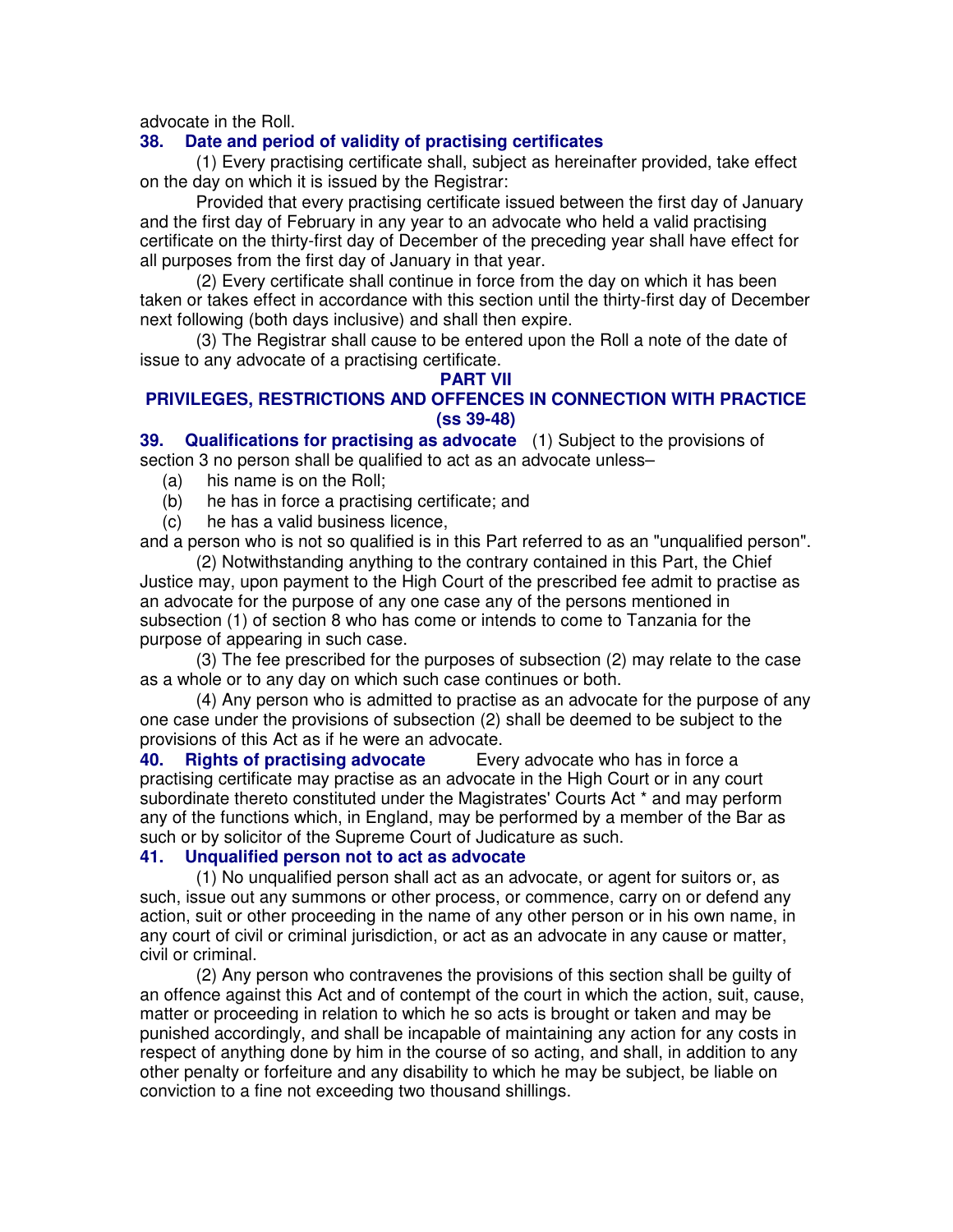**42. Penalty for pretending to be an advocate** Any unqualified person who wilfully pretends to be, or takes or uses any name, title, addition or description, or uses any title which corresponds to the title of a legal practitioner in any Commonwealth country, implying that he is qualified to acts as an advocate, shall be liable on conviction to a fine not exceeding one million shillings or twelve months imprisonment or both.

**43. Penalty for unqualified persons preparing certain instruments** (1) Any unqualified person who, unless he proves that the act was not done for, or in expectation of, any fee, gain or reward, either directly or indirectly, draws or prepares any instrument–

- (a) relating to movable or immovable property or any legal proceeding;
- (b) for or in relation to the formation of any limited liability company whether private or public;
- (c) for or in relation to the making of a deed of partnership or the dissolution of a partnership,

shall be liable on conviction to a fine not exceeding one million shillings or twelve months imprisonment or both and shall be incapable of maintaining any action for any costs in respect of the drawing or preparation of such instrument or any matter connected therewith.

(2) This section shall not extend to–

- (a) any public officer drawing or preparing instruments in the course of his duty; or
- (b) any person employed merely to engross any instrument, application or proceeding.

(3) For the purposes of this section and section 44 the expression "instrument" does not include–

- (a) a will or other testamentary instrument;
- (b) an agreement under hand only which does not and is not intended to operate as a deed under the Land Act \*;
- (c) a letter of power of attorney; or
- (d) a transfer of stock or shares containing no trust or limitation thereof.

## **44. Instruments to be endorsed with name and address of drawer**

(1) Every person who draws or prepares any instrument in contravention of section 43 shall endorse or cause to be endorsed thereon his name and address; and any such person omitting so to do or falsely endorsing or causing to be endorsed any of the said requirements shall be liable on conviction to a fine not exceeding two hundred shillings.

(2) It shall not be lawful for any registering authority to accept or recognise any instrument unless it purports to bear the name of the person who prepared it endorsed thereon.

#### **45. Offences by bodies corporate**

If any act is done by a body corporate or by any director, officer or servant thereof, of such a nature or in such a manner as to be calculated to imply that the body corporate is qualified, or recognised by law as qualified, to act as an advocate, such body corporate shall be guilty of an offence and shall be liable on conviction to a fine not exceeding five hundred shillings, and, in the case of an act done by any director, officer or servant of such body corporate, he shall, without prejudice to the liability of the corporation, be guilty of an offence and shall be liable on conviction to a fine not exceeding five hundred shillings.

#### **46. Power to exclude touts from precincts of courts**

(1) The Chief Justice may, by order under his hand exclude from the precincts of the High Court or any court subordinate thereto any person declared by him to be a tout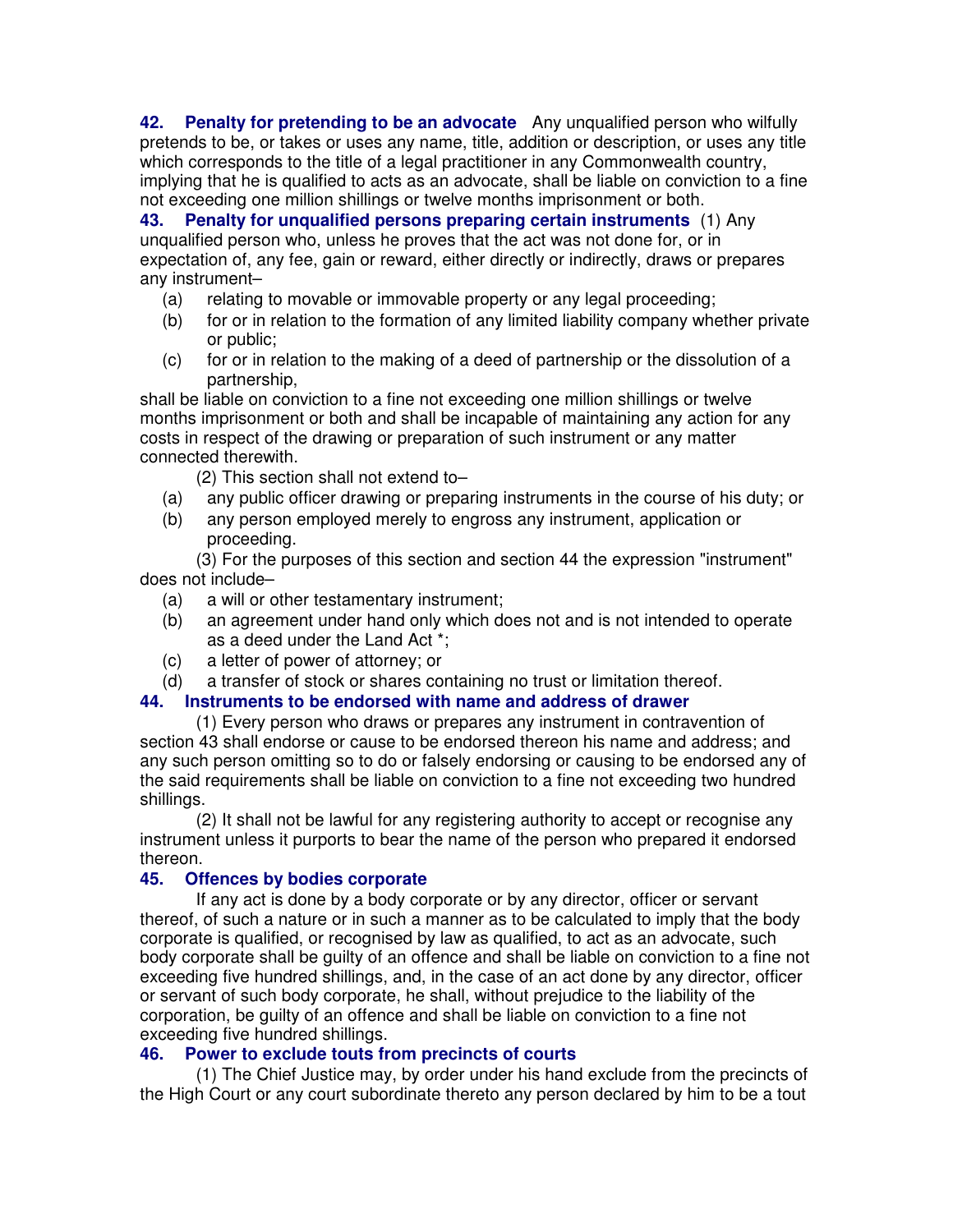for such period as may be specified in such order:

Provided that no such order shall be made unless the person concerned shall have had opportunity of showing cause against such order.

(2) No person in respect of whom any order has been made under subsection (1) shall, while such order is in force, enter or remain within the precincts of the High Court or any court subordinate thereto without leave of a judge for special cause.

## **47. Acting as tout prohibited**

Any person who, on behalf of any advocate, or for his own account, acts as a tout shall be liable to a fine not exceeding one thousand shillings and to imprisonment for a term not exceeding six months.

## **48. Offence of, and penalty for, inducing clients to abandon their advocates**

Any person who induces or attempts to induce any client or prospective client of any advocate to cease to be the client of such advocate in order to become the client of the advocate whom such person serves as secretary, clerk or messenger or in any other capacity, shall be liable to a fine not exceeding one thousand shillings and to imprisonment for a term not exceeding six months.

#### **PART VIII**

# **REMUNERATION OF ADVOCATES (ss 49-65)**

## **49. Power to make general orders as to remuneration of advocates**

(1) For the purposes of this Part there shall be a Committee to be known as the Remuneration Committee which shall consist of five advocates elected by the Law Society of whom three shall form a quorum.

(2) The Chief Justice or the Remuneration Committee may make orders prescribing and regulating in such manners as he or it may think fit the remuneration of advocates in regard to both contentious and non-contentious business.

(3) Any order made under the provisions of this section shall be submitted to the President for approval together with, in the case of an order made by the Chief Justice, the observations, if any, of the Remuneration Committee, and in the case of an order made by the Remuneration Committee, the observations, if any, of the Chief Justice.

(4) Any order made and submitted under the provisions of this section shall, if approved, be published in the *Gazette* and shall come into force on the date of such publication or such later date as may be specified in such order.

## **50. Scales of rates of commission and percentage**

Any order made under section 49 may as regards the mode of remuneration, prescribe that it shall be according to a scale of rates of commission or percentage, varying or not in different classes of business, or by a gross sum, or by a fixed sum for each document prepared or perused, without regard to length, or in any other mode, or partly in one mode and partly in another, and may regulate the amount of remuneration with reference to all or any of the following, among other, considerations, that is to say-

- (a) the position of the party for whom the advocate is concerned in the business, that is, whether as vendor or purchaser, lessor or lessee, mortgagor or mortgagee, charger or chargee, and the like;
- (b) the place where, and the circumstances in which, the business or any part thereof is transacted;
- (c) the skill, labour and responsibility involved therein on the part of the advocate;
- (d) the number and importance of the documents prepared or perused, without regard to length.

## **51. Security for payment of remuneration and regulating interest**

An order made under section 49 may authorise and regulate–

(a) the taking by an advocate from his client of security for payment of any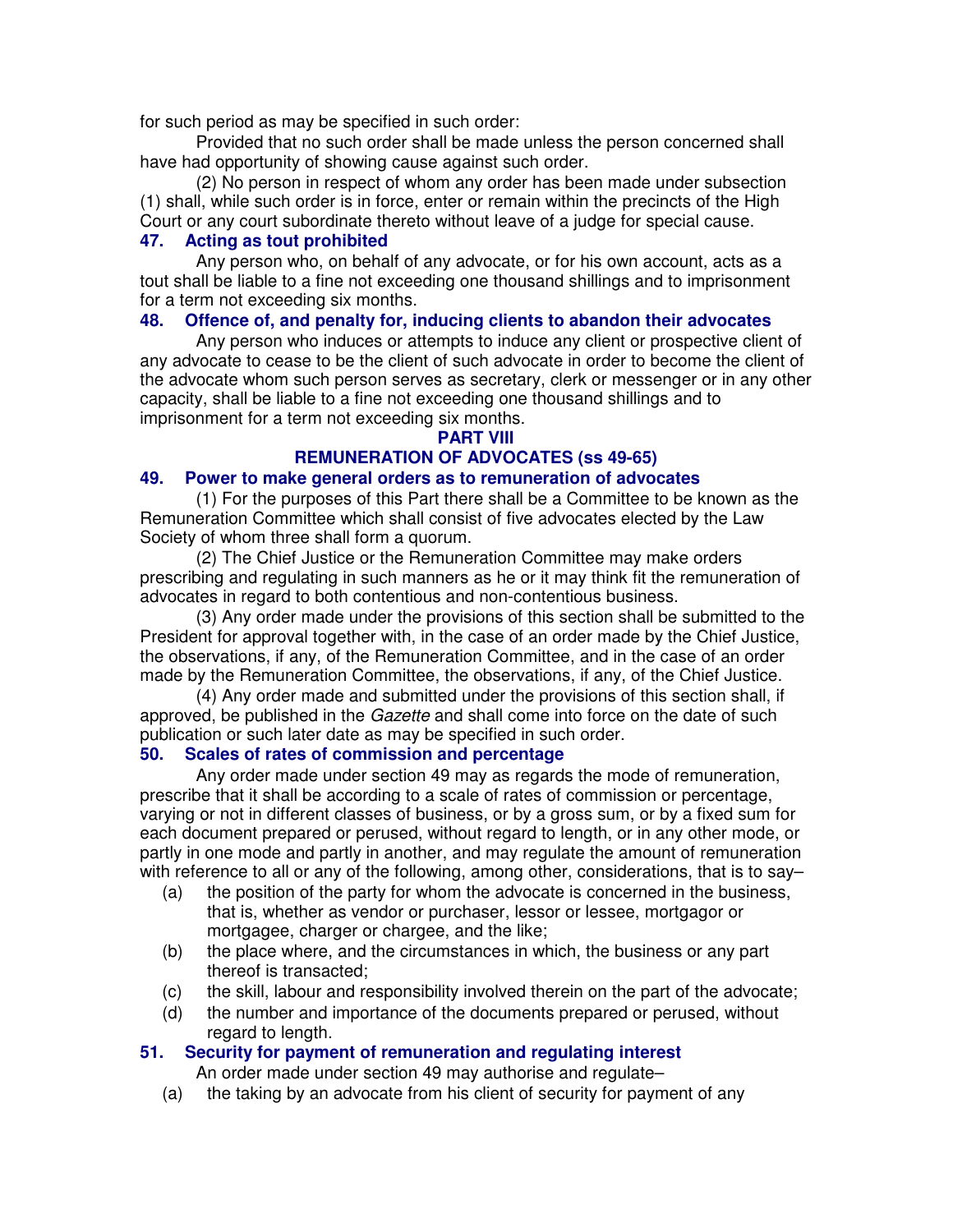remuneration, to be ascertained by taxation or otherwise, which may become due to him under any such order; and

(b) the allowance of interest.

#### **52. Taxation of bills of costs**

 As long as any order made under section 49 is in operation the taxation of bills of costs of advocates shall, subject to the subsequent provisions of this Part with respect to agreements as to remuneration, be regulated by that order.

#### **53. Agreements with respect to remuneration for non-contentious business**

(1) Whether or not any order is in force under section 49, an advocate and his client may, either before or after or in the course of the transaction of any noncontentious business by the advocate, make an agreement in writing as to the remuneration of the advocate in respect thereof.

(2) The agreement may provide for the remuneration of the advocate by a gross sum, or by commission, or percentage, or by salary, or otherwise and it may be made on the terms that the amount of the remuneration therein stipulated for shall, or shall not include all or any disbursements made by the advocate in respect of searches, plans, travelling, stamps, fees or other matters.

(3) The agreement shall be signed by the person to be bound thereby or his agent in that behalf.

(4) The agreement may be sued and recovered on or set aside in the like manner and on the like grounds as an agreement not relating to the remuneration of an advocate:

Provided that if on any taxation of costs the agreement is relied on by the advocate and objected to by the client as unfair or unreasonable, the taxing officer may inquire into the facts and certify them to the High Court and if on that certificate it appears just to the High Court that the agreement should be cancelled, or the amount payable thereunder reduced, the High Court may order the agreement to be cancelled, or the amount payable thereunder to be reduced, and may give such consequential directions as it thinks fit.

#### **54. Powers to make agreements as to remuneration for contentious business**

Whether or not any order is in force under section 49 an advocate may make an agreement in writing with his client as to his remuneration in respect of any contentious business done or to be done by him, providing that he shall be remunerated either by a gross sum or by salary, or otherwise.

## **55. Miscellaneous provisions as to agreements with respect to costs of contentious business**

(1) An agreement made pursuant to section 54–

(a) shall not affect the amount of, or any rights or remedies for the recovery of, any costs payable by the client to, or to the client by, any person other than the advocate, and that person may, unless he has otherwise agreed, require any such costs to be taxed according to the rules for the time being in force for the taxation thereof:

Provided that the client shall not be entitled to recover from any other person under any order for the payment of any costs to which the agreement relates more than the amount payable by him to his advocate in respect thereof under the agreement; and

- (b) shall be deemed to exclude any claim by the advocate in respect of the business to which it relates other than–
	- (i) a claim for the agreed costs; or
	- (ii) a claim for such costs as are expressly excepted therefrom.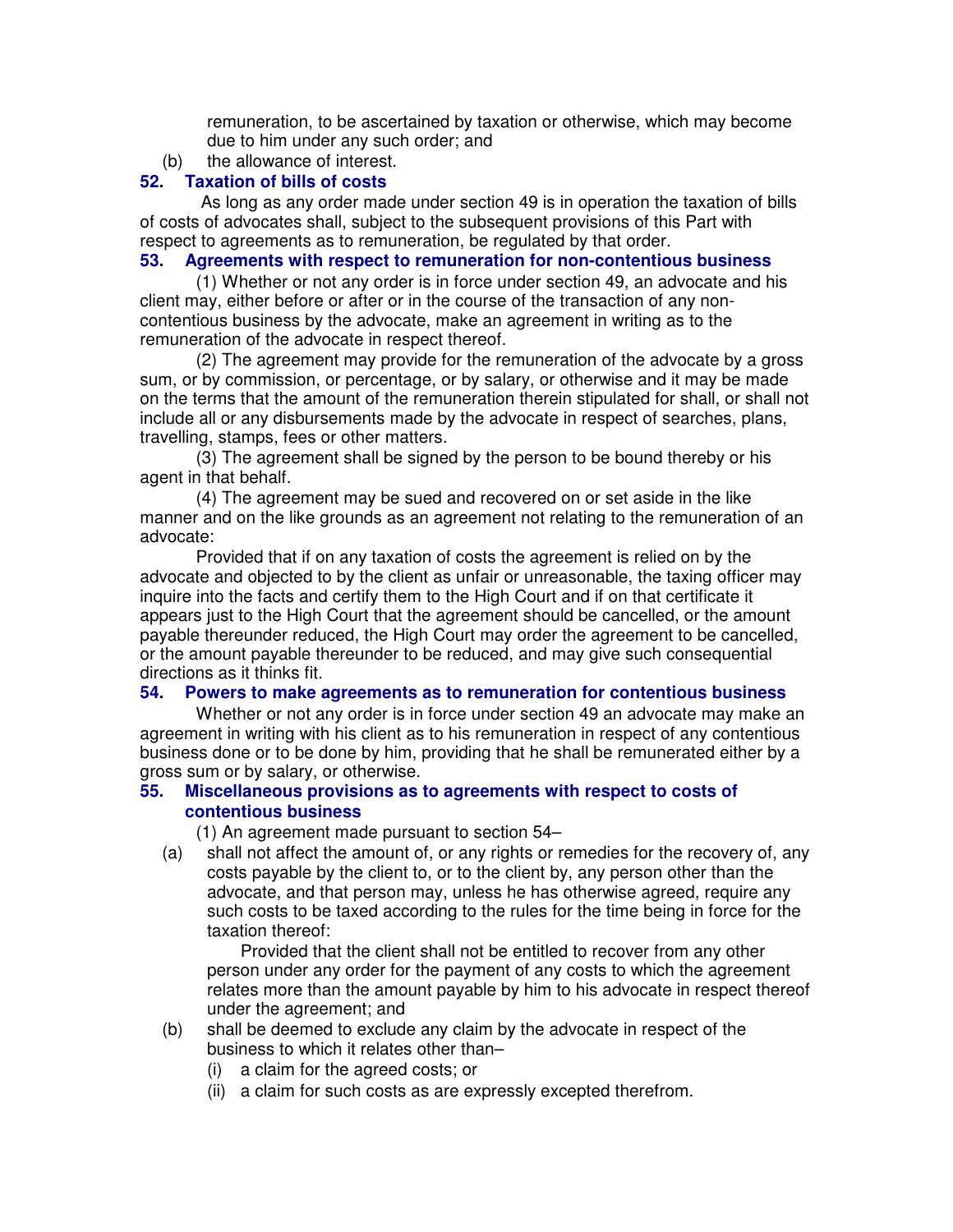(2) A provision in such an agreement that the advocate shall not be liable for negligence, or that he shall be relieved from any responsibility to which he would otherwise be subject as an advocate, shall be void.

(3) No action shall be brought upon any such agreement, but the High Court, after hearing the Remuneration Committee if it wishes to be heard, may, on the application of any person who is a party to, or the representative of a party to, the agreement, or who is, or who is alleged to be, liable to pay, or who is or claims to be entitled to be paid, the costs due or alleged to be due in respect of the business to which the agreement relates, enforce or set aside the agreement and determine every question as to the validity or effect thereof.

(4) On any such application, the High Court–

- (a) if it is of opinion that the agreement is in all respects fair and reasonable, may enforce it;
- (b) if it is of opinion that the agreement is in any respects unfair or unreasonable, may declare it void and may order it to be given up to be cancelled and may order the costs covered thereby to be taxed as if the agreement had never been made;
- (c) in any case, may make such orders as to the costs of the application as it thinks fit.

#### **56. In certain circumstances the taxing officer may reduce amount payable under agreement**

(1) If the business covered by any agreement made pursuant to section 54 is business done, or to be done, in any action, the amount payable under the agreement shall not be received by the advocate until the agreement has been examined and allowed by a taxing officer of the High Court, and if the taxing officer is of the opinion that the agreement is unfair or unreasonable, he may require the opinion of the Remuneration Committee to be taken thereon and may on receipt of such opinion reduce the amount payable thereunder, or order the agreement to be cancelled and the costs recovered thereby to be taxed as if the agreement had not been made.

(2) When the amount agreed upon under any such agreement has been paid by or on behalf of the client or by any person entitled so to do, the person making the payment may at any time within twelve months after payment apply to the High Court and the High Court, if it appears to it that the special circumstances of the case require the agreement to be re-opened, may, on such terms as may be just, re-open the agreement and may order the costs covered thereby to be taxed and the whole or any part of the amount received by the advocate to be repaid by him.

(3) Where any such agreement is made by the client as the guardian or committee of, or as a trustee under a deed or will for, any person whose property will be chargeable with the whole or any part of the amount payable under the agreement, the agreement shall, before payment, be laid before the taxing officer of the High Court and that officer shall examine the agreement and may disallow any part of it or may require the opinion of the High Court to be taken thereon.

(4) Any such client as is mentioned in subsection (3) who pays the whole or any part of the amount payable under the agreement without the agreement having been allowed by the taxing officer or by the High Court, shall be liable at any time to account to the person whose property is charged with the whole or any part of the amount so paid for the sum so charged, and the advocate who accepts the payment may be ordered by the High Court to refund the amount received by him.

#### **57. Death or incapacity of advocate**

(1) If, after some business has been done under an agreement made pursuant to section 54 but before the advocate has wholly performed it, the advocate dies or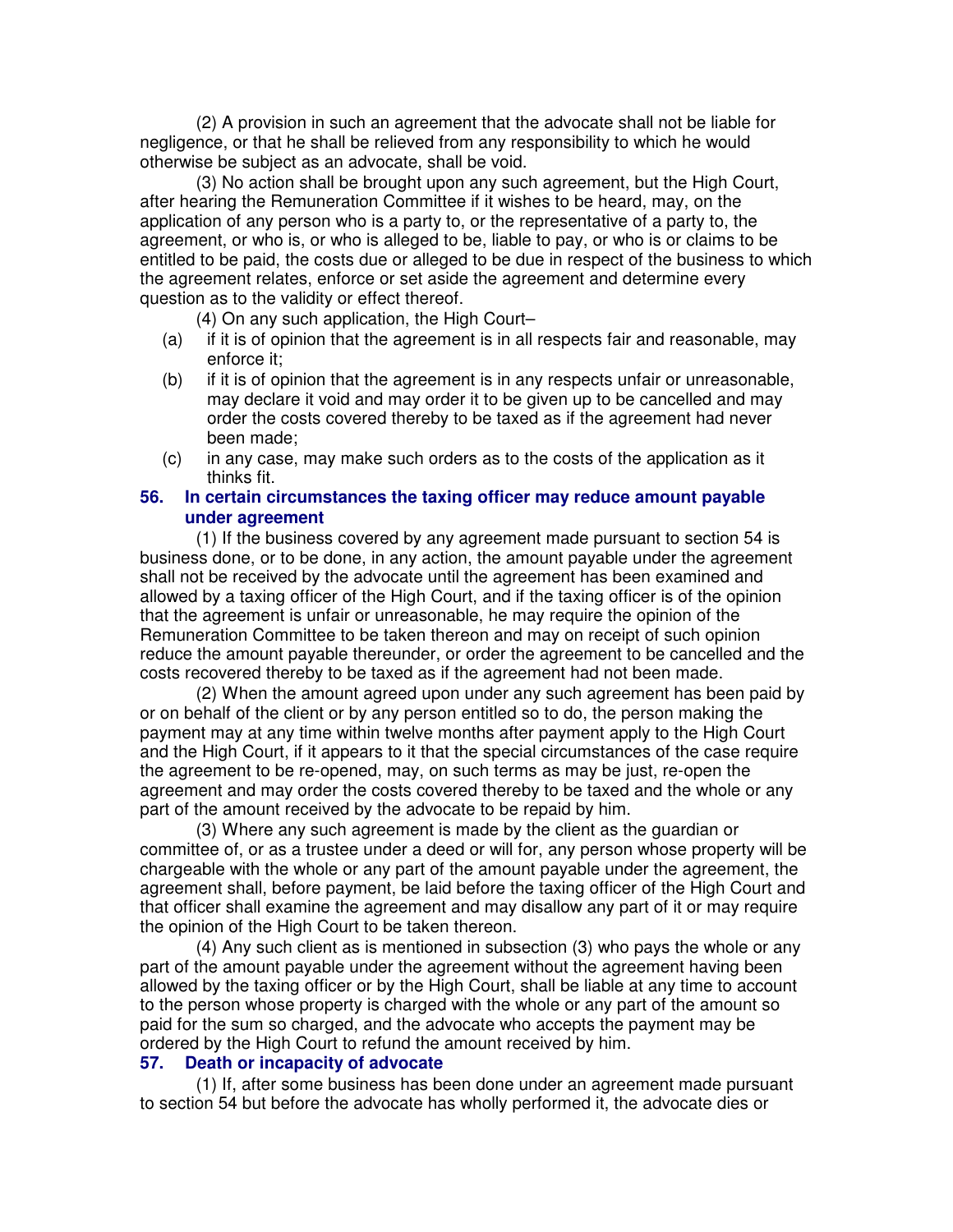becomes incapable of acting, then any party to, or the representative of any party to, the agreement, may apply to the High Court and the High Court shall have the same jurisdiction as to enforcing the agreement so far as it has been performed, or setting it aside, as it would have had if the advocate had not died or become incapable of acting:

Provided that the High Court may, notwithstanding that it is of opinion that the agreement is in all respects fair and reasonable, order the amount due in respect of the business done thereunder to be ascertained by taxation, and in that case–

- (a) the taxing officer, in ascertaining that amount, shall have regard so far as may be to the terms of the agreement; and
- (b) payment of the amount found by him to be due may be enforced in the same manner as if the agreement had been completely performed.

(2) The provisions of subsection (1) shall apply in the event of the client changing his advocate before the conclusion of the business to which the agreement relates in the same manner as they apply when the advocate dies or is incapacitated:

Provided that, if an order is made for the taxation of the amount due to the advocate in respect of the business done under the agreement, the High Court shall direct the taxing officer to have regard to the circumstances under which the change of advocate has taken place, and the taxing officer, unless he is of opinion that there has been no default, negligence, improper delay or other conduct on the part of the advocate affording to the client reasonable ground for changing his advocate, shall not allow to the advocate the full amount of the remuneration agreed to be paid to him.

#### **58. Agreement excludes taxation**

Save as provided in the foregoing provisions, the costs of an advocate in any case where an agreement has been made shall not be subject to taxation or to the subsequent provisions of this Part of this Act with respect to the signing and delivery of an advocate's bill.

#### **59. Miscellaneous provisions as to remuneration for contentious business** Nothing in sections 57, 58, 59, 60 or 61 shall give validity to–

- (a) any purchase by an advocate of the interest or any part of the interest, of his client in any action, suit or other contentious proceeding; or
- (b) any agreement by which an advocate retained or employed to prosecute any action, suit or other contentious proceeding stipulates for payment only in the event of success of that action, suit or proceeding; or
- (c) any disposition, contract, settlement, conveyance, delivery, dealing or transfer which is under the law relating to bankruptcy invalid against a trustee or creditor in any bankruptcy or composition.

#### **60. Power of High Court to order advocate to deliver his bill and to deliver up deeds**

(1) The jurisdiction of the High Court to make orders for the delivery by an advocate of a bill of costs and for the delivery up of, or otherwise in relation to, any deeds, documents or papers in his possession, custody or power, is hereby declared to extend to cases in which no business has been done by him in the High Court.

(2) In this section and in sections 61, 62 and 63, the expression "advocate" includes the executors, administrators, and assignees of the advocate in question. **61. Action to recover advocates' costs**

#### (1) Subject to the provisions of this Act, no action shall be brought to recover any costs due to an advocate until one month after a bill thereof has been delivered in accordance with the requirements of this section:

Provided that, if there is probable cause for believing that the party chargeable with the costs is about to depart from Tanzania, or to become a bankrupt, or to compound with his creditors, or to do any other act which would tend to prevent or delay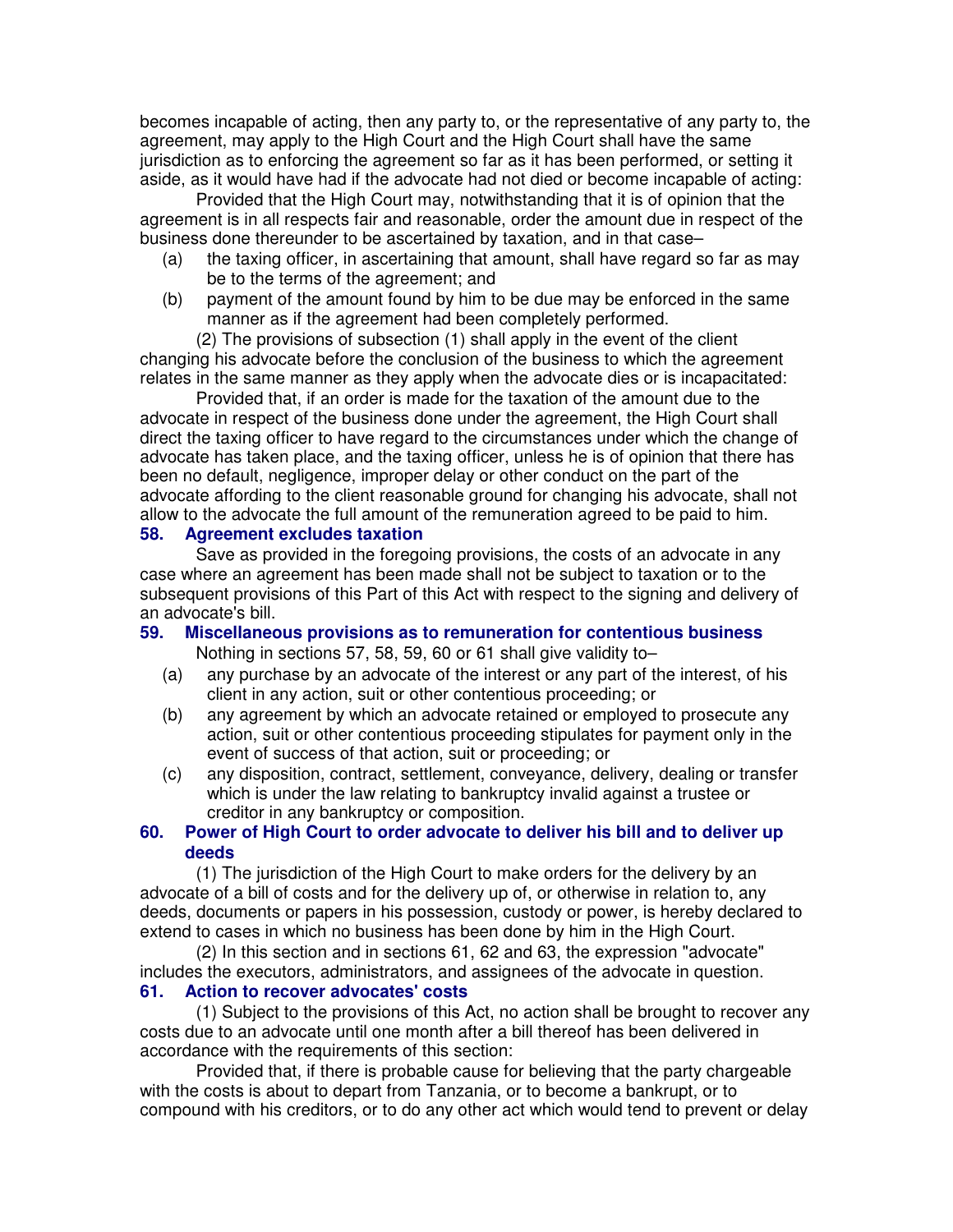the advocate obtaining payment, the High Court may, notwithstanding that one month has not expired from the delivery of the bill, order that the advocate be at liberty to commence an action to recover his costs and may order those costs to be taxed.

(2) The following are the requirements referred to in subsection (1)–

- (a) the bill must be signed by the advocate or, if the costs are due to a firm, one partner of that firm, either in his own name or in the name of the firm, or be enclosed in, or accompanied by, a letter which is so signed and refers to the bill; and
- (b) the bill must be delivered to the party to be charged therewith, either personally or by being sent to him by post to, or left for him at, his place of business, dwelling house, or last known place of abode, and where a bill is proved to have been delivered in compliance with those requirements, it shall not be necessary in the first instance for the advocate to prove the contents of the bill, which shall be presumed until the contrary is shown, to be a bill bona fide complying with this Act.

## **62. Taxation of bills on the application of the party chargeable or the advocate**

(1) On the application, made within one month of the delivery of an advocate's bill, of the party chargeable therewith, the High Court shall, without requiring any sum to be paid into Court, order that the bill shall be taxed and that no action shall be commenced thereon until the taxation is completed.

(2) If no such application is made within the period mentioned in subsection (1), then, on the application either of the advocate, or the party chargeable with the bill, the High Court may, upon such terms, if any, as it thinks fit (not being terms as to the costs of the taxation), order–

- (a) that the bill shall be taxed;
- (b) that, until the taxation is completed, no action shall be commenced on the bill, and any action already commenced be stayed: Provided that–
	- (i) if twelve months have expired from the delivery of the bill, or if the bill has been paid, or if a decree, judgment or order has been obtained in a suit for the recovery of the costs covered thereby, no order shall be made on the application of the party chargeable with the bill except in special circumstances and, if an order is made, it may contain such terms as regards the costs of the taxation as the High Court may think fit;
	- (ii) in no event shall any such order be made after the expiration of twelve months from the payment of the bill.

(3) Every order for the taxation of a bill shall require the taxing officer to tax not only the bill but also the costs of the taxation and to certify what is due to or from the advocate in respect of the bill and in respect of the costs of the taxation.

(4) If after due notice of any taxation, either party thereto fails to attend, the taxing officer may proceed with the taxation ex parte.

- (5) Unless–
- (a) the order for taxation was made on the application of the advocate and the party chargeable does not attend the taxation; or
- (b) the order for taxation otherwise provides,

the costs of the taxation shall be paid according to the event of the taxation, that is to say, if one-sixth of the amount of the bill is taxed off, the advocate shall pay the costs, but otherwise the party chargeable shall pay the costs:

Provided that the taxing officer may certify any special circumstances relating to the bill or the taxation thereof to the High Court, and the High Court may make thereon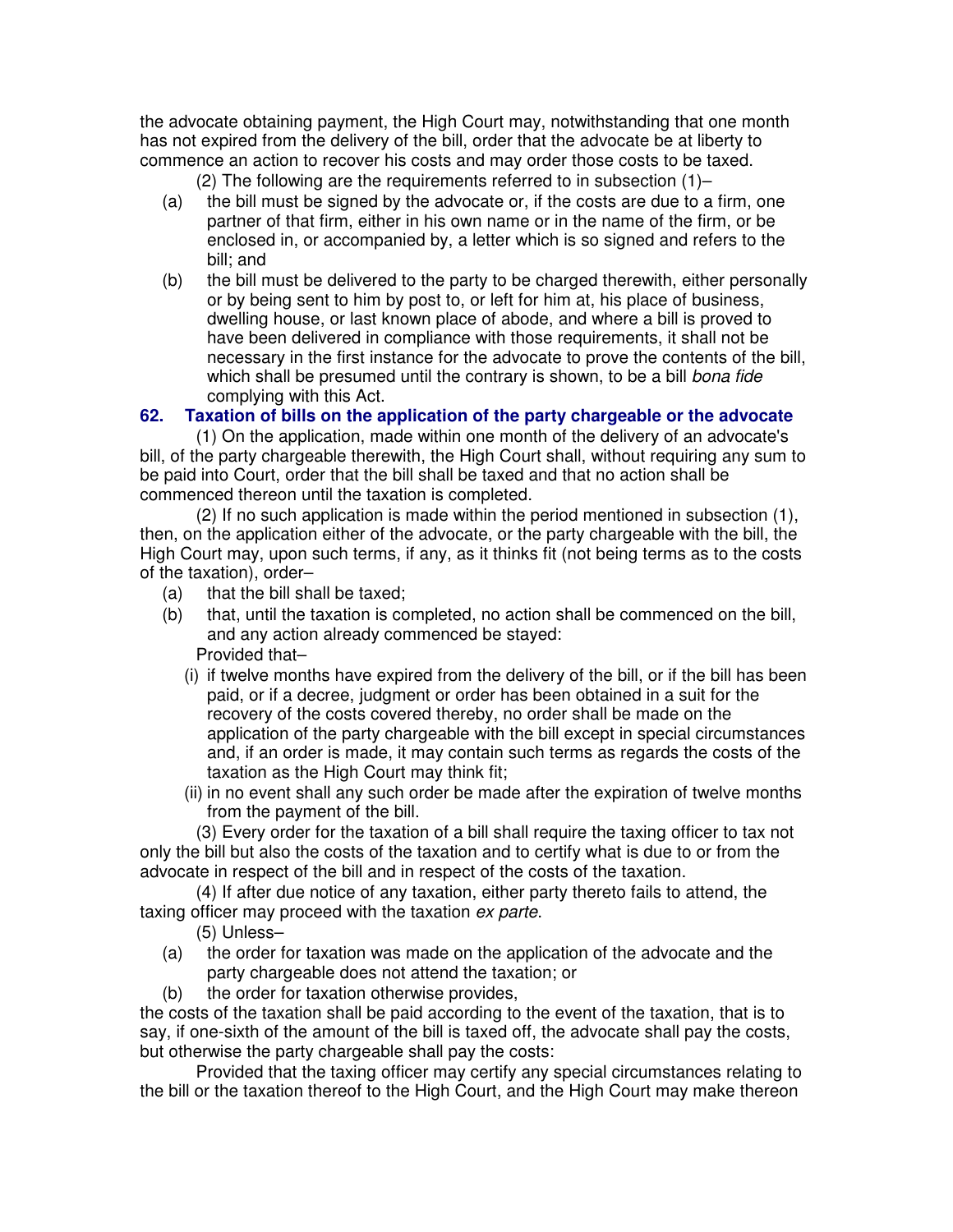any such order as it thinks fit respecting the payment of the costs of the taxation.

## **63. Taxation on application of third parties and beneficiaries under trust, etc.**

(1) Where a person other than the person who is the party chargeable with the bill for the purposes of section 62, has paid, or is, or was, liable to pay, the bill either to the advocate or to the party chargeable with the bill, that person or his administrators, executors or assignees may apply to the High Court for an order for the taxation of the bill as if he were the party chargeable therewith, and the High Court may make thereon the same order, if any, as it might have made if the application had been made by that party:

Provided that in cases where the High Court has no power to make an order except in special circumstances the High Court may, in considering whether there are special circumstances sufficient to justify it in making an order, take into account circumstances affecting the applicant, but which do not affect the party chargeable with the bill.

(2) If a trustee, executor or administrator has become liable to pay the bill of an advocate, the High Court may, upon the application of any person interested in the property out of which the trustee, executor or administrator has paid, or is entitled to pay, the bill, and upon such terms, if any, as it thinks fit, order the bill to be taxed, and may order such payments, in respect of the amount found due to or from the advocate, or to the executor, administrator or trustee, as it thinks fit:

Provided that, in considering any such application, the High Court shall have regard to–

- (a) the provisions of section 62 as to applications by the party chargeable with the taxation of an advocate's bill so far as they are capable of being applied to an application made under this subsection;
- (b) the extent and nature of the interest of the applicant.

(3) If an applicant under subsection (2) pays any money to the advocate, he shall have the same right to be paid that money by the trustee, executor or administrator chargeable with the bill as the advocate had.

(4) The following provisions shall apply to applications made under this section–

- (a) except in special circumstances no order shall be made for the taxation of a bill which has already been taxed;
- (b) the High Court may, if it orders taxation of a bill, order the advocate to deliver to the applicant a copy of the bill upon payment of the costs of that copy.

## **64. General provisions as to taxation**

(1) Every application for an order for the taxation of an advocate's bill or for the delivery of such a bill and the delivering up of any deeds, documents and papers by an advocate shall be made in the matter of that advocate.

(2) The certificate of the taxing officer by whom any bill has been taxed shall, unless it is set aside or altered by the High Court, be final as to the amount of the costs covered thereby, and the High Court may make such order in relation thereto as it thinks fit, including, in a case where the retainer is not disputed, an order that judgment be entered for the sum certified to be due with costs.

## **65. Charging orders**

Any court in which an advocate has been employed to prosecute or defend any suit, matter or proceeding may at any time declare the advocate entitled to a charge on the property recovered or preserved through his instrumentality for his taxed costs in reference to that suit, matter or proceeding, and may make such orders for the taxation of the said costs and for raising money to pay or for paying the said costs out of the said property as it thinks fit, and all conveyances and acts done to defeat, or operating to defeat, that charge shall, except in the case of a conveyance to a *bona fide* purchaser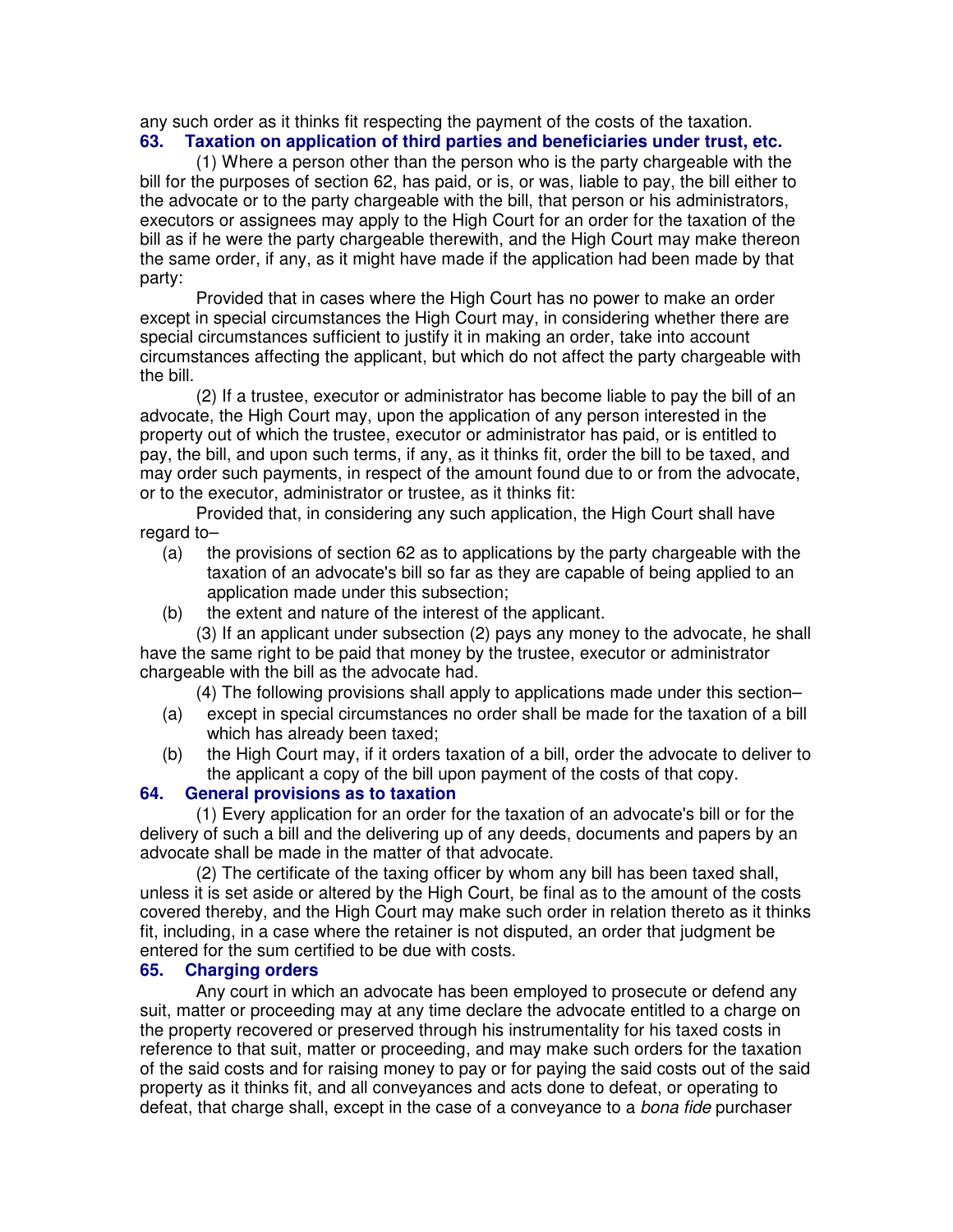for value without notice, be void as against the advocate:

Provided that no order shall be made if the right to recover the costs is barred by limitation.

## **PART IX**

## **MISCELLANEOUS PROVISIONS (ss 66-72)**

#### **66. Advocates to be officers of High Court**

Any person duly admitted as an advocate shall be an officer of the High Court and shall be subject to the jurisdiction thereof.

#### **67. Payment of expenses of Committee**

(1) Any expenses certified to have been incurred by the Committee in carrying out any of the provisions of this Act or in supporting any report before the High Court shall, subject to the provisions of subsection (2), be paid out of the general revenue of the United Republic.

(2) The High Court may, on the application of the Committee, order that any such expenses shall be paid to the Permanent Secretary to the Treasury by the advocate concerned or by any party on whose application such expenses had been incurred.

(3) Where any such expenses have been paid in accordance with an order made under subsection (1), they shall form part of the general revenue of the United Republic.

## **68. Authentication of Regulations and other documents**

All regulations, orders, certificates, notices and other documents made or issued by the Committee or the Remuneration Committee for any purpose whatsoever may be signed on behalf of the Committee concerned by the chairman or such member or other person as the Committee may for that purpose appoint.

## **68A. Fees for admission and practising certificates to be paid to Law Society**

(1) The Registrar shall retain in a separate account all fees paid under the provisions of subsection (2) of section 8, subsection (1) of section 35 and subsection (2) of section 39, and shall pay the balance standing to the credit of that account on the first day of January, the first day of April, the first day of July and the first day of October in each year to the Law Society, and the Law Society may apply the same for any of the purposes for which the funds of the Society may be applied.

(2) The receipt of the Secretary of the Law Society, or of any other officer of the Law Society authorised by the Council thereof in that behalf, shall be a sufficient discharge to the Registrar for any payment made by him under this section.

#### **69. Regulations**

The Committee, with the approval of the Chief Justice, may make regulations for the better carrying out of the provisions and purposes of this Act and, in particular but without prejudice to the generality of the foregoing, may make regulations with respect to the following matters–

- (a) the keeping of accounts by advocates;
- (b) the acts or omissions which shall constitute misconduct on the part of an advocate;
- (c) practice and etiquette of advocates;
- (d) prescribing anything which under this Act is to be prescribed.

## **70. Saving of other laws**

Nothing in this Act shall prejudice or affect–

- (a) the provisions of any other law empowering any person, not being an advocate to conduct defend or otherwise act in relation to any proceedings;
- (b) the provisions of any other law prohibiting any person or class of persons from conducting, defending or otherwise acting in relation to any proceedings; or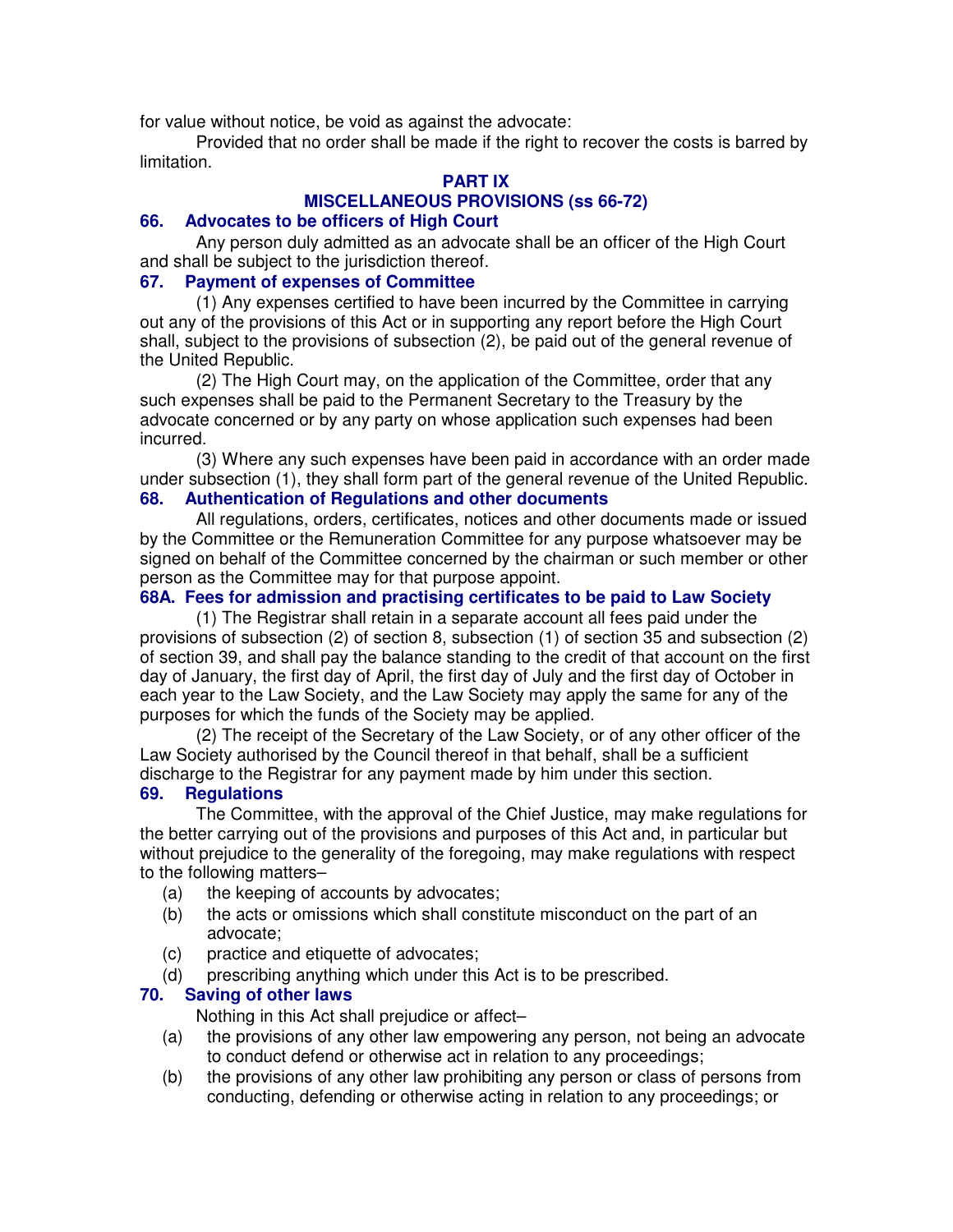(c) any existing rules touching the remuneration of advocates, except only so far as they conflict or are inconsistent with any of the provisions of this Act or orders made thereunder. Such existing rules shall, except only as aforesaid, be deemed to be an order made pursuant to the provisions of section 49 until amended, revoked or repealed by orders made under the said section.

#### **71. Transitional provisions**

[Transitional provisions.]

#### **72. Repeal**

[Repeals F.R.L. Cap. 10 and F.R.L. Cap. 11.]

#### **CHAPTER 341 THE ADVOCATES' ACT** [SUBSIDIARY LEGISLATION] **INDEX TO SUBSIDIARY LEGISLATION**

#### **ORDERS**

The Appointment of Taxing Officers Order

The Advocates' Act (Application of Section 3 to the Tanzania Legal Corporation) Order

#### **REGULATIONS**

The Advocates (Admission and Practising Certificate) Regulations

The Advocates (Accounts) Regulations

The Advocates (Professional Requirements) Regulations

#### **RULES**

The Advocates (Disciplinary and Other Proceedings) Rules

The Advocates' Remuneration and Taxation of Costs Rules

#### **ORDERS**

#### **THE APPOINTMENT OF TAXING OFFICERS ORDER**

(Section 69)

G.N. No. 375 of 1985

**1.** This Order may be cited as the Appointment of Taxing Officers Order.

**2.** Every Resident Magistrate in charge of a Region is hereby appointed as a Taxing Officer in respect of the Region where he is posted.

#### **THE ADVOCATES' ACT (APPLICATION OF SECTION 3 TO THE TANZANIA LEGAL CORPORATION) ORDER**

(Section 3(2))

G.N. No. 154 of 1971

**1.** This Order may be cited as the Advocates' Act (Application of Section 3 to the Tanzania Legal Corporation) Order.

**2.** The provisions of subsection (1) of section 3 of the Advocates' Act shall apply to the Chief Corporation Counsel, every Senior Corporation Counsel, every Corporation Counsel and every Assistant Corporation Counsel, employed by the Tanzania Legal Corporation established by the Tanzania Legal Corporation (Establishment) Order, 1970 \* made under the Public Corporations Act \*.

#### **REGULATIONS**

**THE ADVOCATES (ADMISSION AND PRACTISING CERTIFICATE) REGULATIONS** (Section 69)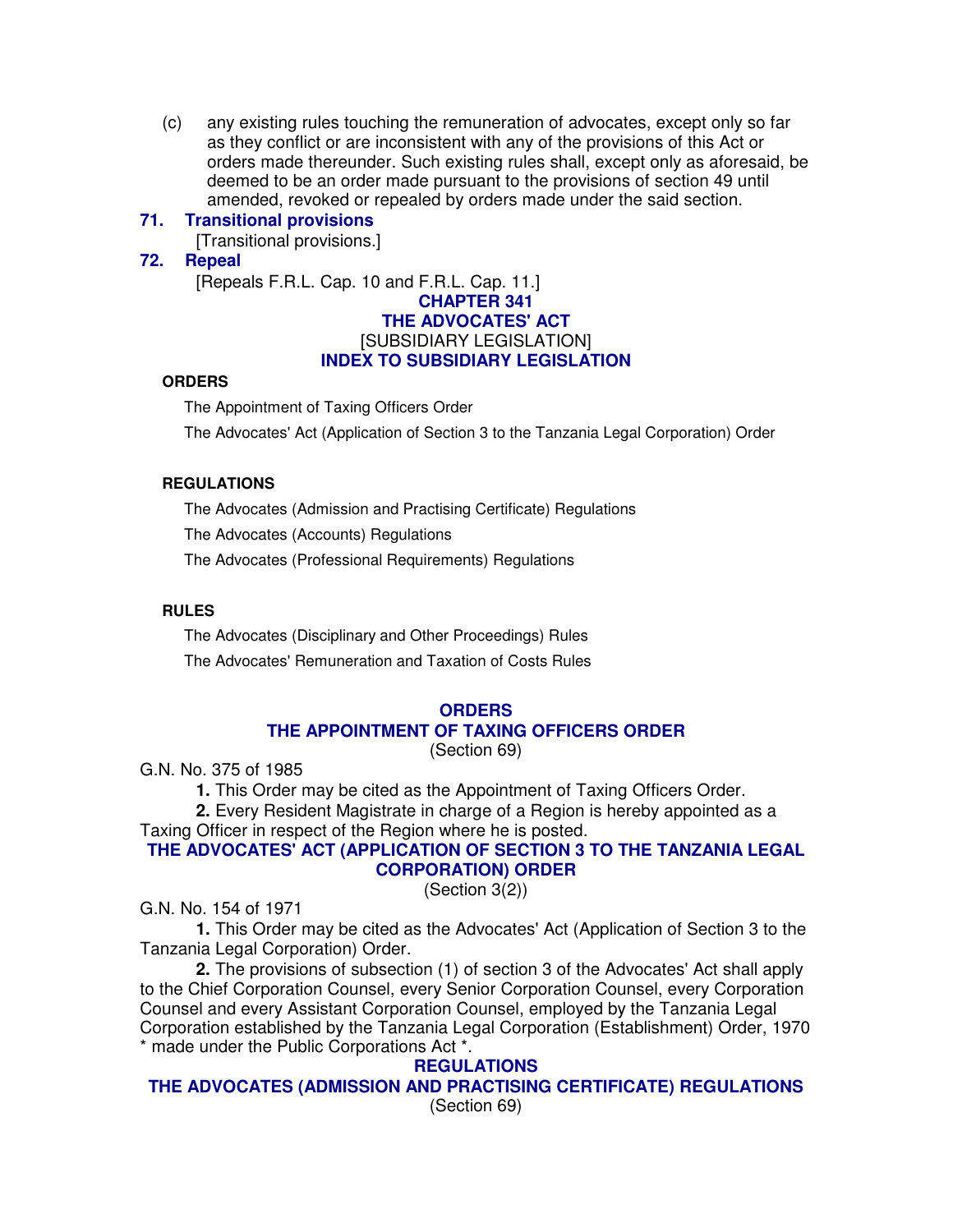G.Ns. Nos. 121 of 1955 92 of 1975

## **1. Citation**

These Regulations may be cited as the Advocates (Admission and Practising Certificate) Regulations.

#### **2. Fees for admission**

The fee payable for the entry of an admitted person's name on the Roll under the provisions of subsection (4) of section 8 of the Act shall be six hundred shillings.

#### **3. Fees for practising certificate**

The fee payable for a practising certificate issued to an advocate under the provisions of Part VI of the Act shall be one hundred and twenty shillings.

## **4. Fees for practising advocate**

The fee payable for admission to practise as an advocate in any one case under the provisions of subsection (2) of section 39 of the Act shall be–

- (a) in the case of a person so admitted who is entitled to practise before any court from which an appeal lies to the Court of Appeal, one hundred and fifty shillings for each case; and
- (b) in the case of any other person so admitted, four hundred shillings for each case.

## **5. Declaration forms**

The form of declaration to be made by an advocate applying for a practising certificate under Part VI of the Act and the form of such practising certificate shall be respectively as set out in Form I and Form II in the Schedule to these Regulations.

#### **SCHEDULE FORMS FORM I DECLARATION** THE HIGH COURT OF TANZANIA THE ADVOCATES' ACT (CAP. 341)

### (Section 35)

I, ........................................................................................................................... of

- .................................................................................................. do hereby declare that– (a) my place of business is .....................................................................................
	- (b) the date of my admission was .............................................................................
	- (c) I have paid to the Law Society the annual subscription therefor for the year ............

Witness my hand this ......................... day of ......................... 20........

............................................... Advocate /Partner

#### **FORM II PRACTISING CERTIFICATE** IN THE HIGH COURT OF TANZANIA THE ADVOCATES' ACT (CAP. 341) (Section 35)

I hereby certify that ..........................................................................., an Advocate of the High Court of Tanzania, having complied with the provisions of subsection (1) of section 35 of the Advocates' Act, is entitled to practise before the said High Court and before the Courts subordinate thereto (but not Primary Courts) up to the thirty-first day of December, 20........ inclusive, upon the terms and subject to the conditions set forth in the aforesaid Act as amended from time to time and any legislation having validity thereunder.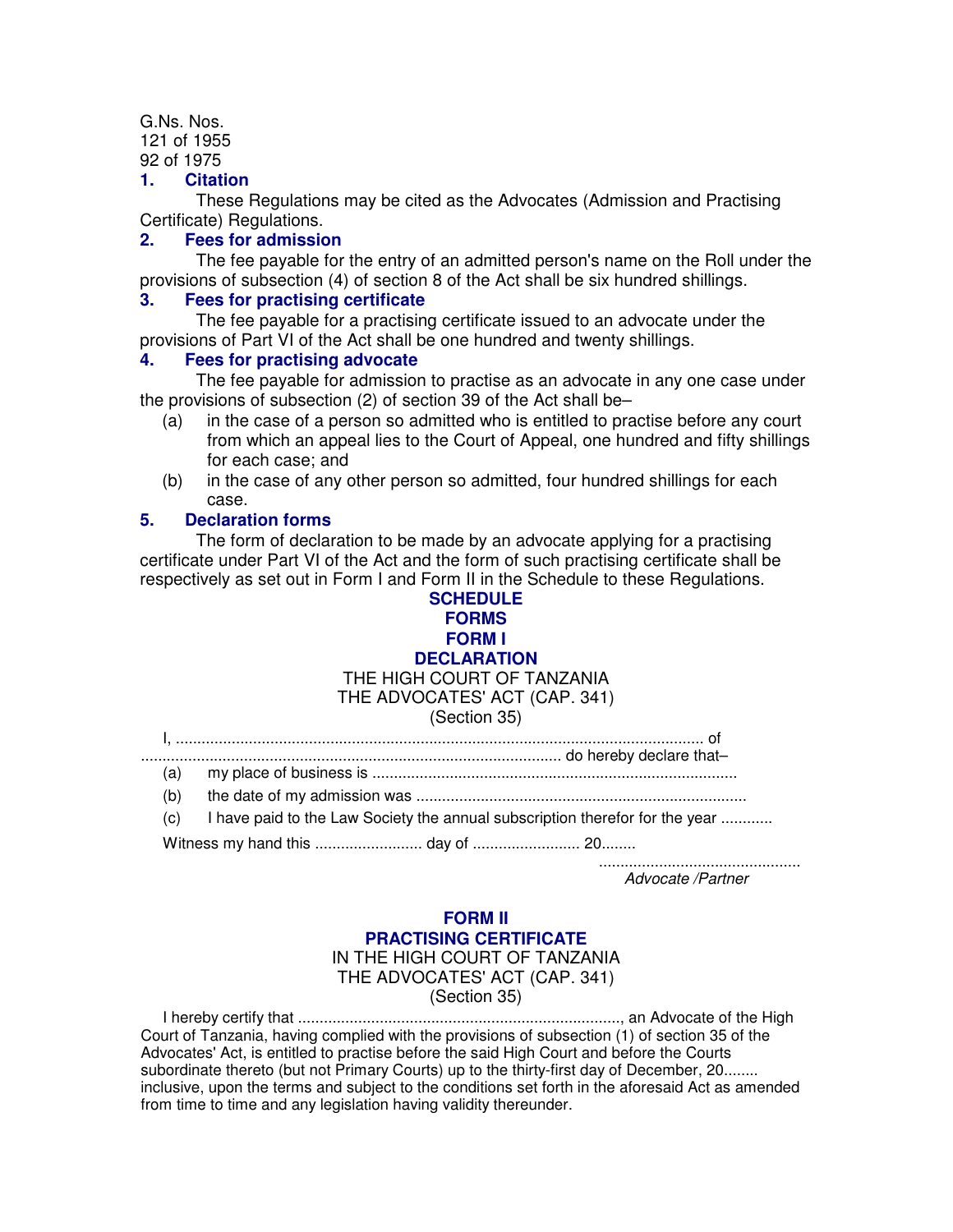Dated this ......................... day of ......................... 20........ at Dar es Salaam.

................................................... Registrar of the High Court

# **THE ADVOCATES (ACCOUNTS) REGULATIONS**

(Section 69)

G.N. No. 207 of 1956

## **1. Citation**

These Regulations may be cited as the Advocates (Accounts) Regulations.

## **2. Advocate to keep book of accounts**

Every Advocate shall keep such book or books of accounts as may be necessary to show and distinguish in connection with his practise as an advocate–

- (a) moneys received from or on account of and the moneys paid to or on account of each of his clients; and
- (b) the moneys received and the moneys paid on his own account.

## **3. Advocate to pay money into a deposit account**

Every advocate who holds or receives money on account of a client (save money hereinafter expressly exempted from the application of this Regulation) shall, without undue delay, pay such money into a current or deposit account at a bank, to be kept in the name of the advocate in the title of which the word "Client" shall appear (hereinafter referred to as a "client account"). An advocate may keep one client account or as many such accounts as he thinks fit:

Provided that when an advocate receives a cheque or draft representing in part money belonging to the client and in part money due to the advocate he may, where practicable, split the cheque or draft and pay to the client account that part only which represents money belonging to the client. In any case he shall pay the whole of such cheque or draft into the client account.

## **4. No money to be paid into clients account**

No money shall be paid into a client account other than–

- (a) money held or received on account of a client;
- (b) such money belonging to the advocate as may be necessary for the purpose of opening or maintaining the account;
- (c) money for replacement of any sum which may, by mistake or accident, have been drawn from the account in contravention of regulation 5 of these Regulations;
- (d) a cheque or draft received by the advocate representing in part money belonging to the client and in part money due to the advocate, when such cheque or draft has not been split as provided by regulation 3 of these Regulations.

## **5. No money to be drawn from clients account**

No money shall be drawn from a client account other than–

- (a) money properly required for payment to or on behalf of a client or for or towards payment of a debt due to the advocate from a client or money drawn on the client's authority, or money in respect of which there is a liability of the client to the advocate, provided that the money so drawn shall not in any case exceed the total of the money so held for the time being for such client;
- (b) such money belonging to the advocate as may have been paid into the account under regulation 4(b) or 4(d) of these Regulations;
- (c) money which may by mistake or accident have been paid into such account in contravention of regulation 4 of these Regulations.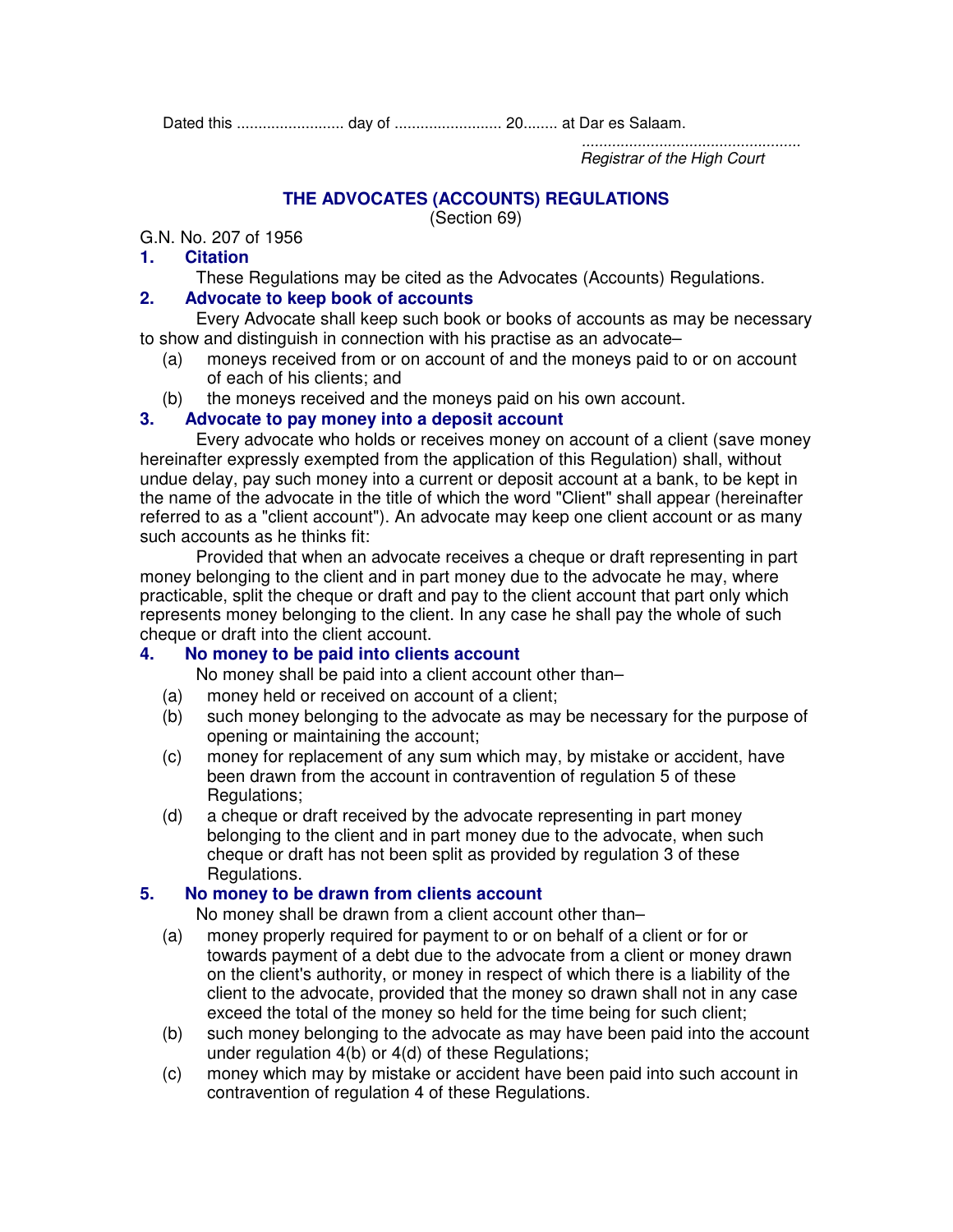## **6. Regulation not to apply**

Regulations 3, 4 and 5 of these Regulations shall not apply to money which–

- (a)the client for his own convenience requests an advocate to withhold from a client account;
- (b) an advocate pays into a separate account opened or to be opened in the name of a client or some person named by that client or the duly authorised agent of that client;
- (c) in the ordinary course of business upon receipt is paid on behalf of the client to a third party;
- (d) is upon receipt paid to the client;
- (e) is paid to an advocate expressly on account of costs;
- (f) the Committee upon an application made to them in writing by an advocate specifically authorises to be withheld or withdrawn from a client account.

## **7. Committee may require an advocate to produce his books of accounts**

(1) In order to ascertain whether these Regulations have been complied with, the Committee acting either on their own motion or written complaint lodged with them by an aggrieved party, may require any advocate to produce at some convenient time and place, his books of account, bank passbooks, statement of accounts, vouchers and any other necessary documents for the inspection of any person appointed by the Committee and such person shall prepare for the information of the Committee a report on the result of such inspection.

(2) A report made under subregulation (1) proceedings under Part V of the Act.

(3) Before making an appointment under subregulation (1) the Committee shall consider any objection made by any such advocate to the appointment of a particular person on personal or other proper grounds or on the ground that such person practises in the same locality.

(4) Before instituting an inspection on a complaint made by a third person, the Committee shall require *prima facie* evidence that a ground of complaint exists, and may require the payment by such person to the Committee of a reasonable sum to be fixed by them to cover the costs of the inspection, and the costs of the advocate against whom the complaint is made. The Committee may deal with any sum so paid in such manner as they think fit.

## **8. Authorisation by the Committee**

Every requirement, authorisation and notification to be made or given by the Committee to an advocate under these Regulations shall be made in writing under the hand of such person as may be appointed by the Committee for the purpose and sent by registered post to the last address of the advocate appearing in the records of the Law Society, and when so made and sent shall be deemed to have been received by the advocate within one week of the time of posting.

## **9. An advocate not to be deprived of recourse or right**

Nothing in these Regulations shall deprive an advocate of any recourse or right, whether by way of lien, set-off counter-claim, charge or otherwise, against moneys standing to the credit of a client's account.

## **THE ADVOCATES (PROFESSIONAL REQUIREMENTS) REGULATIONS**

 $(Section 8(1)(b))$ 

G.N. No. 395 of 1963

**1.** These Regulations may be cited as the Advocates (Professional Requirements) Regulations.

**2.** Before making application to the Chief Justice to be admitted as an advocate, the applicant shall, subject to the provisions of subsection (1A) of section 8 of the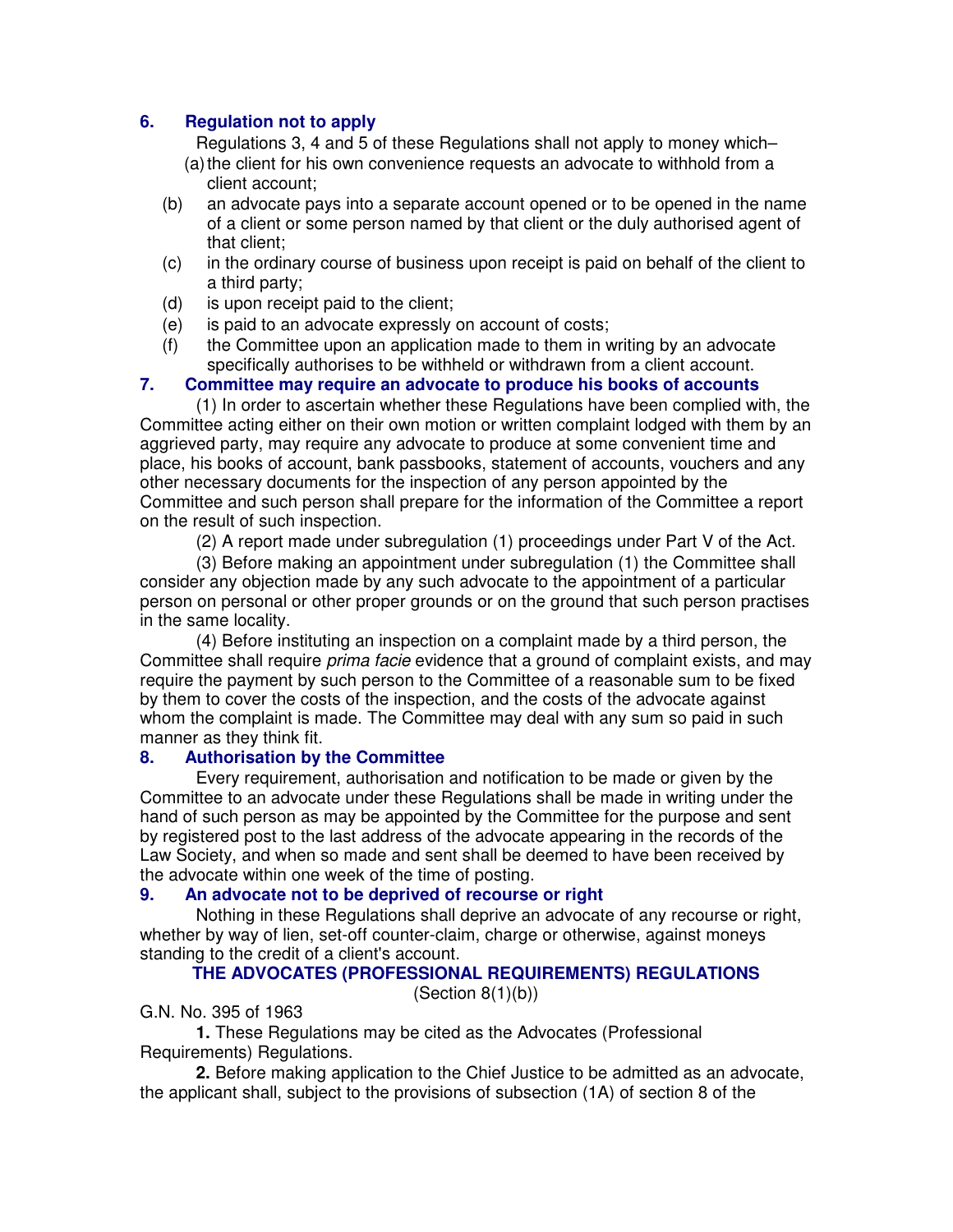#### Advocates' Act, have–

- (a) after obtaining one of the professional qualifications prescribed by paragraph (a) of subsection (1) of section 8 of the Advocates' Act, or within one year before obtaining such qualification, or partly before and partly after obtaining such qualification, read as a pupil of an advocate, or of an advocate in Uganda, Kenya or Zanzibar, for not less than six months, or been employed in the service of the Republic in a professional capacity for not less than six months; and
- (b) satisfied the Council that he has a sufficient knowledge of the laws of Tanzania and the practice and procedures of the courts.

## **RULES**

## **THE ADVOCATES (DISCIPLINARY AND OTHER PROCEEDINGS) RULES**

(Section 14)

G.N. No. 135 of 1955

#### **PART I PRELIMINARY PROVISIONS (rules 1-2)**

## **1. Citation**

These Rules may be cited as the Advocates (Disciplinary and Other Proceedings) Rules.

## **2. Omitted**

[Omitted. Vide s. 4(8) of the Advocates' Act.]

**PART II**

## **APPLICATIONS AGAINST ADVOCATES (rules 3-10)**

## **3. Advocate's Committee to remove a name from the Roll**

An application to the Advocates Committee to remove the name of an advocate from the Roll or to require an advocate to answer allegations shall be in writing under the hand of the applicant in Form I set out in the Schedule and shall be sent to the Secretary to the Committee together with an affidavit by the applicant stating the matters of fact on which he relies in support of his application.

## **4. Committee to require further information**

Before fixing a day for the hearing, the Committee may require the applicant to supply such further information and documents relating to the allegations as it thinks fit.

## **5. Notice to be served**

In any case in which, in the opinion of the Committee, a *prima facie* case is shown, the Committee shall fix a day for hearing (which shall be not less than seven days after service on the advocate of the notice hereinafter mentioned) and the Secretary shall serve notice thereof on the applicant and on the advocate and shall also serve on the advocate a copy of the application and affidavit in support together with copies of any other documents supplied under the provisions of rule 4 of these Rules. The notice to the applicant shall be in Form 2 set out in the Schedule and the notice to the advocate shall be in Form 3 set out in the Schedule.

## **6. Secretary to be furnished with documents**

The notices shall require the applicant and the advocate respectively to furnish the Secretary and to each other a list of all documents on which they respectively propose to rely. Such list shall, unless otherwise ordered by the Committee, be furnished by the applicant and by the advocate respectively on or before a date mentioned in the notice.

## **7. Inspection of documents**

Upon receipt of the notice served under rule 5 of these Rules either party may inspect the documents included in the list furnished by the other; and a copy of any document mentioned in the list of either party shall, on the application and at the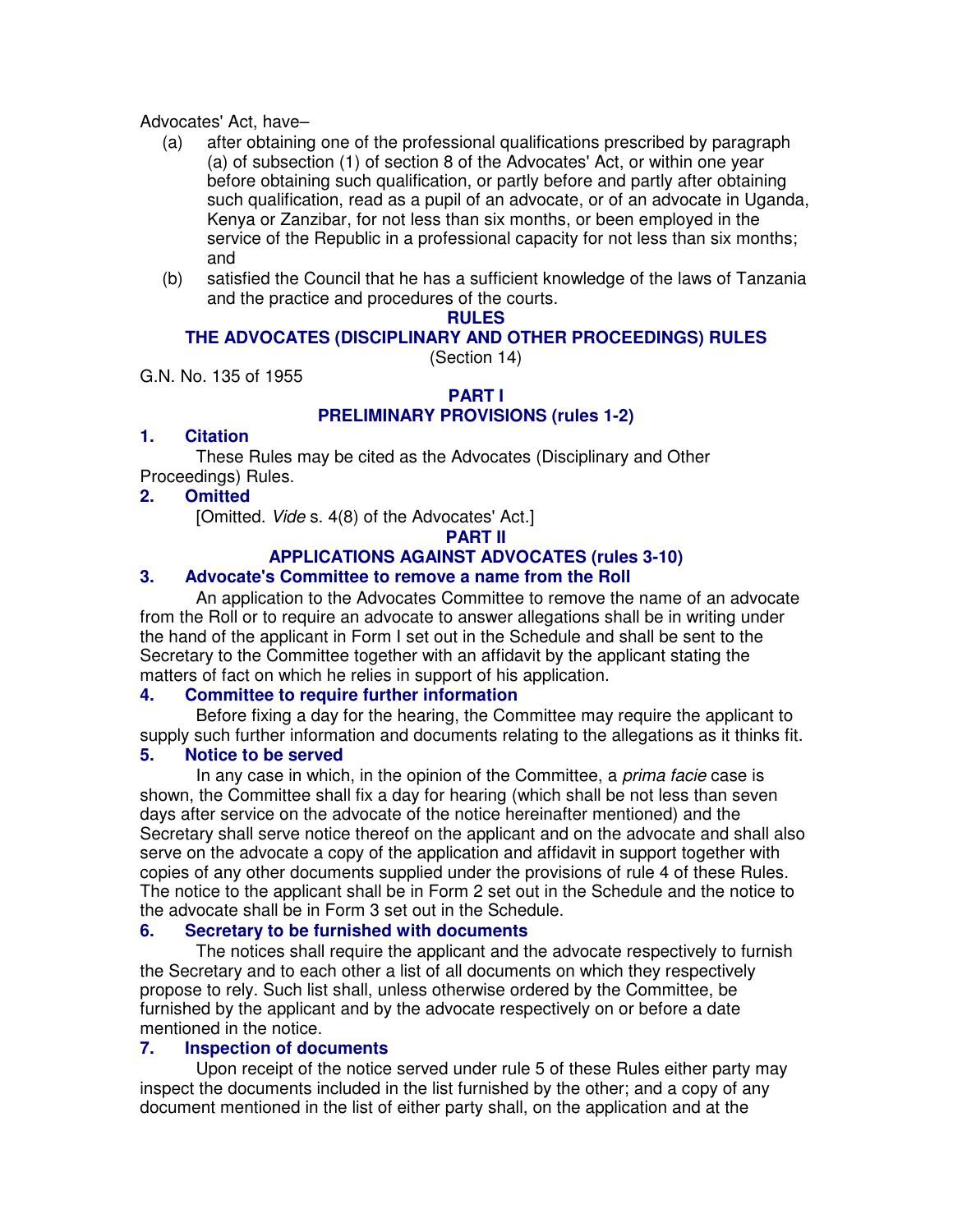expense of the party requiring it, be furnished to that party by the other within three days of the receipt of such application.

## **8. Determination of the hearing**

If either party fails to appear at the hearing the Committee may, upon proof of service of the notice of hearing, proceed to hear and determine the application in his absence.

## **9. Issuance of summons**

A summons issued under subsection (2) of section 14 of the Act may be either in Form 4 or Form 5 set out in the Schedule with such variations as circumstances may require.

## **10. Omitted**

[Omitted.]

## **PART III**

#### **APPLICATION AT THE INSTANCE OF AN ADVOCATE HIMSELF (rules 11-15) 11. Application to remove a name**

An application at the instance of an advocate himself to procure his name to be removed from the Roll shall be in writing in Form 6 set out in the Schedule and shall be verified by an affidavit in Form 7 set out in the Schedule.

#### **12. Application and affidavit to be sent to the Secretary**

The application and affidavit shall be sent to the Secretary and, unless the Committee otherwise directs, letters from two practising advocates to whom the applicant is known shall be sent in support thereof.

## **13. Advocate to give notice of application**

The Committee may, if it thinks fit, require the advocate to give notice of his application by advertisement or otherwise, as it may direct, and of the date appointed for the hearing.

#### **14. Notice of objection**

If any person desires to object to the application he shall give notice in writing to the advocate and to the Secretary at least seven days before the day fixed for hearing, specifying the grounds of his objection.

### **15. Inquiry to take place**

If the objector appears on the day fixed for the hearing and if the Committee is of opinion, after considering the notice of objection, and after hearing the advocate, if it thinks fit so to do, that the notice discloses a *prima facie* case for inquiry, it shall direct an inquiry to take place and shall give directions relating thereto, including directions as to the party on whom the burden of proof shall lie. Any such inquiry shall be held in accordance with the rules contained in Part II of these Rules.

## **PART IV**

## **GENERAL PROVISIONS (rules 16-24)**

## **16. Hearing of applications**

The Committee shall hear all applications in private.

#### **17. Application not to be withdrawn**

No application shall be withdrawn after it has been sent to the Secretary except by leave of the Committee. The Committee may grant such leave subject to such terms as to costs or otherwise as it shall think fit or it may adjourn the matter under rule 18 of these Rules.

#### **18. Adjournment**

The Committee may of its own motion, or upon the application of either party, adjourn the hearing upon such terms as to costs, or otherwise, as to the Committee shall appear just.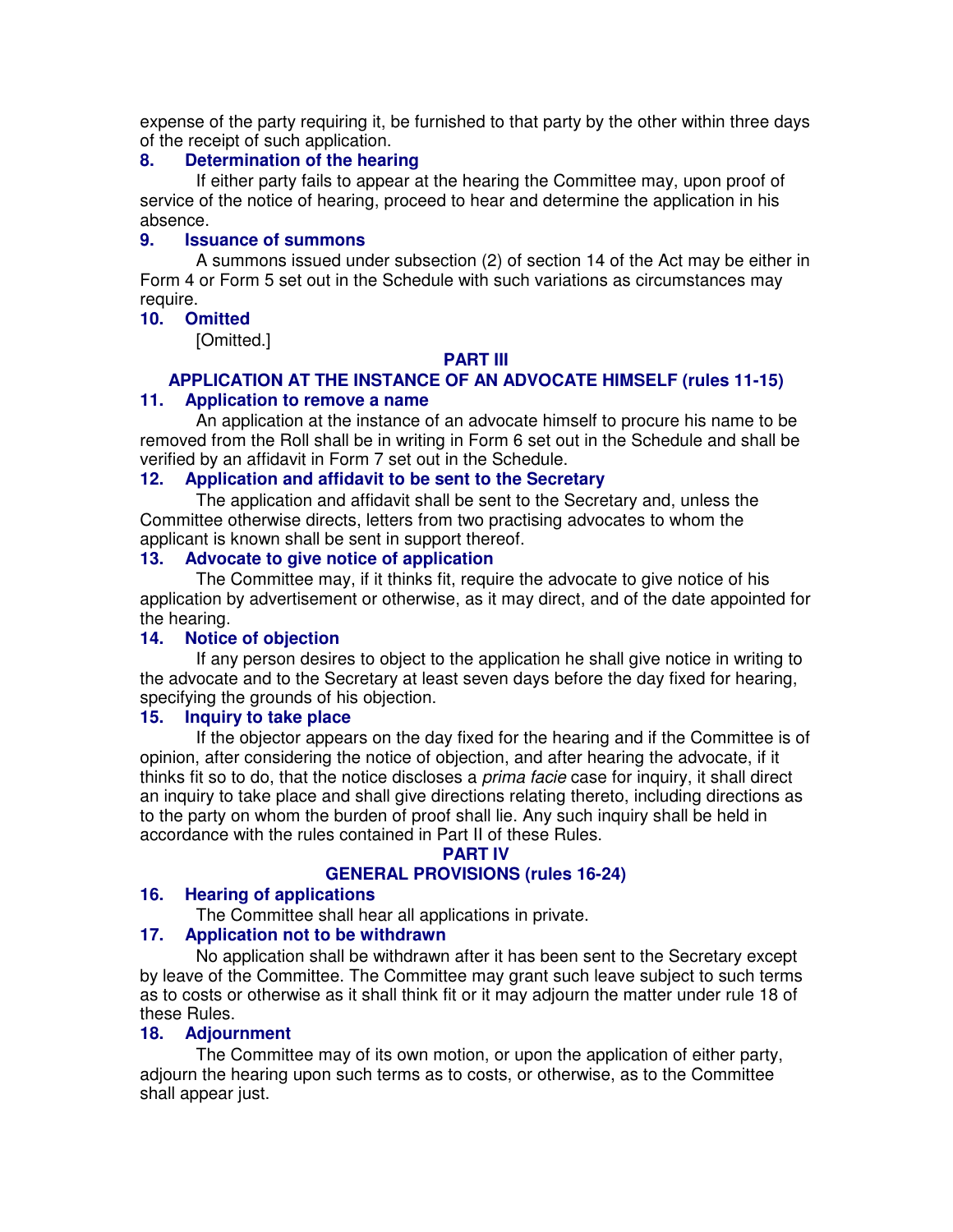#### **19. Amendment of applications**

If upon the hearing of an application it shall appear to the Committee that the allegations in the affidavit in support of such application require to be amended, or added to, the Committee may permit such amendment or addition, and may require the same to be embodied in a further affidavit, if in the judgment of the Committee such amendment or addition is not within the scope of the original affidavit:

Provided always that if such amendment or addition shall be such as to take the advocate by surprise or prejudice the conduct of his case, the Committee shall grant an adjournment of the hearing upon such terms as to costs or otherwise, as to the Committee shall appear just.

#### **20. Shorthand notes**

Shorthand notes of proceedings may be taken by a person appointed by the Committee; and any party who appeared at the proceedings shall be entitled to inspect the transcript thereof. The Secretary shall, if required, supply to any person entitled to be heard upon an appeal against an order of the Committee or upon the consideration of a report of the Committee, and to the Society, but to no other person, a copy of the transcript of such notes on payment of his charges. If no shorthand notes be taken, the Chairman, or some member of the Committee authorised by him in that behalf, shall take a note of the proceedings, and the provisions of this rule as to inspection and taking of copies shall apply to such note accordingly.

## **21. Service of notice**

Service of any notice or document required by these Rules may be effected by registered letter addressed to the last known place of abode or business of the person to be served, and proof that such letter was so addressed and posted shall be proof of service. Any notice or document required to be given or signed by the Secretary may be given or signed by him or by any other person duly authorised by the Committee in that behalf.

#### **22. Committee may dispense with requirements**

The Committee may dispense with any requirements of these Rules respecting notices, affidavits, documents, service, or time, in any case where it appears to the Committee to be just so to do.

#### **23. Extension of time**

The Committee may extend the time for doing anything under these Rules.

#### **24. Affidavits to be filed**

All affidavits shall be filed with and kept by the Secretary.

# **SCHEDULE FORMS FORM 1 FORM OF APPLICATION AGAINST AN ADVOCATE**

#### (Rule 3)

To the Secretary of the Advocates Committee constituted under the Advocates' Act (Cap. 306).

In the matter of C.D. an advocate and

In the matter of the Advocates' Act

I, the undersigned A.B. hereby make application that C.D. 1 an advocate, be required to answer the allegations contained in the affidavit which accompanies this application 2 and that his name may be removed from the Roll of Advocates 3.

In witness whereof I have hereunto set my hand this ............................. day of ..................... 20........

(Signature) ................................................................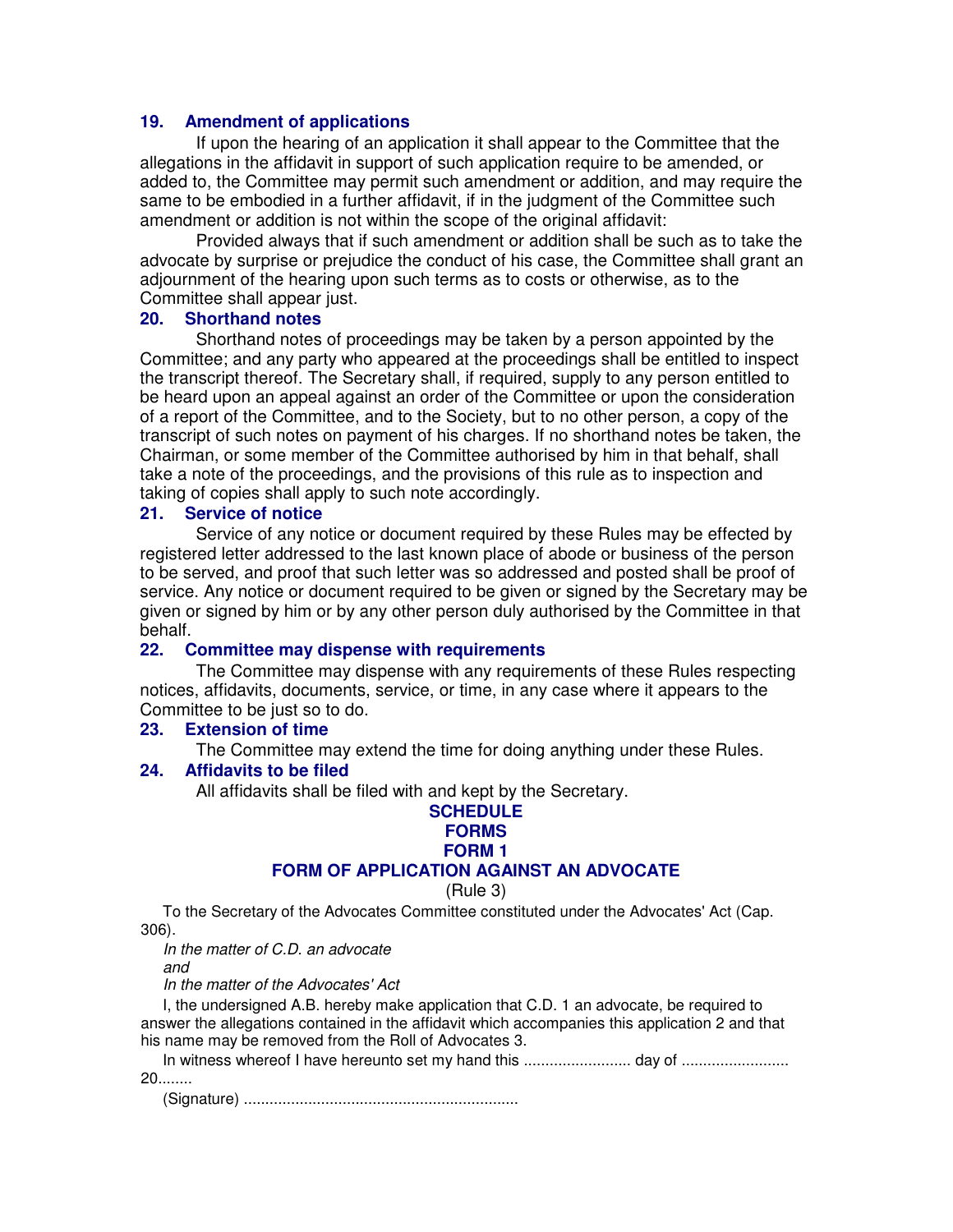(Address) ..................................................................................................................

......................................................................................................................................

(Profession, business or occupation) ............................................................................

#### **FORM 2 FORM OF NOTICE TO APPLICANT BY THE SECRETARY TO THE ADVOCATES COMMITTEE**

(Rule 5)

In the matter of C.D. an advocate and In the matter of the Advocates' Act To A.B. of .............................................

The .......................... day of .......................... is the day fixed for the hearing of your application in the matter of C.D. advocate, by the Advocates Committee constituted under the Advocates' Act.

The Committee will sit at .......................................... at ................. o'clock in the noon.

You are required by the Advocates (Disciplinary and Other Proceedings) Rules, to furnish to the said C.D. and to me at ..................................... at least .............. days before the said

.......................... day of .......................... a list of all the documents on which you propose to rely. Either party may inspect the documents included in the list furnished by the other, and a copy of any document mentioned in the list of either party must, on the application and at the expense of the party requiring it, be furnished to that party by the other within three days after receipt of the application.

In the event of the advocate complained of not appearing, and of the Committee being asked to proceed in his absence, you must be prepared to prove service in accordance with the Rules of the list of documents and any other notice or correspondence since the lodging of the application.

You are requested to acknowledge receipt of this notice without delay.

Dated this .......................... day of .......................... 20........

........................................... Secretary to the Committee

(N.B. A copy of the Rules may be inspected at the office of the Secretary.)

## **FORM 3 FORM OF NOTICE TO ADVOCATE BY THE SECRETARY TO THE ADVOCATES COMMITTEE**

(Rule 5)

In the matter of C.D. an advocate and In the matter of the Advocates' Act

To C.D. of ....................................................................... Advocate.

Application has been made by A.B. of .......................................................................... to the Advocates Committee constituted under the Advocates' Act, that you be required to answer the allegations contained in the affidavit, a copy whereof accompanies this notice 1 and that your name be removed from the Roll of Advocates 2.

The .......................... day of .......................... is the day fixed for the hearing of the application by the Committee. The Committee will sit at ...................................................

at .................. o'clock. If you fail to appear, the Committee may, in accordance with the Advocates (Disciplinary and Other Proceedings) Rules, proceed in your absence.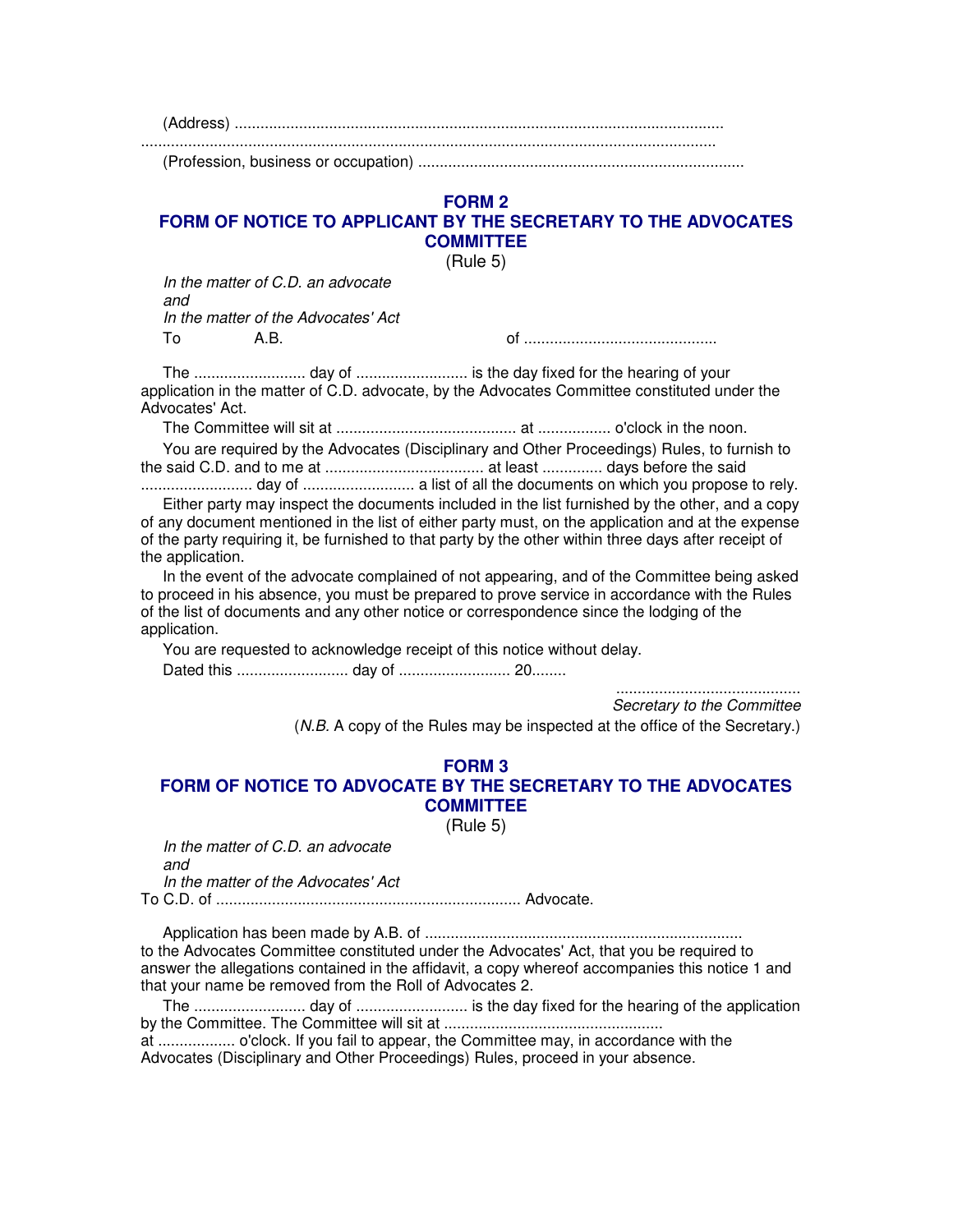You are required by the Rules to furnish to the said A.B. and to me, at least ............... days before the said .......................... day of ................................., a list of all the documents on which you propose to rely.

Either party may inspect the documents included in the list furnished by the other, and a copy of any document mentioned in the list of either party must, on the application and at the expense of the party requiring it, be furnished to that party by the other within three days after receipt of the application.

You are requested to acknowledge receipt of this notice without delay.

Dated this .......................... day of .......................... 20........

............................................. Secretary to the Committee

(N.B. A copy of the Rules may be inspected at the office of the Secretary.)

#### **FORM 4 FORM OF SUMMONS TO GIVE EVIDENCE**

(Rule 9)

In the matter of C.D. an advocate

and

In the matter of the Advocates' Act

Whereas your attendance is required to give evidence on behalf of .................................... ................................................ in the above matter, you are hereby required to appear before the Advocates Committee on the .......................... day of .......................... 20........ at ................. o'clock 1 (and to bring with you the undermentioned document(s))

And herein fail not.

Given under my hand at Dar es Salaam this .......................... day of .......................... 20........

.................................................. Chairman (or Deputy Chairman) Advocates Committee

## **FORM 5 FORM OF SUMMONS TO PRODUCE DOCUMENTS**

(Rule 9)

## LIST OF DOCUMENT(S)

In the matter of C.D. an advocate

and

In the matter of the Advocates' Act

You are required in the above matter to–

1 (a) attend and produce personally before the Advocates Committee on the .......................... day of .......................... 20........ at ............... o'clock the undermentioned document(s); or

2 (b) cause to be produced to the Advocate Committee on or before the .......................... day of .......................... 20........ at ................... o'clock the undermentioned document(s).

And herein fail not.

.................................................. Chairman (or Deputy Chairman) Advocates Committee

**FORM 6 FORM OF APPLICATION BY AN ADVOCATE FOR REMOVAL OF NAME FROM ROLL** (Rule 11) LIST OF DOCUMENT(S)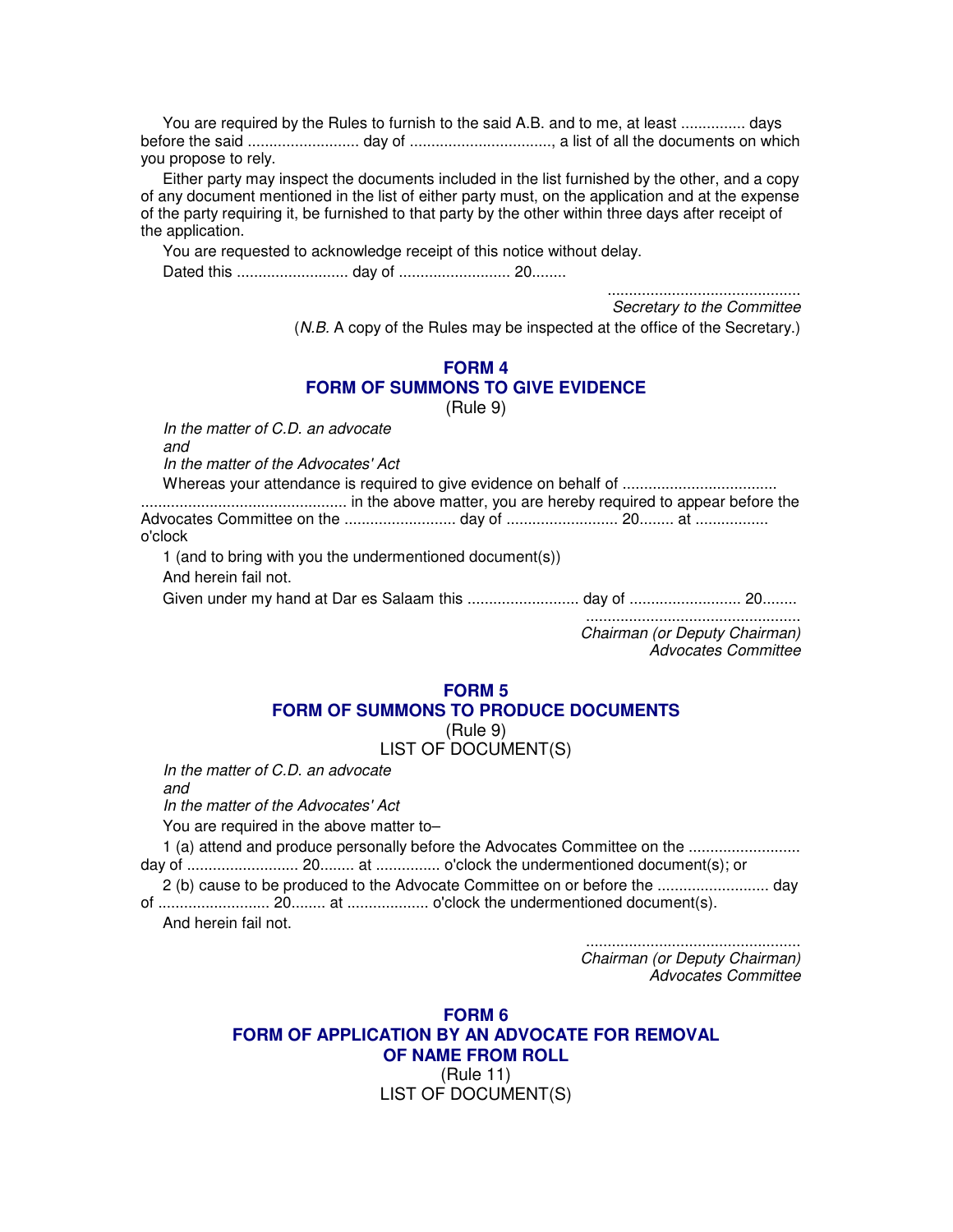In the matter of C.D. an advocate and In the matter of the Advocates' Act I, the undersigned C.D., an advocate, hereby make application that my name may be removed from the Roll of Advocates. I make this application for the following reasons– (here set out the reasons for the application) In witness whereof I have hereunto set my hand this ............................. day of ..................... 20........ Signature .......................................................... Address and place of business..................................................................................... .......................................................................................................................................

## **FORM 7**

## **FORM OF AFFIDAVIT BY AN APPLICANT, BEING AN ADVOCATE**

(Rule 11)

In the matter of C.D. an advocate

and

In the matter of the Advocates' Act

I, C.D. of ...................................................................... make oath and say as follows–

1. I was admitted as an advocate on the .......................... day of .......................... and practised under certificate from the year .............. to the year ..............

2. The reasons set out in my application that my name be removed from the Roll of Advocates, which application is now produced by me and marked A, are true.

3. I am not aware of, and do not know of any cause for, any other application to the Court or to the Advocates Committee constituted under the Advocates' Act, that my name be removed from the Roll, or that I may be required to answer allegations contained in an affidavit.

4. I do not make this application for the purpose of evading any adverse application, or of defeating or delaying any claim against me as an advocate.

Sworn by the said CD. at .................................................... on the ..........................

day of .......................... 20........

before me ......................................................................

## **THE ADVOCATES' REMUNERATION AND TAXATION OF COSTS RULES**

(Section 69)

G.N. No. 515 of 1991

## **PART I GENERAL PROVISIONS (rules 1-16)**

#### **1. Citation**

These Rules may be cited as the Advocates' Remuneration and Taxation of Costs Rules.

## **2. Application**

These Rules shall apply for the purposes of the remuneration of an advocate of the High Court by his client as well as for the taxation of costs in contentious matters in the High Court and in courts subordinate to the High Court.

#### **3. Taxing Officer**

The Taxing Officer for the taxation of bills under these Rules shall be the Registrar, a District or Deputy Registrar of the High Court or such other officer of the court as the Chief Justice may appoint.

## **4. Notice of taxation to be given by Taxing Officer**

Whenever an advocate shall have lodged a bill for taxation with the necessary papers and vouchers, the Taxing Officer shall thereupon issue a notice fixing the time at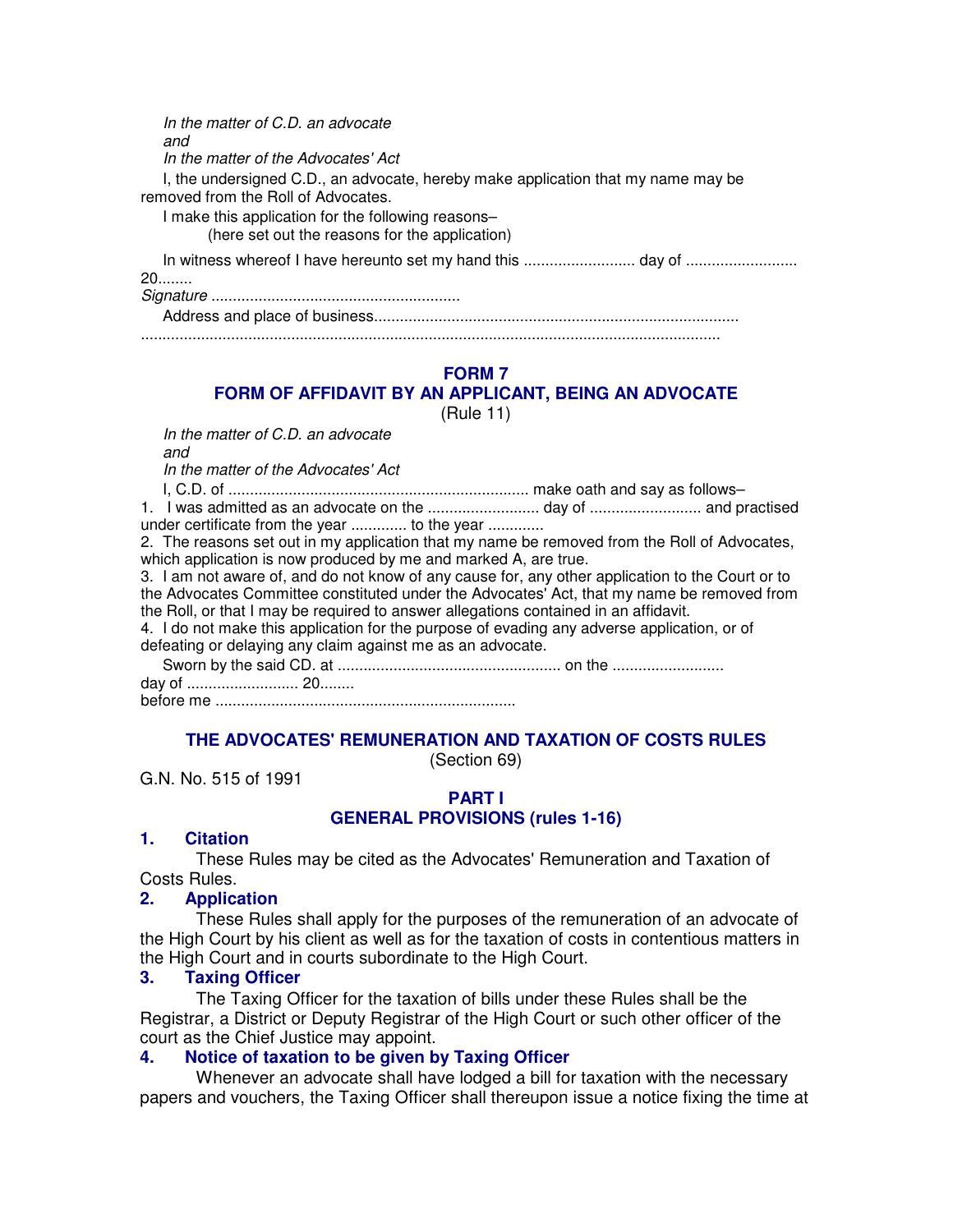which the taxation shall take place.

#### **5. Objection to taxation procedure**

(1) Where any party objects to a decision of the Taxing Officer, he may refer his objection for the decision of a judge of the High Court.

(2) The objector shall proceed by way of chamber application, supported by an affidavit to be filed within 21 days after the issue of the certified copy of the officer's decision and to be served upon all other parties who were entitled to appear on such taxation.

## **6. Extension of time**

(1) The High Court may by order extend the time fixed under Rule 5.

(2) An application for such an order shall be made by a chamber application giving other interested parties notice in writing or in any other way as the court may direct in not less than seven clear days before the application comes up for hearing.

## **7. Reference to High Court**

With the consent of both parties the Taxing Officer may refer any matter in dispute arising out of the taxation of a bill for the opinion of the High Court.

## **8. Bills not to be altered after being lodged**

No addition or alteration shall be made in costs after a bill has been lodged for taxation except by consent of the parties or by permission or direction of the court or Taxing Officer.

## **9. Taxation of costs as between advocate and client, on application of either party**

(1) In all cases the Taxing Officer may tax costs as between advocate and client without any order for the purpose, upon the application of the client on a written undertaking to pay any balance which the Taxing Officer may certify.

(2) One notice of the date fixed for taxation shall be given to the other party who shall be at liberty to attend and be heard upon such application.

## **10. Default of advocate to attend taxation notice**

Any advocate who, without reasonable excuse after due notice, fails to appear on the date fixed for taxation or any date to which such taxation is adjourned, or who in any way delays or impedes the taxation, or puts any other party to any unnecessary or improper expenses relative to such taxation shall, unless the Taxing Officer otherwise directs, forfeit the fees to which he would otherwise be entitled for drawing his bill of costs and attending the taxation, and shall in addition be liable to pay for any unnecessary or improper expenses to which he has put any party.

## **11. Discretion of Taxing Officer**

Notwithstanding anything contained in these Rules, on every taxation, whether in respect of non-contentious matters or contentious proceedings, the Taxing Officer shall allow all such fees, costs, charges and expenses as shall appear to him to have been necessary and proper, but, save as against the party who incurred the same, no costs shall be allowed which appear to the Taxing Officer to have been incurred or increased through overcaution, negligence or mistake, or by payment of special charges or expenses to witnesses or other persons, or by other unusual expenses.

## **12. Refusal of remuneration**

No advocate shall agree or accept remuneration more than that provided by these Rules.

#### **13. Additional remuneration**

(1) Where any business requires and receives exceptional despatch or at the request of the client is attended to after normal business hours the advocate shall be allowed such additional remuneration as is appropriate in the circumstances.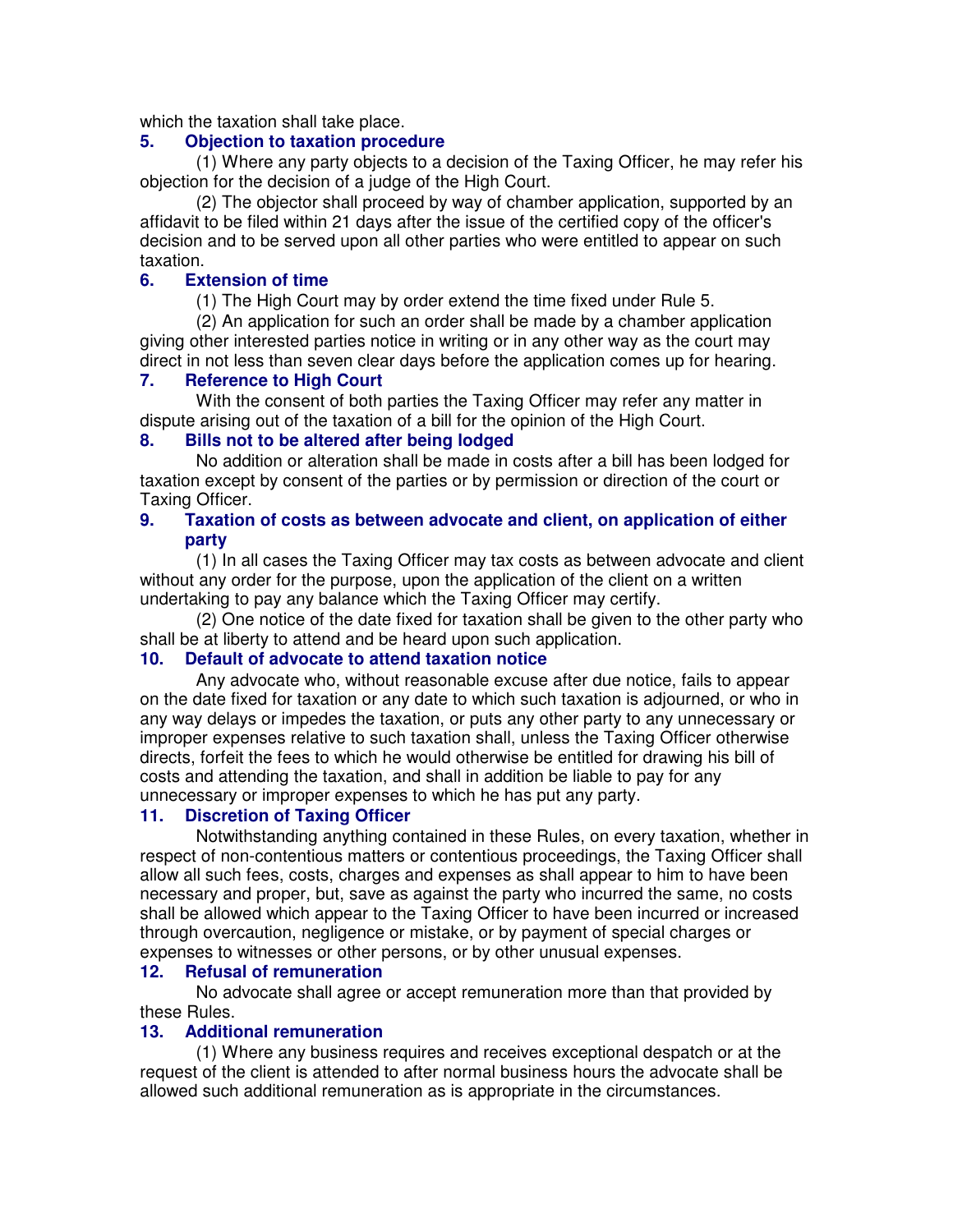(2) Such additional remuneration, except in special circumstances, shall be allowable only as between advocate and client.

## **14. Special fee in certain circumstances**

In business of exceptional importance or unusual complexity, an advocate shall be entitled to receive and shall be allowed as against his client, a special fee in addition to the remuneration prescribed in these Rules:

Provided that in assessing the special fee regard shall be had to–

- (a) the nature of the place and the circumstances in which the business or part thereof is transacted;
- (b) the nature and extent of the pecuniary or other interest involved;
- (c) the nature and quality of labour and responsibility entailed;
- (d) the number, complexity and importance of documents prepared or examined; or
- (e) any other relevant circumstances that may exist.

## **15. Security for money to become due**

An advocate may accept from his client and his client may give to his advocate security for the amount to become due to the advocate for the remuneration and disbursements in business to be transacted or being transacted by him for interest as prescribed under rule 16 on such amount, but that interest is not to commence until the amount, due is ascertained either by agreement or taxation.

#### **16. Interest charges**

An advocate may charge interest at 12% per annum on his disbursements and allowable costs from the delivery of his bill to the client, provided that such claim for interest is raised before the amount of the bill has been paid or tendered in full.

#### **PART II**

# **NON-CONTENTIOUS MATTERS (rules 17-38)**

## **17. Remuneration of advocate certain non-contentious matters**

The remuneration of an advocate as such in respect to business connected with in sales, purchases, leases, mortgages, settlements and other matters of conveyancing and other business not being business in any action or transaction in any court or in chambers of any judge, registrar or magistrate shall be regulated as follows–

- (a) in respect of sales, agreements for leases or conveyances the remuneration of the advocate having the conduct of the business shall be prescribed in Schedule I and II of these Rules and shall be subject to the Rules therein contained;
- (b) in respect of leases, agreements for leases or conveyances reserving rents or agreements for the same, when the transaction shall have been completed, the remuneration of the advocate having the conduct of the business shall be that prescribed in Schedule III of these Rules;
- (c) in respect of any business referred to in paragraphs (a) and (b) which is not completed and in respect of business not hereinbefore provided for, connected with any transaction the remuneration for which if completed is prescribed in Schedules I, II and III hereto but which is not in fact completed, and in respect of other deeds or documents the remuneration for which is not prescribed in Schedules I, II and III, the remuneration shall be regulated according to Schedule VIII hereto, save in the following matters–
	- (i) in respect of business in connection with proceedings in probate and administration, remuneration shall be regulated by Schedule X hereto;
	- (ii) in respect of business in connection with floating of companies, the remuneration shall be regulated by Schedule V hereto;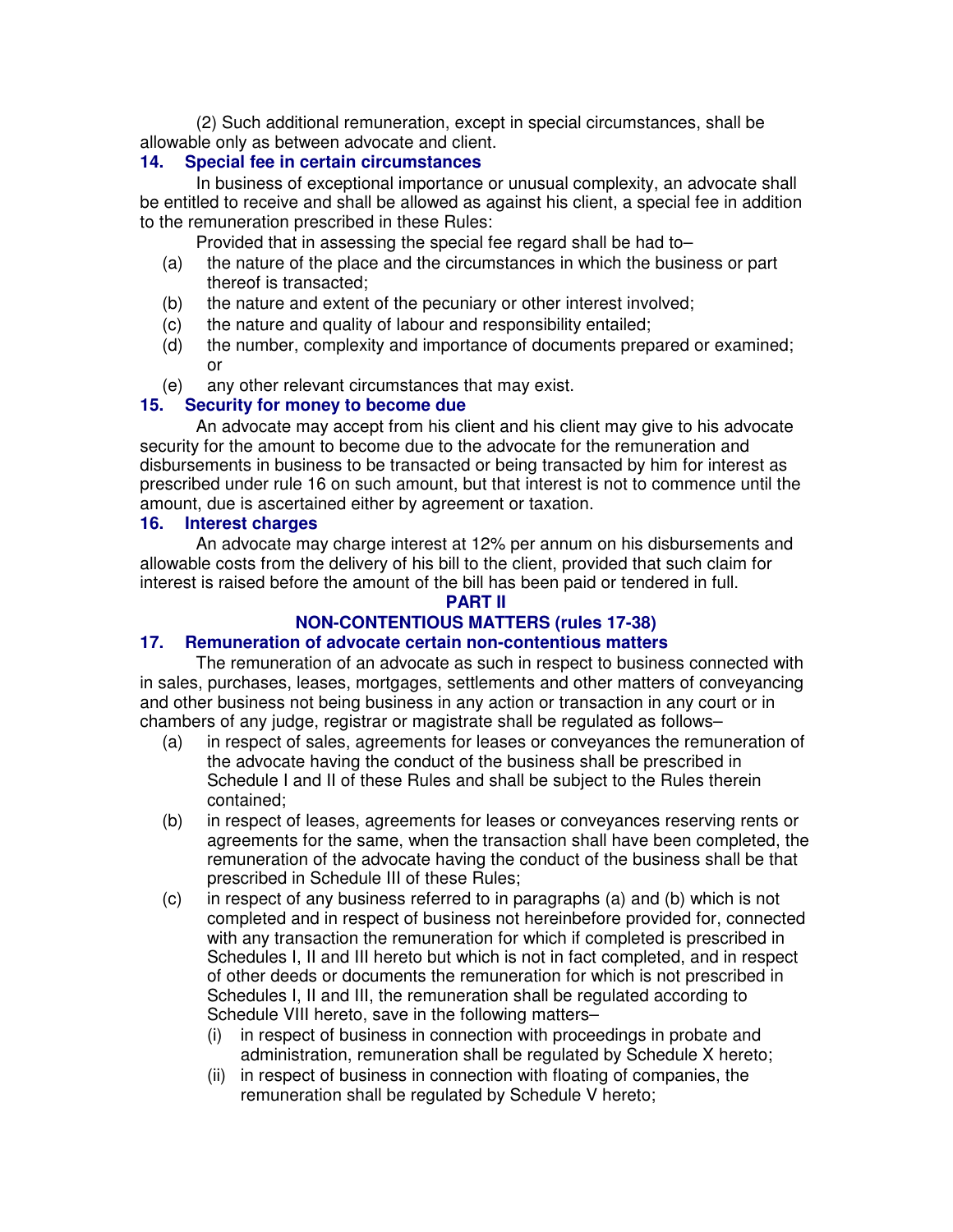(iii) in respect of business in connection with registration of trade marks, inventions and designs, the remuneration shall be regulated by Schedules VI and VII.

## **18. Remuneration not to include stamps, auctioneers' charges, etc.**

The remuneration prescribed in this Part does not include stamps, auctioneers' or valuer's charges, agency fees or travelling and hotel expenses, extracts from any register, record or roll, cost of photocopies, stationery, copies of letters and other disbursements reasonably and properly incurred, but includes charges and allowances for the time of the advocate and his clerks.

## **19. Definition of "folio"**

The word "folio" in these Rules shall mean 100 words, and a single figure or group of figures up to five in number, or an item in account shall for this purpose be counted as one word.

## **20. Remuneration for conveyance on a sale by auction**

The remuneration for deducing title, perusing and completing conveyance on a sale by auction shall be chargeable on each lot of property except that where property held under the same title is divided into lots for convenience of sale and the same purchaser buys several such lots and takes one conveyance and only one abstract of title is delivered, the commission shall be chargeable upon the aggregate prices of the lots.

## **21. Remuneration on attempted sale by auction**

(1) The remuneration on an attempted sale by auction in lots shall be chargeable on the aggregate of the reserved prices.

(2) When property offered for sale by auction is bought in and terms of sale are afterwards negotiated and arranged by the advocate he shall be entitled to charge according to scales in Schedule I on the reserved price for negotiating the same.

(3) When property is bought in and afterwards offered by auction by the same advocate he shall only be entitled to the scale in Schedule I for the first attempted sale, and for each subsequent sale ineffectually attempted he may charge only according to Schedule II hereto.

(4) In case of a subsequent effectual sale by auction the full remuneration for an effectual sale shall be chargeable in addition less one half of the remuneration previously allowed on the first attempted sale.

## **22. Charges where advocate is concerned for both mortgagor and mortgagee or vendor and purchaser**

(1) Where an advocate is concerned for both mortgagor and mortgagee he shall be entitled to charge the mortgagee's advocate's charges and one half the mortgagor's charges.

(2) Where an advocate acts for both vendor and purchaser he shall be entitled to charge purchaser's advocate's charges and one half the vendor's advocates charges, and such charges shall be pooled and paid by the vendor and purchaser equally.

#### **23. Scale charges**

Scale charges shall include all work ordinarily incidental to a transaction, and in the case of a conveyance, transfer or mortgage it shall include–

- (a) taking of instructions to prepare the necessary deed or document;
- (b) investigation of title;
- (c) report of title to the client;
- (d) preparation or approval or adjustment of the deed or document;
- (e) settlement of transaction if in the town of the advocate's practice;
- (f) obtaining by correspondence any necessary consent;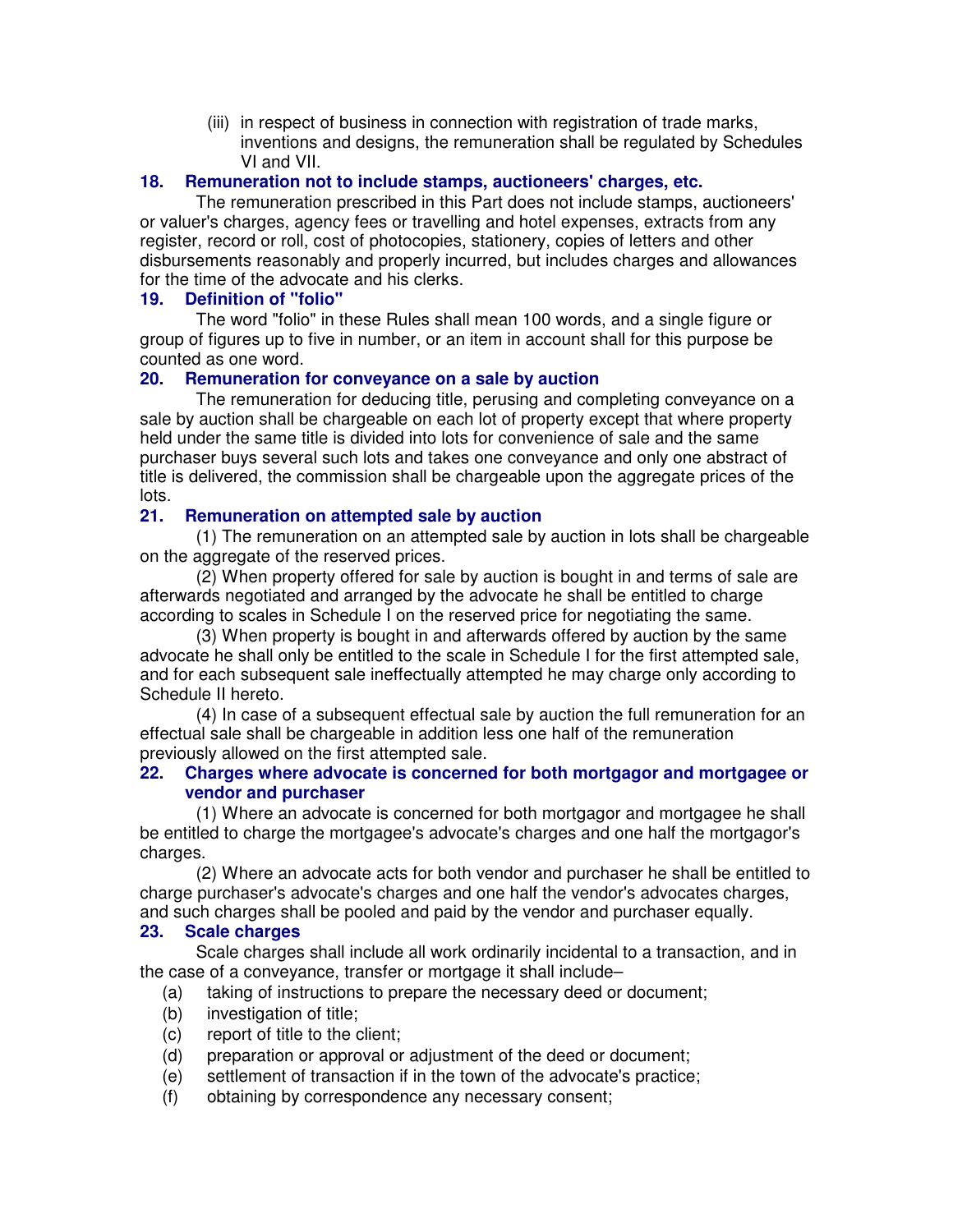- (g) registration of deed; or
- (h) correspondence between advocate and client: Provided that such charge shall not include–
	- (i) prior negotiation necessary or leading to the completion of a bargain;
	- (ii) tracing of title deeds or obtaining certified copies thereof;
	- (iii)payment of withholding tax or obtaining of exemption thereof;
	- (iv) completion of valuation forms for assessment of stamp duties and tax;
	- (v) adjudication of stamp duties;
	- (vi) personal attendance in obtaining any necessary consent under subparagraph (i);
	- (vii) extra work occasioned by special circumstances; or
	- (viii) extra work occasioned by change of circumstances emerging while an item of business is in progress, e.g. the death or the bankruptcy of a party to a transaction.

## **24. Calculation of scale**

In the calculation of scale charges, the basis of a charge shall, unless charges otherwise provided in the Schedules to these Rules, and irrespective of the number of titles involved or documents required to be prepared or approved, be the sum set forth in the deed or document as the price or consideration or, where only a nominal price or consideration is set forth, the value of the subject matter affected by the deed which shall be deemed to be–

- (a) the value fixed for the purpose of stamp duties; or
- (b) the sum at which the property affected has last been passed for estate duty; or
- (c) the last price at which a sale has taken place within 10 years from the date of transaction; or
- (d) the estimated average market value during the preceding three years.

## **25. Charges where conveyance and mortgage are prepared by one advocate**

(1) Where a conveyance and mortgage of the same property are completed at the same time and are prepared by the same and advocate he shall be entitled to charge only half the fees in Schedule I, for investigating of title and preparing the mortgage deed as shown in Schedule I.

(2) Where a conveyance and mortgage of the same property are completed at the same time, the respective advocate acting for the vendor and purchaser shall charge two-thirds of the appropriate scale fee on the conveyance for preparing and approving the mortgage.

## **26. Charges for approving draft on behalf of several parties having different interests**

If an advocate approves a draft on behalf of several parties having distinct interests proper to be separately represented, he shall be entitled to one thousand five hundred shillings additional for each such party after the first.

## **27. Scale, how reckoned where property is sold subject to incumbrances**

Where a property is sold subject to incumbrances it is to be deemed part of the purchase money except where the mortgagee purchases, in which case the charge of his advocate shall be calculated upon the price of the equity of redemption.

# **28. Scale: how reckoned on transfers of mortgages**

(1) The above scale as to mortgages shall apply to transfers of mortgages where the title was investigated by the same advocate on the original mortgage or on any previous transfer, but it shall not apply to further charges where the title has been so previously investigated.

(2) On transfers and further charges the remuneration shall be regulated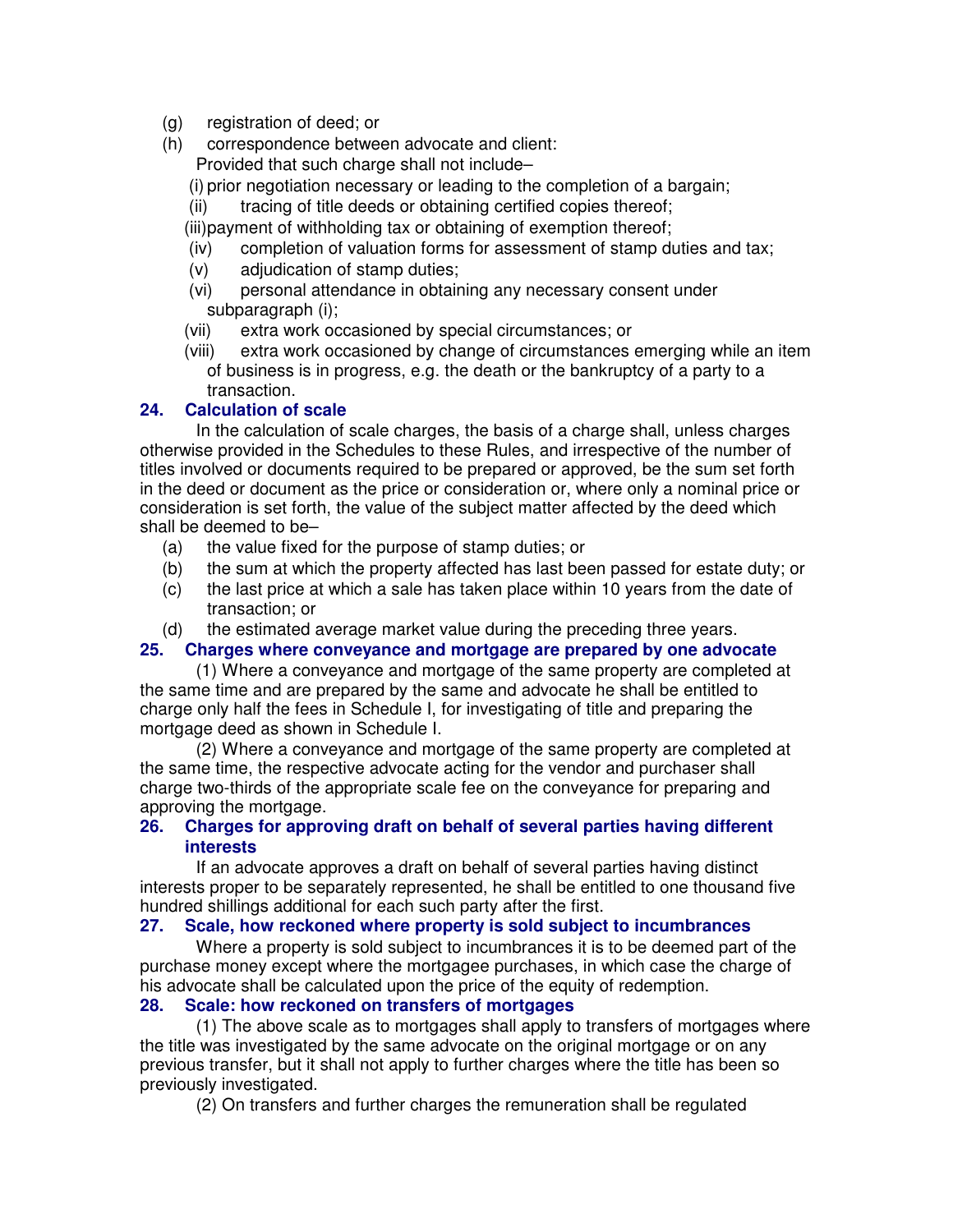according to Schedule VIII hereto, but the scale for negotiating the loan shall be chargeable on such transfers and further charges where it is applicable.

## **29. Scale for conducting a sale by auction**

(1) The scale for conducting a sale by auction shall apply only in cases where a no commission be paid by the client to an auctioneer, the advocate's remuneration in respect of the auction shall be regulated by Schedule VIII.

(2) The scale for negotiating shall apply to cases where the advocate of a vendor or purchaser arranges the sale or purchase and the price, terms and conditions thereof, and no commission is paid by the client to an auctioneer, estate or other agent, but as to a mortgagee's advocate, it shall only apply subject as hereinafter provided to cases where he arranges and obtains the loan from a person for whom he acts.

## **30. Abstract of title furnished by vendor**

Where the vendor or lessor furnishes an abstract of title it shall be charged for according to Schedule VIII.

## **31. Where advocate is concerned for both vendor and purchaser or lessor and lessee**

Where an advocate is concerned for both vendor and purchaser or lessor and lessee, he may charge the vendor's or lessor's advocate's charges and one half of that of the purchaser's or lessee's advocate's charges.

## **32. Where a mortgagor joins in a conveyance or lease**

Where a mortgagor or mortgagee joins in a conveyance or lease the vendor's or lessor's advocate may charge one thousand two hundred shillings extra.

## **33. Where a party other than vendor or lessor joins a conveyance and is represented by a separate advocate**

Where a party other than a vendor or lessor joins in a conveyance or lease and is represented by a separate advocate the charges of such separate advocate shall be dealt with under Schedule VIII.

## **34. Where consideration for conveyance or lease consists of premium and rent**

Where a conveyance or lease is partly in consideration of a money payment or premium and partly of a rent then in addition to the remuneration hereby prescribed in respect of the rent there shall be paid a further sum equal to the remuneration on a purchase at a price equal to such money payment or premium.

## **35. Conveyancing documents**

Unless otherwise agreed, all conveyancing documents shall be prepared by the advocate for the parties as follows–

- (a) conveyance or transfer: advocate of the purchaser or party to whom property is conveyed, transferred or assigned;
- (b) mortgage or charge: advocate of mortgagee or chargee;
- (c) release or discharge:

advocate or party in whose favour release or discharge is given;

(d) lease:

advocate of lessor; and

(e) all other documents:

advocate of the guarantee or obligee unless express provision to the contrary is made elsewhere in these Rules.

## **36. Advocate acting on behalf of a building society mortgagee**

(1) Where an advocate acting on behalf of a building society mortgagee makes use of a printed or stereo-typed form of engrossment, mortgage or discharge, the fee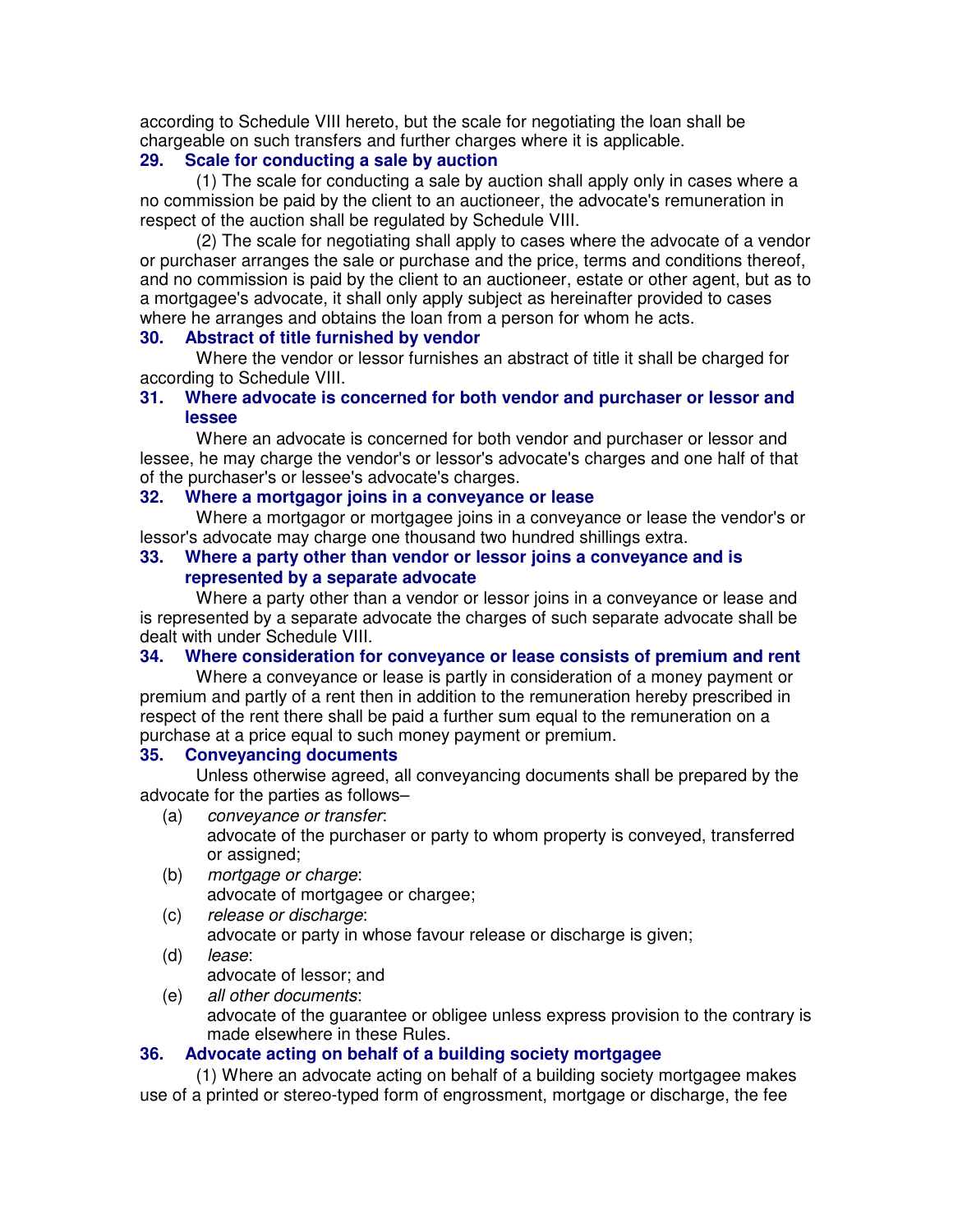payable to the mortgagee's advocate under Schedule I shall be reduced by one-third but not in excess of half of the scale fee.

(2) For the purpose of this Rule, a building society shall be deemed to include an association, corporation or company acting in the making of an advance or the lending of money on the security of, or for the purposes of purchasing of building, domestic or residential property.

## **37. Advocate acting on behalf of a lessor in two or more leases**

Where an advocate acting on behalf of a lessor who is granting or proposing to grant two or more leases in common form makes use of printed or stereo-typed form engrossment of lease, the fee payable to such advocate in respect of each such lease under Schedule II shall be reduced by one third.

#### **38. Bills of costs**

Bills of costs shall be drawn in accordance with scales provided in the Schedules to these Rules.

#### **PART III**

# **TAXATION OF COSTS IN CONTENTIOUS PROCEEDINGS (rules 39-72)**

# **39. Application of Part III**

This Part shall apply to costs as between advocate and client and between party and party.

#### **40. Costs in High Court and subordinate courts**

Bills of costs incurred in contentious proceedings in the High Court of Tanzania and subordinate courts shall be taxable according to the rates in the Tenth, Eleventh and Twelfth Schedules to these Rules.

#### **41. Costs may be taxed as between party and party or as between advocate and client**

The costs of any matter or application shall be taxed and paid as the court may direct either as between party and party or as between advocate and client or to be borne by the estate of a minor, lunatic, bankrupt or deceased person, or full costs, charges and expenses may be allowed, or the court may fix a sum to be paid in lieu of taxed costs.

#### **42. Costs on an opposed motion**

In the absence of any express direction costs of an opposed motion shall follow the event, and shall be taxed as between party and party.

#### **43. Court may determine amount in lieu of taxed costs, etc.**

The Court may at its own motion fix a sum to be paid in lieu of taxed costs and shall at the request of all parties to any proceedings, record as an integral part of the court's final order or judgement therein, the agreement of the parties as to the amount of costs to be paid in pursuance of the order or judgement, unless the court for reasons to be recorded, considers the amount so agreed as exorbitant or unreasonable.

### **44. Application for costs when not made at the time of the proceeding**

(1) Where any party to, or person affected by, any proceeding desires to make an application for an order that he be allowed his costs, or any part of them incident to such proceeding, and such application is not made at the time of the proceedings, such party or person shall serve notice of his intended application on all parties interested, who may appear on such application and object thereto.

(2) No cost of or incident to such application shall be allowed to the applicant unless the court is satisfied that the application could not have been made at the time of the proceeding.

#### **45. Bills to be taxed on prescribed scale**

All bills of costs shall be taxed on the prescribed scale, unless a Judge of the High Court certifies on special grounds scale arising out of the nature and importance,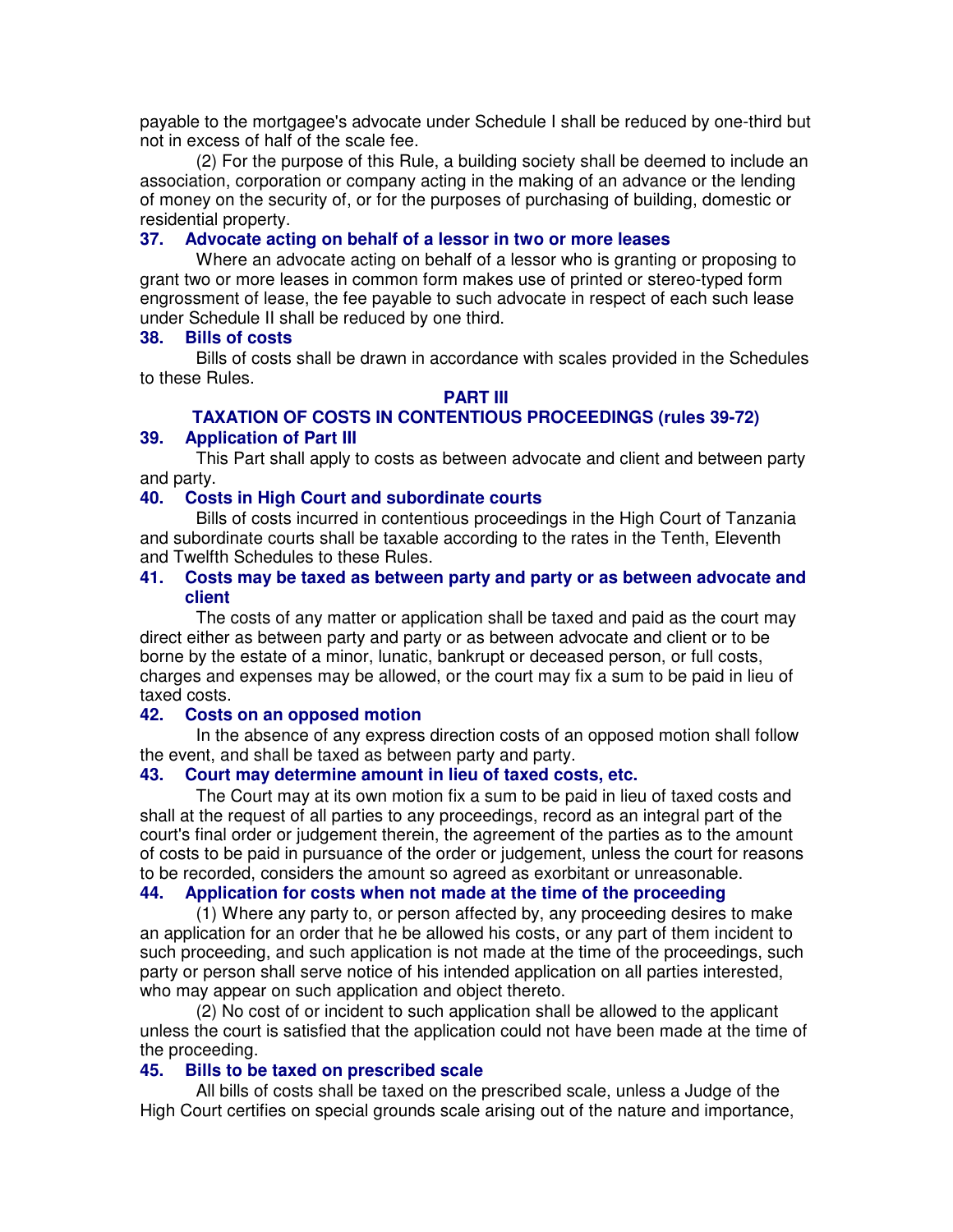or the difficulty, or urgency of the case that they are to be taxed on the higher scale.

#### **46. Excessive claim**

When more than one-sixth of the total amount of a bill of costs exclusive of court fees is disallowed, the party presenting the bill for taxation shall not be entitled to the costs of such taxation:

Provided that, at the discretion of the Taxing Officer any instruction fee claimed, may be disregarded in the computation of the amount taxed of that fee in the computation of the one-sixth.

## **47. Costs of more than one advocate be certified by the Judge**

The costs of more than one advocate may be allowed in cases or matters in which, the Judge at the trial, in the case to of a plaintiff, having regard to the amount recovered or paid in settlement or the relief awarded or the nature, importance or difficulty of the case and, in case of the defendant having regard to the amount sued for or the relief claimed, or the nature, importance or difficulty of the case has certified under his hand that more than one advocate was reasonable and proper, and such certificate may be granted in respect of two members or employees of the same firm.

## **48. Costs improperly incurred by advocate**

(1) Where it appears to the Court or a Judge that costs have been improperly or without reasonable cause incurred or by reason of–

- (a) undue delay in proceeding under any judgement or order; or
- (b) any misconduct or default of the advocate,

any costs properly incurred have nevertheless proved fruitless to the person incurring the same, the court or a Judge may call on the advocate by whom such costs have been so incurred to show cause why such costs should not be disallowed as between the advocate and his client, and also as the case may require why the advocate should not repay any costs which his client may have been ordered to pay to any other person, and thereupon may make such order as the justice of the case require.

(2) The court or Judge may, if it or he thinks fit, refer the matter to a Taxing Officer for inquiry and report and direct the advocate in the first place to show cause before such taxing officer.

## **49. When upon an award may be taxed**

Costs may be taxed upon an award in an arbitration notwithstanding that the time for setting aside the award has elapsed.

## **50. No notice where defendant has not appeared**

Notice of taxation of costs shall not be necessary in any case in which the defendant has not appeared in person or by advocate.

## **51. Official Receiver in bankruptcy to have notice**

In bankruptcy matters every person whose bill or charges is or are to be taxed shall, in all cases, give reasonable notice of appointment to tax the same to the Official Receiver, and shall on application furnish him with a copy thereof on payment at the ordinary copying rate per folio, which payment may be charged to the estate.

## **52. Refusal or neglect in lodging bills**

When any party entitled to costs refuses or neglects to bring in his costs for taxation or to procure the same to be taxed and thereby prejudices any other party, the taxing officer shall be at liberty to certify the costs of other parties and certify such refusal or neglect bills or may allow such party refusing or neglecting a nominal sum or other sum for such costs so as to prevent any other party being prejudiced by such refusal or neglect.

## **53. Manner of preparing bills for taxation**

(1) Bills of costs shall be prepared in five columns, as follows–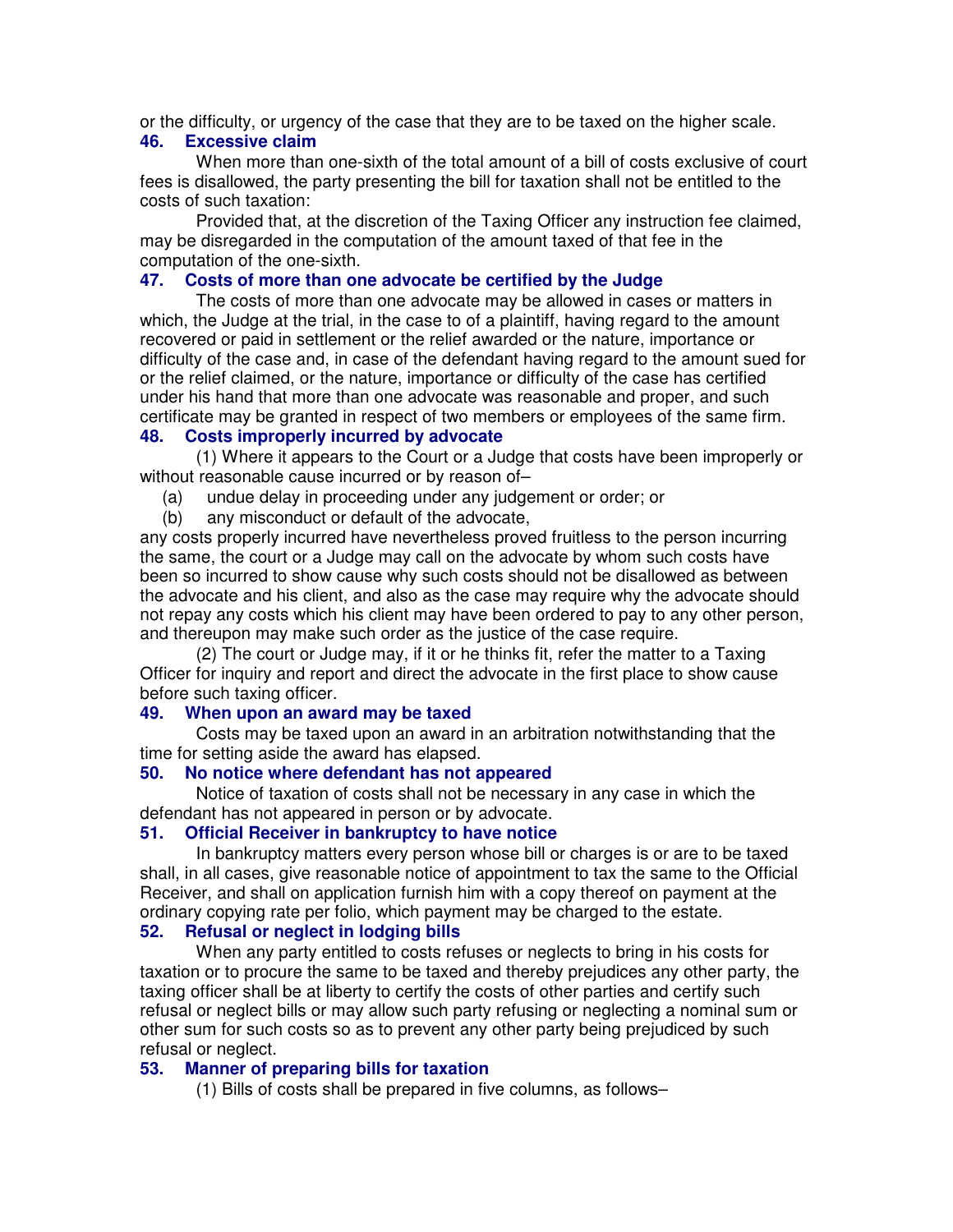- (a) the first or left hand column for dates showing year, month and days;
- (b) the second for the number of items;
- (c) the third for the particulars of the service charged for;
- (d) the fourth for the professional charges;
- (e) the fifth for the Taxing Officer's deduction; and
- (f) disbursements shall be shown separately at the foot of the bill.

(2) Every bill of costs which shall be lodged for taxation shall be endorsed with the name and address of the advocate by whom it is lodged, and also the name and address of the advocate (if any) for whom he is agent.

## **54. Advocate of petitioner to give credit for deposit**

The Advocate in the matter of a bankruptcy petition presented by the debtor against himself shall, in his bills of costs, give credit for such sum or security, if any, as he may have received from the debtor, as a deposit on account of the costs and expenses to be incurred in and about the filing and prosecution of such petition and the amount of any such deposit shall be noted by the Taxing Officer in his certificate of taxation.

## **55. Vouchers to be produced on taxation**

(1) Receipts or vouchers for all disbursements charged in a bill of costs together with all documents or drafts or copies thereof shall be produced on taxation.

(2) The preparation of drafts and other documents which are charged for by the folio shall have the folios consecutively numbered in the margin of the same, and the number of the folios shall be endorsed therein in figures.

(3) The length of all documents not vouched by attested copies or other satisfactory evidence shall be certified by the advocate, and if such certificate be erroneous the Taxing Officer may disallow the cost of the document so erroneously certified or any part thereof.

#### **56. Certificate of Taxing Officer on bills taxed under special order**

When a bill of costs is taxed under any special order of the court, and it appears by such order that the costs are to be paid otherwise than out of the estate of a bankrupt, minor, lunatic or deceased person the Taxing Officer shall note in his certificate of taxation by whom or the order manner in which such costs are to be paid.

## **57. Reasonable charges and expenses of witnesses**

The Taxing Officer shall allow reasonable charges and expenses incurred by witnesses called to give evidence.

#### **58. Costs where the same advocate is employed by two or more plaintiffs or defendants**

Where the same advocate is employed by two or more plaintiffs or defendants and separate pleadings are delivered or other proceedings had by or for two or more of such plaintiffs or defendants separately, the Taxing Officer shall consider in the taxation of such advocate's bills of costs, either between party and party or between advocate and client, whether such separate pleadings or other proceedings were necessary or proper, and if he is of opinion that any part of the costs occasioned thereby have been unnecessarily or improperly incurred, the same shall be disallowed.

## **59. Where parties agree to the costs to be paid**

(1) If, after the disposal of any proceedings by the court, the parties thereto agree to the amount of costs to be paid in pursuance of the court order or judgement therein, the parties may, instead of filing a bill of costs and proceeding to taxation thereof, request the Registrar by letter to record the agreement and, unless he considers the amount agreed upon to be exorbitant, the Registrar shall do so upon payment of the same court fee as is payable on the filing of any document for which no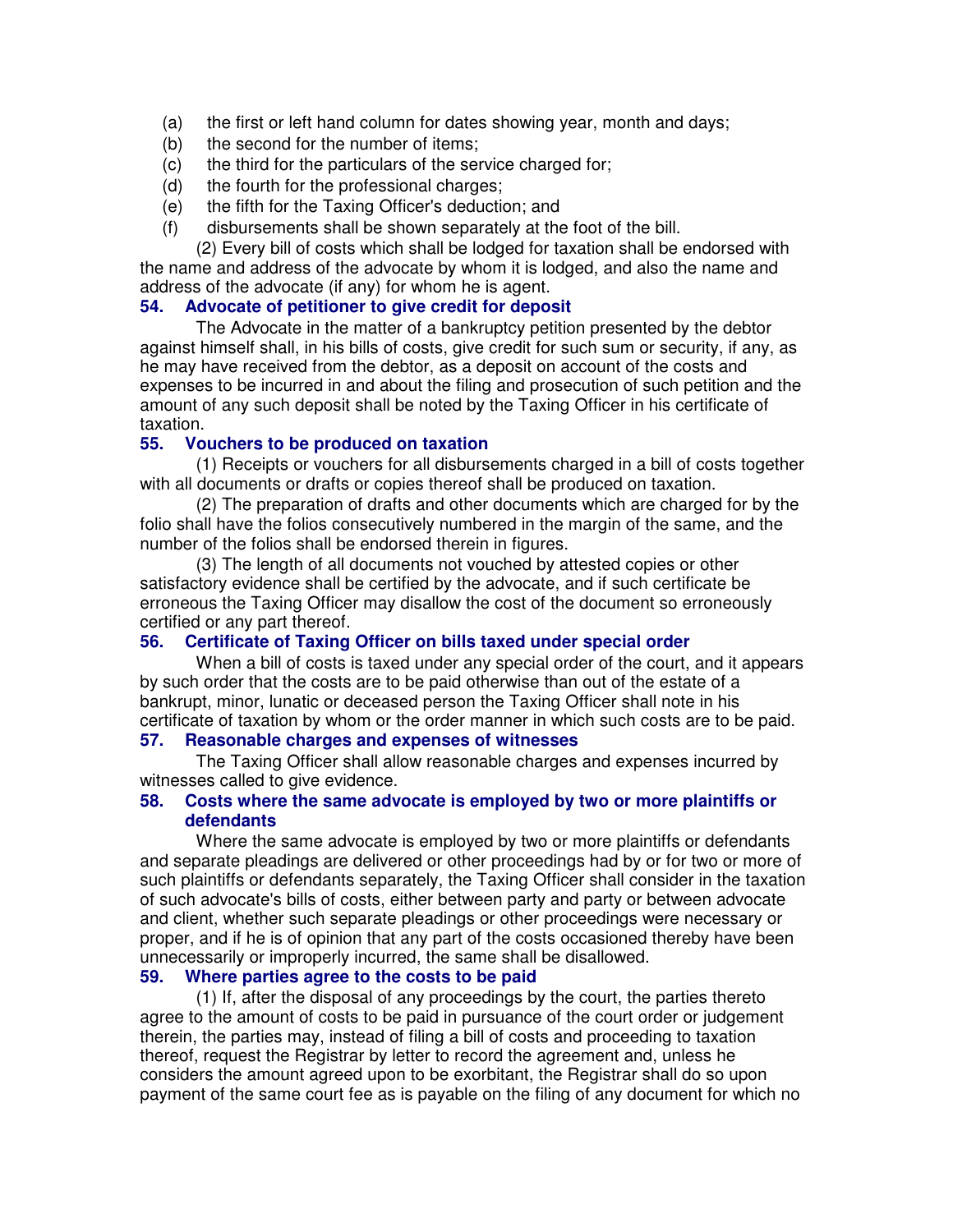special fee is prescribed.

(2) The agreement when recorded shall have the same force and effect as a certificate of taxation of a Taxing Officer:

Provided that, if the Taxing Officer considers the amount so agreed upon to be exorbitant, he may direct the said cost to be taxed according to these Rules.

# **60. Final advocate to draw the bill for the whole matter**

(1) Where there has been a change of an advocate or more than one change of advocates, the advocate finally on the record shall draw a single bill for the whole of the matter in respect of which costs have been awarded.

(2) On taxing the bill the taxing officer shall take into account that the bill shall not be larger than if a single advocate had been employed, and that the party taxing the bill shall not obtain indemnity for costs which he has not paid.

#### **61. Costs between party and party where joint executors or trustees defend separately**

In taxing the costs between party and party of joint executors or trustees who defend separately the Taxing Officer shall, unless otherwise ordered by the court or judge, allow but one set of costs for such defendants when he is of the opinion that they ought to have joined in their defence, such costs to be apportioned among them as the Taxing Officer shall deem fit.

#### **62. Appearance in court or chambers of party not interested**

Where any party appears upon any application or proceeding in court or in chambers, in which he is not interested or upon which, according to the practice of the court, he ought not to attend, he shall not be allowed any costs of such appearance unless the court or Judge shall otherwise order.

## **63. Notice to be given to the Taxing Officer**

At any time after fourteen days from making an order for the payment forthwith of costs when taxed, any party liable to pay the costs may give not less than one calendar month's notice to the party entitled to tax his bill to do so, and the notice shall be filed and delivered.

#### **64. Certificate of costs of suit**

Notwithstanding anything to the contrary in the these Rules, when a judge of the High Court enters judgment under Order 35 of the Civil Procedure Code \*, he may, on application in writing, and without the filing or taxation of any bill of costs, or of notice to any party, sign a certificate of the costs of the suit.

#### **65. Discretion of Taxing Officer in default of appearance of one of the parties or his advocate**

The Taxing Officer may proceed to taxation ex parte in default of appearance of one of the parties or his advocate, and to limit or extend the time to any proceedings before him and, for proper cause, to adjourn the hearing of any taxation from time to time.

#### **66. Instructions to include attendance on deponent**

The allowances for "instructions" and "drawing an affidavit in answer to interrogatories" and other special affidavits shall include all attendances on the deponent to settle.

## **67. Discretion of Taxing Officer in allowing witnesses**

(1) The Taxing Officer shall not be absolutely bound by the scale but shall allow just and reasonable charges and expenses as appear to have been properly incurred in procuring evidence.

(2) A party who is a material and necessary witness may be allowed for his loss of time and expenses as if a stranger to the suit.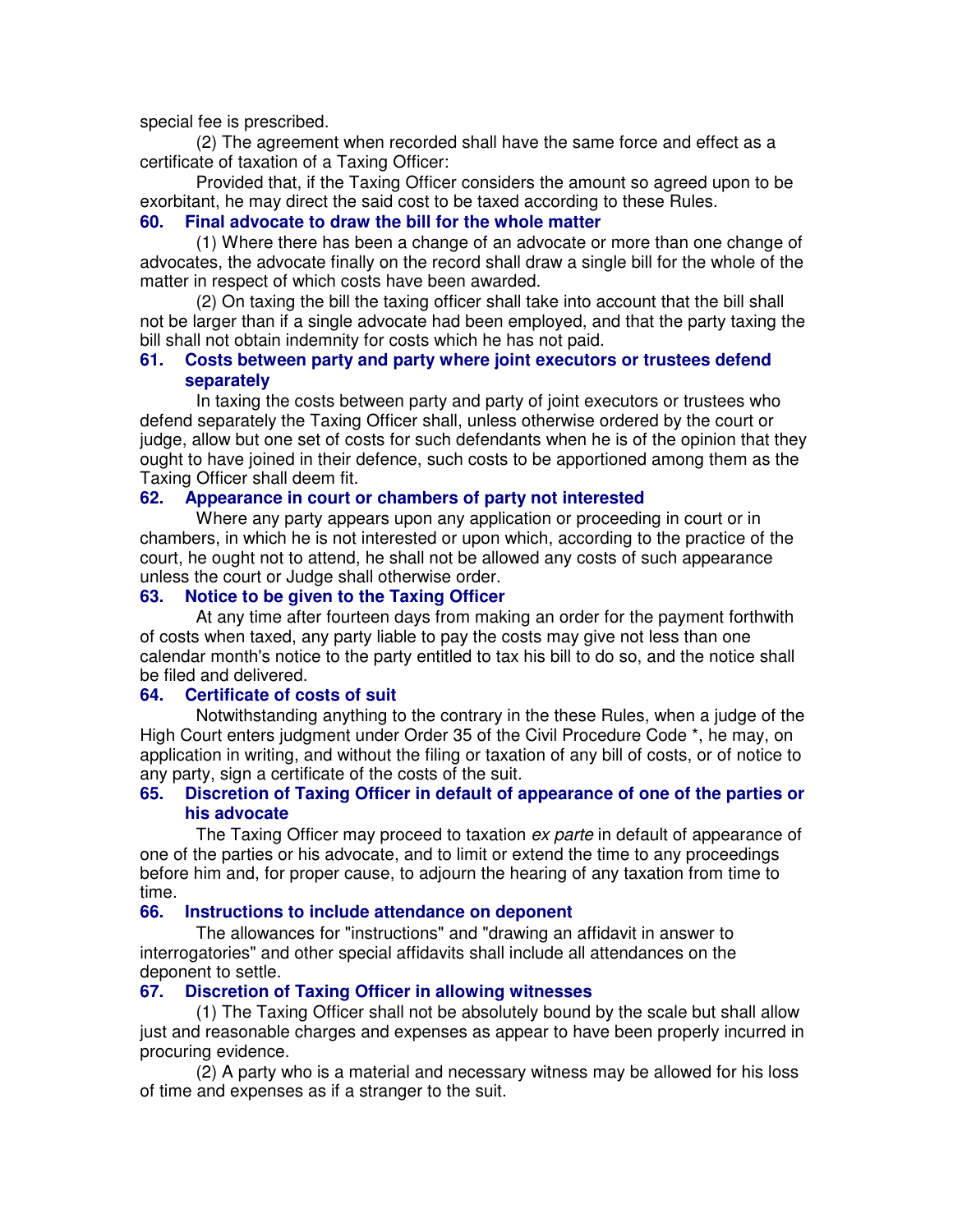(3) When taxing costs, witnesses' expenses shall be supported by a statement signed by the advocate and filed with the bill of costs stating–

- (a) the place of abode and the condition, quality, occupation; or
- (b) rank in life of the witnesses or intended witnesses charged for; or
- (c) the distance they have had to travel, the mode of travel, and if by rail the class in which such witness travelled for the purpose of attending the trial; and
- (d) whether to the knowledge or belief of the deponents they attended as witnesses in any other cause or came upon any other business; and
- (e) also that they were material and necessary witnesses for the party on the trial of the cause, and the notes of their evidence must be produced on taxation.

(4) The allowances in respect of fees to any accountants, merchants, engineers, actuaries and scientific persons to whom any question is referred shall, save where the court or Judge shall otherwise order, be regulated by the Taxing Officer subject to review by the court.

## **68. No advocate's costs for suit without notice**

If the plaintiff in any action has not given the defendant notice of his intention to sue, and the defendant pays the amount claimed or found due at or before the first hearing, no advocate's costs will be allowed except on a special order of the Judge.

## **69. Special reasons for departure from prescribed costs**

The Judge may for special reasons to be certified by him allow costs in addition to the costs provided by the scale or may refuse to allow an advocate's costs or may allow costs at a lower rate than that provided by the scale.

#### **70. Summary proceedings**

(1) Summary proceedings relate to suits under Order XXXVII of the Civil Procedure Code \* or any law substituted therefor, and all action in which the plaintiff has proceeded under a specially endorsed summons.

(2) The sum allowed in the scale shall be in addition to the sum disbursed for court costs in accordance with the scale of court fees for the time being in force prescribing the fees leviable in civil suits.

#### **71. Revocation of Rules**

[Revokes the Advocate's Remuneration and Taxation of Costs Rules 1920 - 1961.]

#### **72. Application of Rules**

Upon the commencement of these Rules they shall apply in all proceedings pending, whether in the High Court or in subordinate courts, and without prejudice to the validity of anything previously done but–

- (a) if and so far as it is impracticable in any of those proceedings to apply the provisions of these Rules, the previous practice and procedure shall be followed;
- (b) in any case of difficulty or doubt a Judge or the Registrar may informally give directions as to the procedure to be adopted.

#### **SCHEDULE I**

## **SCALE OF CHARGE ON SALES, PURCHASE AND MORTGAGES**

Vendors' Advocate: Scale Fee et al. (1990) Scale Fee et al. (1991) Scale Fee et al. (1991) Scale Fee et al. (1

- (i) For negotiating a sale of immovable property by private contract .................................................
- (ii) For deducing title to immovable property and perusing and completing conveyance (including preparation of contract of conditions of sale, if any), the scale shall be as shown here below.

Purchaser's Advocate:

3% of the subject matter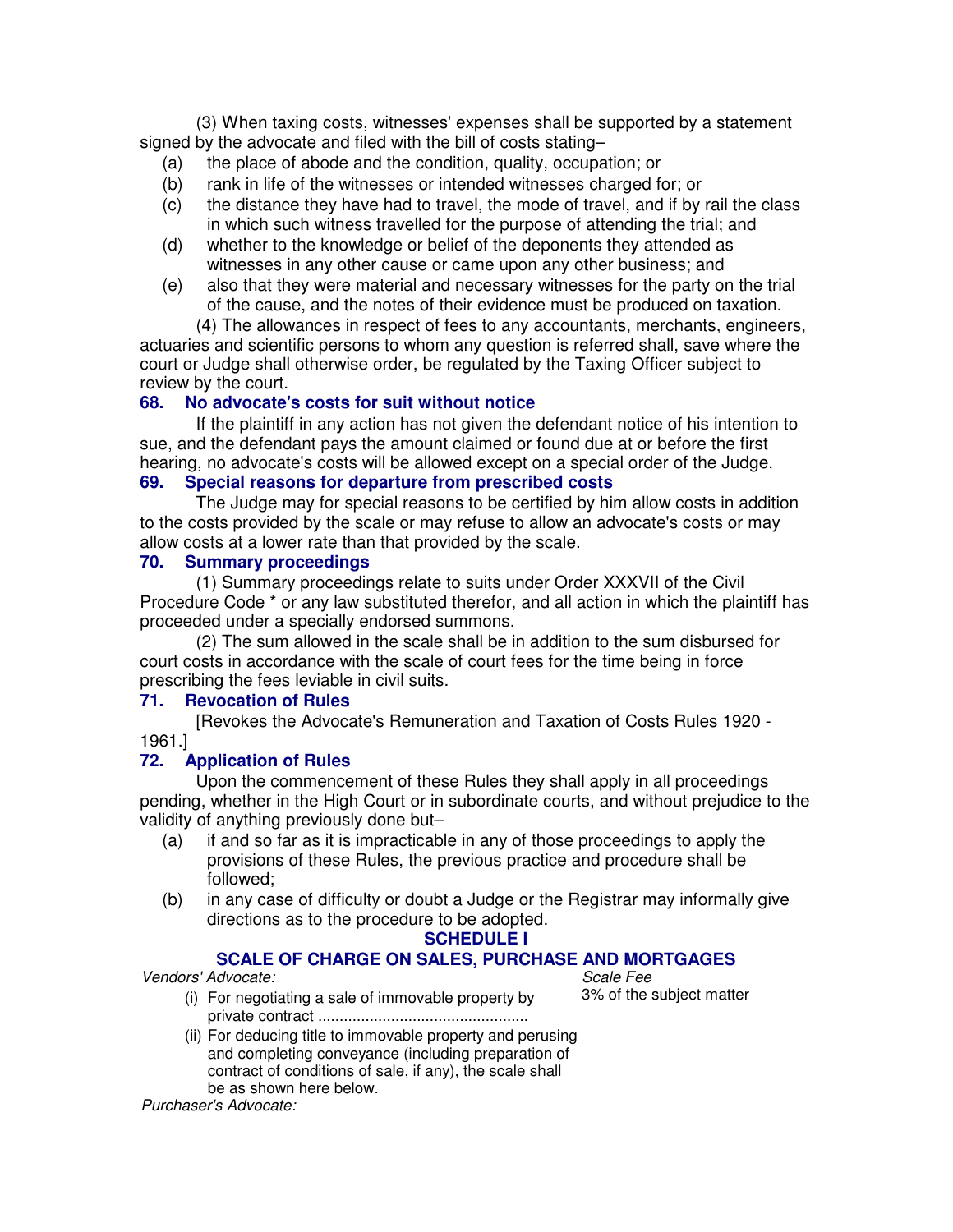| (i) For negotiating a purchase of property by private                                                                                                              | Scale as shown below                    |
|--------------------------------------------------------------------------------------------------------------------------------------------------------------------|-----------------------------------------|
| (ii) For investigating title to immovable leasehold<br>property, and preparing and completing conveyance<br>(including perusal and completion of contract, if any) | Scale as shown below                    |
| Amount                                                                                                                                                             | Fees                                    |
|                                                                                                                                                                    | 15%                                     |
|                                                                                                                                                                    | 10%                                     |
|                                                                                                                                                                    | 8%                                      |
| Between  500,000/= - 1 million/=                                                                                                                                   | 5%                                      |
| Between  1 million/= - 3 million/=                                                                                                                                 | 3%                                      |
| Over 3 million shall be charged as if it were for 3 million.                                                                                                       |                                         |
|                                                                                                                                                                    | one-fifth of the fees for<br>mortgages  |
|                                                                                                                                                                    | same fees as for mortgages              |
|                                                                                                                                                                    | same fees as for mortgages              |
|                                                                                                                                                                    | one-fifth of the fees for<br>mortgages. |

#### **SCHEDULE II SCALE OF FEES FOR LEASES OR AGREEMENTS FOR LEASES**

| Amount                                                          | Fees |
|-----------------------------------------------------------------|------|
|                                                                 | 30%  |
|                                                                 | 25%  |
|                                                                 | 20%  |
|                                                                 | 15%  |
|                                                                 | 12%  |
|                                                                 | 10%  |
|                                                                 | 8%   |
|                                                                 | 5%   |
|                                                                 | 3%   |
| For leases of, or over five years, the fees should be increased |      |
| by one-third.                                                   |      |

## **SCHEDULE III SCALE FEES FOR CONVEYANCES RESERVING A RENT**

½% of the fees prescribed under Schedule II.

# **SCHEDULE IV**

# **SCALE OF FEES FOR DEBENTURES**

| Amount                                                                        | Fees |
|-------------------------------------------------------------------------------|------|
|                                                                               | 15%  |
|                                                                               | 10%  |
|                                                                               | 8%   |
|                                                                               | 5%   |
|                                                                               | 3%   |
|                                                                               | 3%   |
| Over Shs. 100 million shall be charged as if it were for Shs. 100<br>million. |      |
|                                                                               |      |

#### **SCHEDULE V SCALE OF FEES FOR FORMATION OF COMPANIES**

| <b>Share Capital</b> | Fees                     |
|----------------------|--------------------------|
| Up to $100,000/$ =   | A minimum of 10.000/ $=$ |
|                      | $10.000 =$               |
|                      | 5%                       |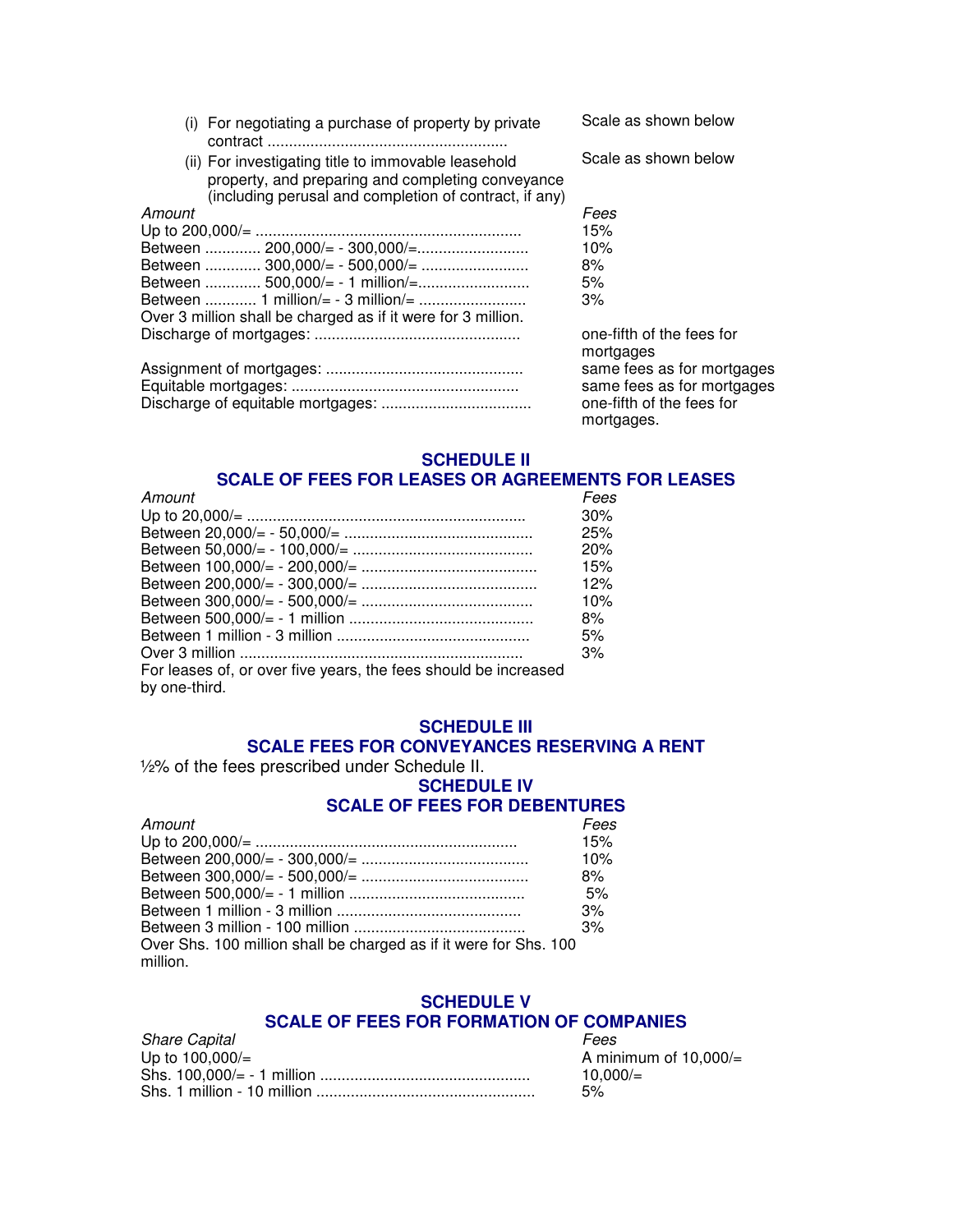Over Shs. 10 million shall be charged as if it were Shs. 10 million.

# **SCHEDULE VI**

# **SCALE OF FEES FOR TRADE MARKS: INSTRUCTIONS, etc.**

|     | 1. Applications:                                                                               | Shs. | Cts.  |    |
|-----|------------------------------------------------------------------------------------------------|------|-------|----|
|     | Instructions to register one trade mark in one class<br>(a)                                    |      | 1,300 | 00 |
| (b) | Instructions to register second and further trade marks in the                                 |      | 3,100 | 00 |
|     | name of the same proprietor simultaneously per trade mark                                      |      |       |    |
|     |                                                                                                |      |       |    |
|     | 2. Registered Users:                                                                           |      |       |    |
| (a) | Instructions to file an application to enter one registered user                               |      |       |    |
|     | of one registered trade mark or more than one registered                                       |      |       |    |
|     | trade mark of the same proprietor incorporated and subject                                     |      |       |    |
|     | to the same conditions and restrictions in each case:                                          |      |       |    |
|     | For the first or single registered trade mark<br>(i)                                           |      | 2,600 | 00 |
|     | For the second registered trade mark and any<br>(ii)                                           |      | 1,100 | 00 |
| (b) | subsequent registered trade mark<br>Drawing statement of case statutory declaration in support |      | 2,100 | 00 |
|     | and application depending on the amount of work involved                                       |      |       |    |
|     |                                                                                                |      |       |    |
|     | (c)<br>Drawing registered user agreement depending on the                                      |      | 3,100 | 00 |
|     | amount of work involved but not less than                                                      |      |       |    |
|     | Instruction to file an application for cancellation of a<br>(d)                                |      |       |    |
|     | registered user in respect of one registered trade mark or                                     |      |       |    |
|     | more than one registered trade mark of same proprietor-                                        |      |       |    |
|     | For the first or single registered trade mark<br>(i)                                           |      | 1,600 | 00 |
|     | For the second registered trade mark and any<br>(ii)                                           |      | 1,100 | 00 |
|     | subsequent registered trade mark                                                               |      |       |    |
|     | Drawing application for cancellation and statement of<br>(e)                                   |      | 1,100 | 00 |
|     | grounds depending on amount of work involved but not less                                      |      |       |    |
|     |                                                                                                |      |       |    |
| (f) | And for each subsequent trade mark included in the same                                        |      | 400   | 00 |
|     | application for cancellation the ground for cancellation being                                 |      |       |    |
|     |                                                                                                |      |       |    |
|     | Instructions to file an application for variation of term of<br>(g)                            |      | 2,600 | 00 |
|     |                                                                                                |      |       |    |
|     | 3. Assignments:<br>Instruction to file an application to register subsequent<br>(a)            |      |       |    |
|     | proprietor of one registered trade mark (or more than one                                      |      |       |    |
|     | registered trade mark standing in the same name under the                                      |      |       |    |
|     | same devolution of title and filed simultaneously with or                                      |      |       |    |
|     | without goodwill)-                                                                             |      |       |    |
|     | For the first registered trade mark<br>(i)                                                     |      | 1,600 | 00 |
|     | For the second registered trade mark and any<br>(ii)                                           |      | 1,100 | 00 |
|     | subsequent registered trade mark                                                               |      |       |    |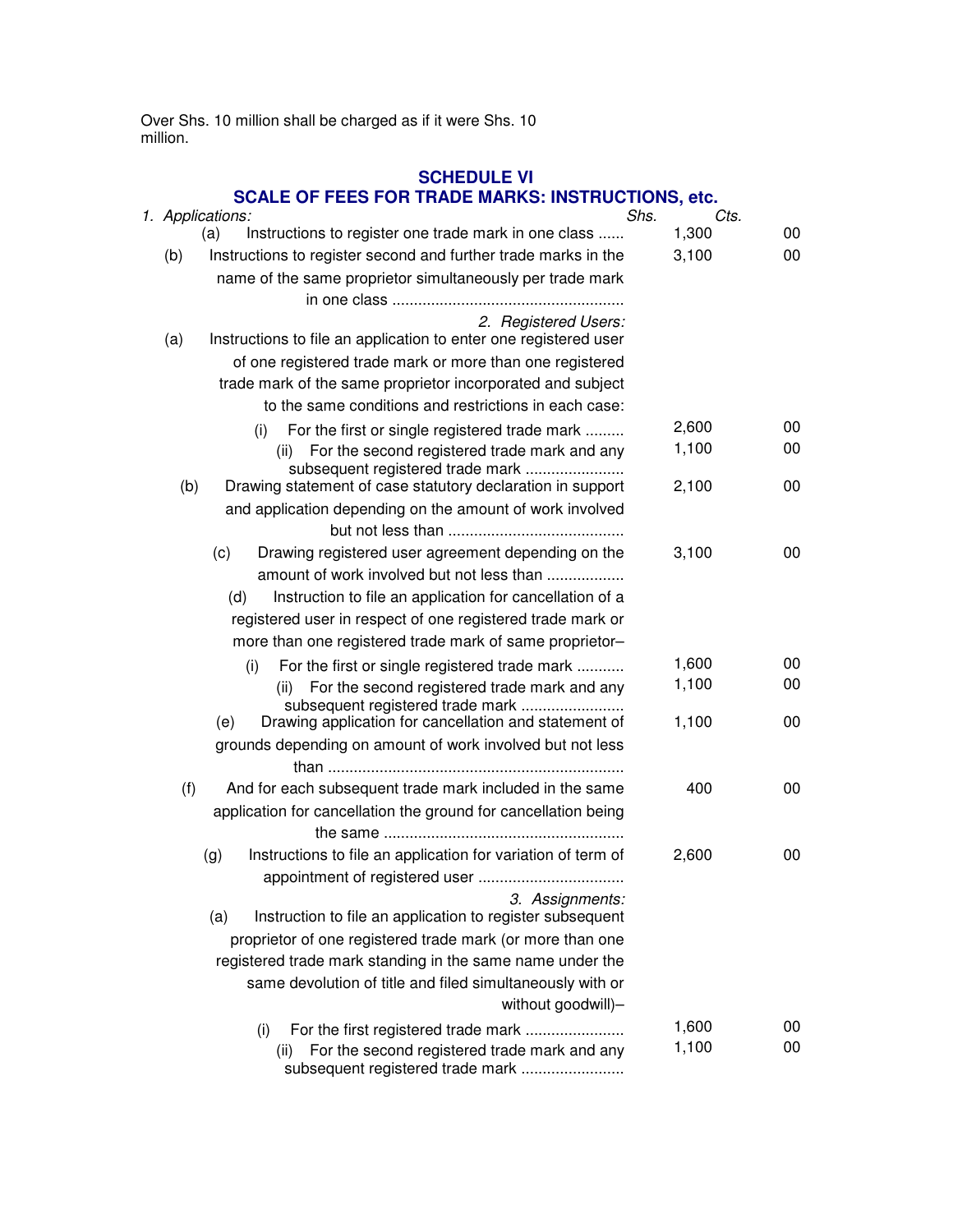| (b) | Instructions to file application for directions by the Registrar                                            |                |          |
|-----|-------------------------------------------------------------------------------------------------------------|----------------|----------|
|     | for advertisement of the assignment of trade marks in use                                                   |                |          |
|     | without goodwill and according to the advertisement thereof-                                                |                |          |
|     | For one registered trade mark assigned<br>(i)                                                               | 1,600<br>1,100 | 00<br>00 |
|     | For every other registered trade mark assigned under<br>(ii)<br>the same devolution of title simultaneously |                |          |
| (c) | Instructions to apply for extensions of time in which to apply                                              | 1,100          | 00       |
|     |                                                                                                             |                |          |
|     | 4. Renewals:                                                                                                |                |          |
| (a) | Instructions to renew the registration of one trade mark in                                                 | 1,600          | 00       |
|     |                                                                                                             |                |          |
| (b) | Instructions to renew the registration of a good and further                                                | 1,100          | 00       |
|     | trade mark in the name of the same proprietor                                                               |                |          |
|     |                                                                                                             |                |          |
| (c) | Instructions to restore the registration of one trade mark in                                               | 2,100          | 00       |
|     |                                                                                                             |                |          |
|     | 5. Change of Name:                                                                                          |                |          |
|     | (a)<br>Instructions to register change of name of the registered                                            | 1,100          | 00       |
|     | proprietor in respect of one trade mark in one class                                                        |                |          |
|     | Instruction to register change of name of the registered<br>(b)                                             | 600            | 00       |
|     | proprietor in respect of second and further trade marks                                                     |                |          |
|     | simultaneously for each change of name per trade mark in                                                    |                |          |
|     |                                                                                                             |                |          |
|     | 6. Change of Address:                                                                                       |                |          |
| (a) | Instructions to register change of address of the registered                                                | 1,600          | 00       |
|     | proprietor in respect of one trade mark in one class                                                        |                |          |
| (b) | Instructions to register change of address of the registered                                                | 600            | 00       |
|     | proprietor in respect of second and further trade marks                                                     |                |          |
|     | simultaneously for each change of address per trade mark in                                                 |                |          |
|     |                                                                                                             |                |          |
|     | 7. Alterations or Amendments:                                                                               |                |          |
| (a) | Instructions to amend or alter one registered trade mark in                                                 | 1,600          | 00       |
|     |                                                                                                             |                |          |
| (b) | Instructions to amend or alter second and further registered                                                | 600            | 00       |
|     | trade marks simultaneously in one class per trade mark per                                                  |                |          |
|     |                                                                                                             |                |          |
|     | 8. Searches and Copies:                                                                                     |                |          |
| (a) | Attendance to search the register or a file at the registry and                                             |                |          |
|     | advising thereon per quarter hour or part thereof by-                                                       |                |          |
|     | (i)                                                                                                         | 750            | 00       |
|     | (ii)                                                                                                        | 600            | 00       |
| (b) | Instructions to obtain Registrar's preliminary advice including                                             | 1,100          | 00       |
|     | drawing the prescribed form                                                                                 |                |          |
| (c) | Instructions to obtain registry certified copies of documents-                                              |                |          |
|     | (i)                                                                                                         | 1,100          | 00       |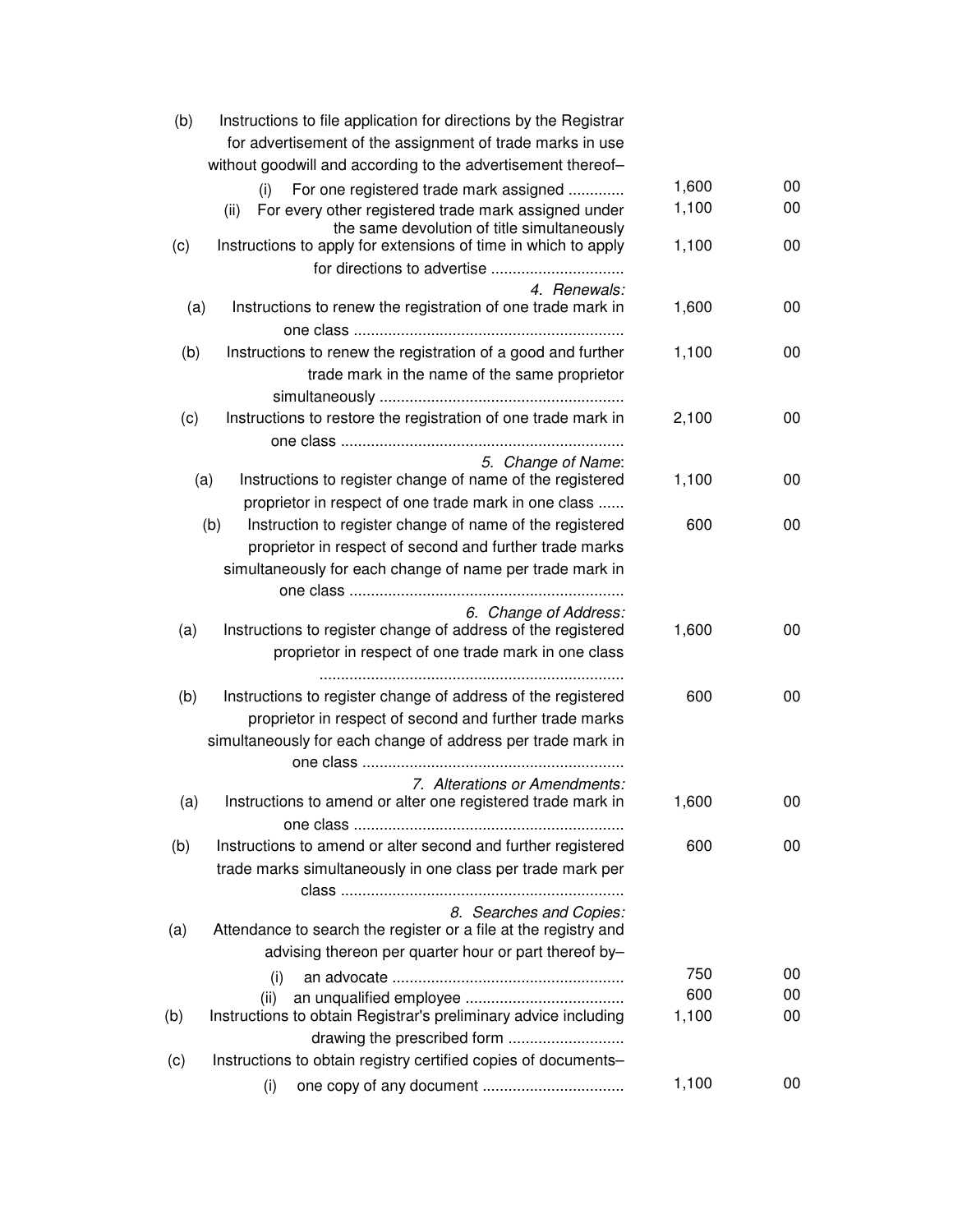| second and additional copies of same document<br>(ii)<br>obtained simultaneously                                | 400   | 00 |
|-----------------------------------------------------------------------------------------------------------------|-------|----|
| 9. Opposition and Rectification Proceedings:<br>Instructions to enter opposition or to defend opposition<br>(a) | 5,100 | 00 |
| proceedings or to apply for rectification or to defend                                                          |       |    |
| rectification proceedings whose such opposition or                                                              |       |    |
| proceedings are conducted before the Registrar, such fee as                                                     |       |    |
| the Taxing Officer in the exercise of the discretion and taking                                                 |       |    |
| into consideration the nature and importance of the                                                             |       |    |
| opposition of rectification, the value of the trade mark to the                                                 |       |    |
| parties concerned, the amount of evidence filed and the time                                                    |       |    |
| required for the preparation thereof, the general conduct of                                                    |       |    |
| the proceedings and all other relevant circumstances shall                                                      |       |    |
| decide but not less than                                                                                        |       |    |
| Attendance before the Registrar conducting opposition or<br>(b)                                                 |       |    |
| rectification proceedings                                                                                       |       |    |
|                                                                                                                 | 3,100 | 00 |
| (i)                                                                                                             | 1,600 | 00 |
| every half day or part thereof<br>(ii)<br>(c)<br>On interlocutory matters, taking judgement, etc. every 15      | 850   | 00 |
|                                                                                                                 |       |    |
| 10. Miscellaneous Matters:<br>Instructions to advise on registrability of a mark or on a point<br>(a)           | 300   | 00 |
| of law of practice such fee as may be reasonable in the                                                         |       |    |
| circumstances, but not less than                                                                                |       |    |
| Attendance on the Registrar for every fifteen minutes or part<br>(b)                                            |       |    |
| thereof-                                                                                                        |       |    |
| (i)                                                                                                             | 850   | 00 |
| (ii)                                                                                                            | 300   | 00 |
| Correspondence where charged for separately-<br>(c)                                                             |       |    |
| (i)                                                                                                             | 200   | 00 |
|                                                                                                                 | 70    | 00 |
| receiving and perusing letters per letter<br>(ii)                                                               | 60    | 00 |
|                                                                                                                 | 35    | 00 |
| Drawing all other necessary documents (notices of<br>(d)                                                        | 250   | 00 |
| opposition statutory declaration, counter statements etc) per                                                   |       |    |
|                                                                                                                 |       |    |
| Perusing documents, pleadings, statutory declarations etc.<br>(e)                                               | 35    | 00 |
| All other necessary attendance (including attendances to<br>(f)                                                 | 850   | 00 |
| take minutes of evidence of witnesses other than the party                                                      |       |    |
| for whom the advocate is acting) per quarter hour or part                                                       |       |    |
|                                                                                                                 |       |    |

The fees in items 1, 2, 3, 4, 5, 6 and 7 above are inclusive, unless otherwise provided, of drawing statutory forms and authorisations as necessary and of all necessary routine correspondence with the client but they do not cover additional matters shown in items 8 and 9 and work occasioned by objections or queries by the Registrar or third parties or by any other complication or unusual delay which matters shall be charged for separately.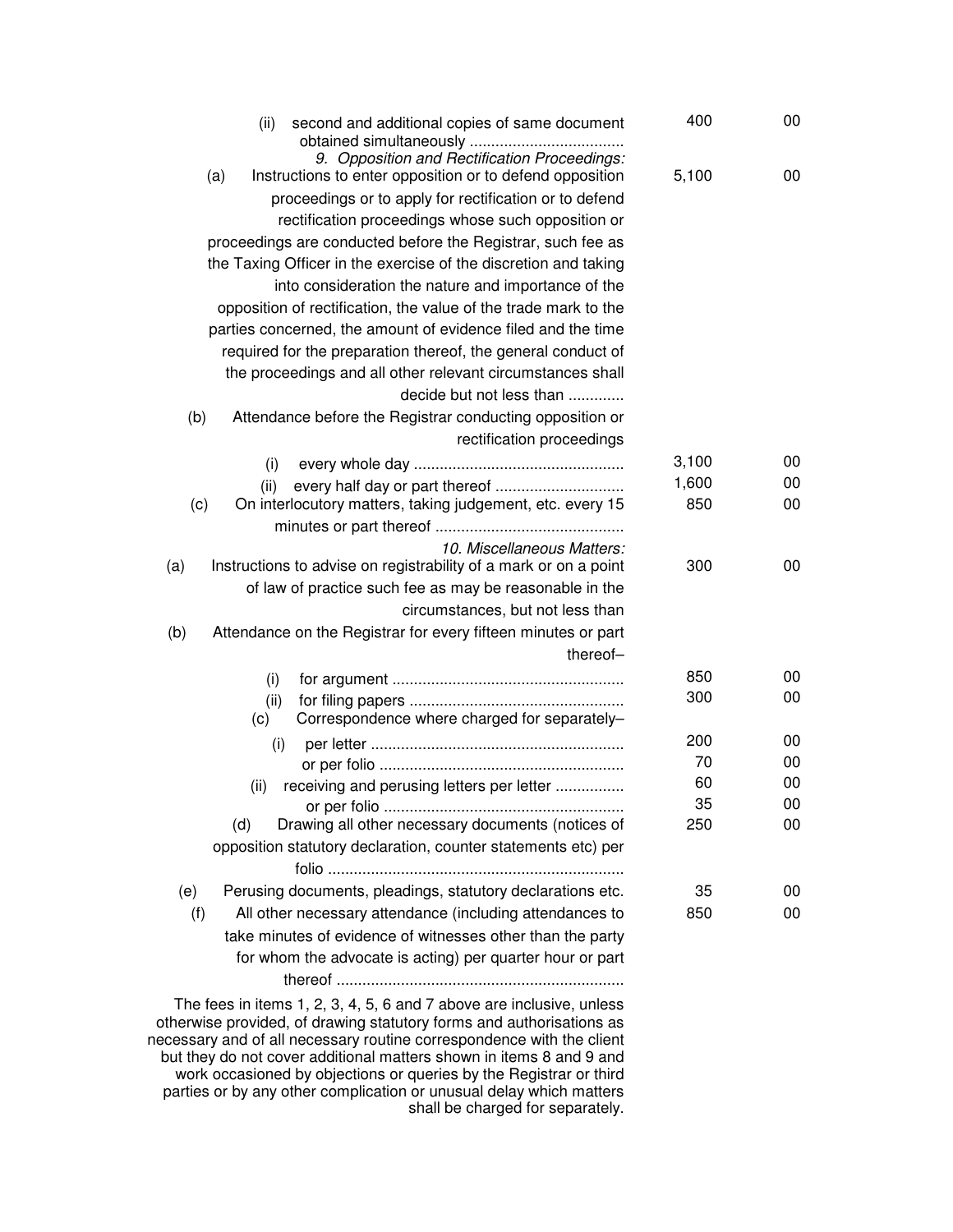#### **SCHEDULE VII SCALE OF FEES FOR TRADE MARKS: REGISTRATION, ASSIGNMENT, EXTENSION, etc.**

| 1. Registrations:                                                                                                                                                    |       |                 |
|----------------------------------------------------------------------------------------------------------------------------------------------------------------------|-------|-----------------|
| Instructions to register a patent including form of authorisation and<br>stamping it, drawing and lodging application<br>2. Assignments:                             | 2,100 | 00 <sup>°</sup> |
| Instruction to register an assignment of a patent including drawing<br>form of authorisation and stamping it and assignment, drawing and                             | 1,600 | 00 <sup>°</sup> |
| 3. Extensions:                                                                                                                                                       |       |                 |
| Instructions to register an extension of a patent including drawing<br>term of authorisation and stamping it and making application for<br>extension<br>4. Searches: | 1,600 | 00 <sup>°</sup> |
| Attending for searching at the Registry of patents for every 15<br>$minutes-$                                                                                        |       |                 |
| (i)                                                                                                                                                                  | 850   | 00              |
| (i)                                                                                                                                                                  | 600   | 00              |

#### **SCHEDULE VIII**

## **SCALE OF FEES IN RESPECT OF BUSINESS THE REMUNERATION FOR WHICH IS NOT OTHERWISE PRESCRIBED**

1. Instructions:

Such fee for instructions as having regard to the care and labour required, the number and length of the papers to be perused, the nature or importance of the matter, the amount or value of the subject matter involved, the interests of the parties, complexity of the matter and all other circumstances of the case as it may be fair and reasonable, but so that due allowance shall be given for other charges raised under this Schedule.

2. Drawing and Perusing etc. Per folio and the state of the periodic state of the periodic state of the periodic state of the periodic state of the periodic state of the periodic state of the periodic state of the periodic

| Shs. Cts. |
|-----------|
| 250.00    |
| 50.00     |
| 40.00     |
| 50.00     |
|           |
| 750.00    |
| 200.00    |
|           |
| 3,000.00  |
|           |
| 80.00     |
| 80.00     |
| 60.00     |
| 40.00     |
|           |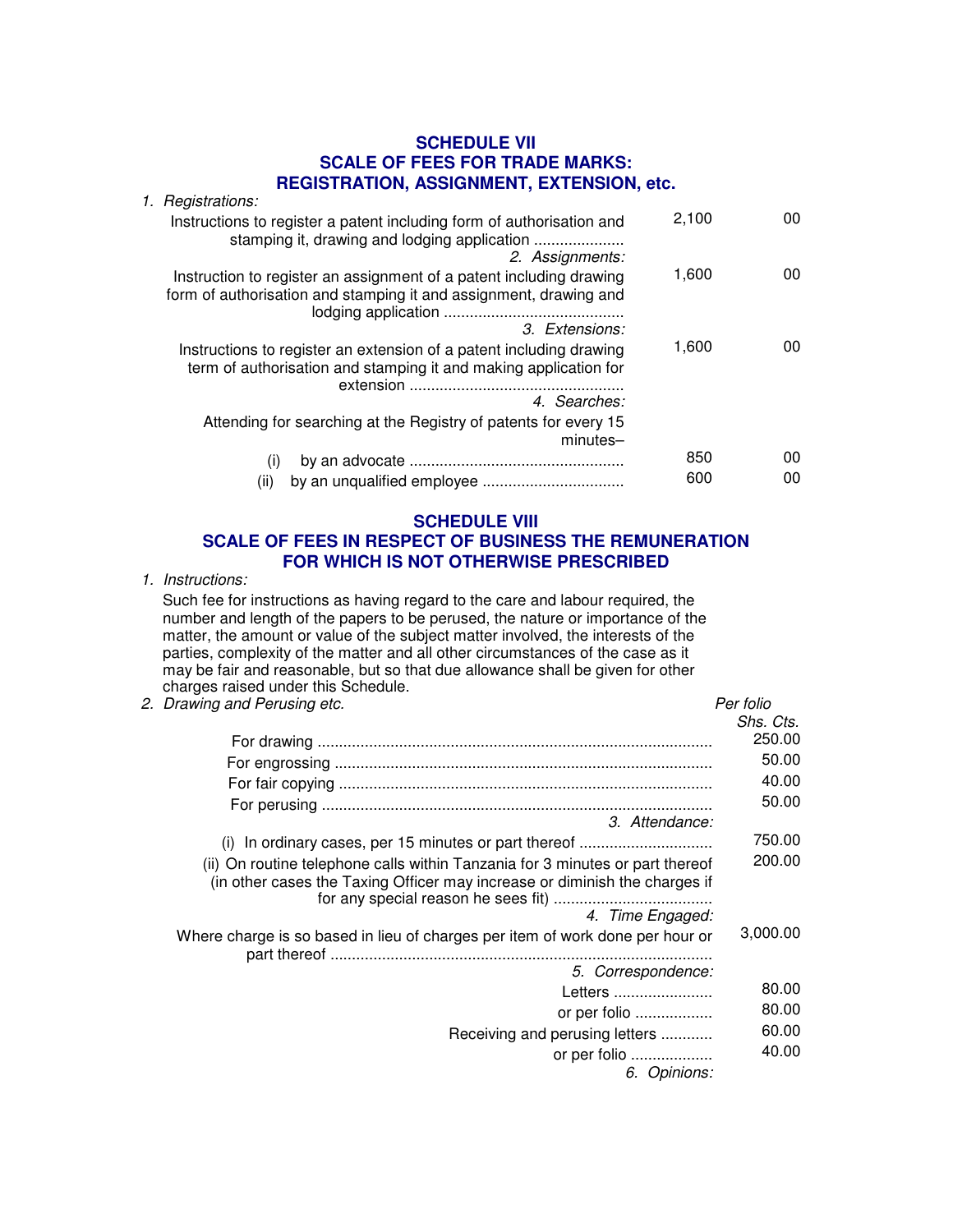For formal written opinion, such fee as may be reasonable in the circumstances, having regard to the same considerations as set out above for the assessment of instructions.

7. Journey from Home:

For every day of not less than seven hours employed ................................ 10.00 Provided that the Taxing Officer may increase or diminish the above allowance if for any special reason he sees fit. 8. Debt Collection:

In respect of non-contentious debt collection matters an advocate may enter into a general agreement with a client to charge therefor upon the following inclusive scale in lieu of charging per item for work done:

Provided that in any case where not more than one letter of demand has been written the scale shall be reduced by one-half subject to a minimum fee of Shs. 1,000/= and provided further that where the letter of demand is followed by the institution of proceedings at the instance of the same advocate, the scale for debt collections shall be 5% of the total debt to be collected. The scales for DEBENTURES should apply to CHATTELS TRANSFERS.

9. Summary Suits ................

3% of the value of the subject matter of the suit both in the High Court and subordinate courts.

#### **SCHEDULE IX**

#### **SCALE OF FEES FOR CONTENTIOUS PROCEEDINGS FOR LIQUIDATED SUM IN ORIGINAL AND APPELLATE JURISDICTION**

| Amount                                          | Fees          |
|-------------------------------------------------|---------------|
| For any claim not exceeding $20,000/=\pi$       | $25\% - 30\%$ |
| Between $20,000/=\text{and }50,000/=\text{.}$   | $20\%$ - 25%  |
| Between 50,000/= and 100,000/=                  | 15% - 20%     |
| Between $100,000/4$ and $200,000/4$             | 12% - 15%     |
| Between $200,000/=\text{and }500,000/=\text{.}$ | $8\% - 10\%$  |
| Between $500,000/=\text{and }1$ million         | 5% - 8%       |
| Between 1 million and 3 million                 | $3\%$ - 7%    |
|                                                 | 3%            |
|                                                 |               |

Provided that where the defendant does not dispute the claim and does not file a defence, the scale of fees should be two-thirds of the fees above.

#### **SCHEDULE X SCALE OF FEES FOR PROBATE AND ADMINISTRATION**

- 1. Instruction Fees
	- (a) To apply for grant of probate of written will, or proof of oral will, or letters of administration with or without will annexed, the proceedings not being contested, where the gross capital value of property comprised in the grant–

|                |              | Fees    |
|----------------|--------------|---------|
| Exceeds        | But does not |         |
|                | exceed       |         |
|                | 100.000/     | 5.100/  |
| 100,000/       | 500.000/     | 10,000/ |
| Over 1 million |              | 2%      |
|                |              |         |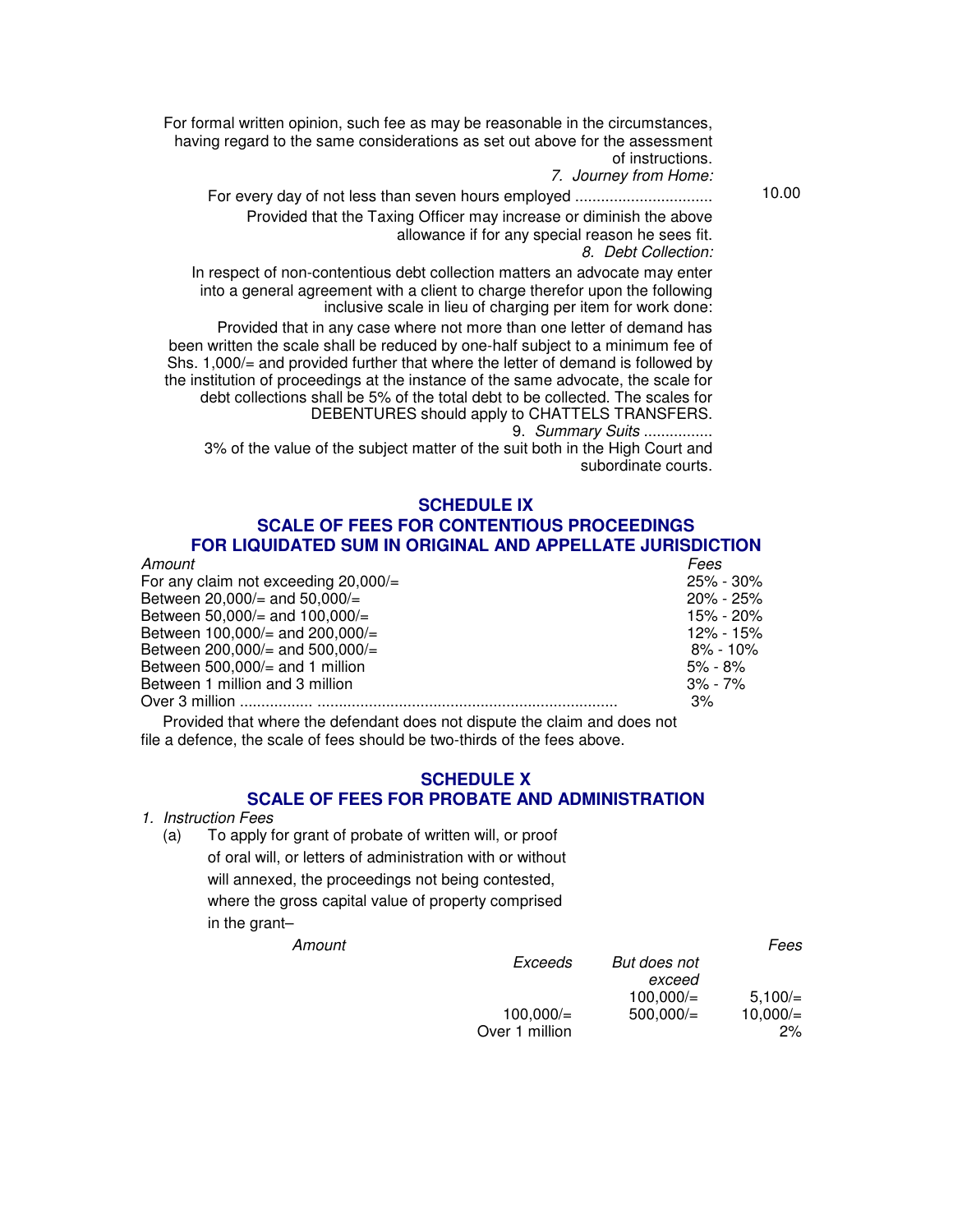| (b) | To apply for re-sealing a grant, the proceedings not<br>being contested:                                                                                                                                                                                                             | four-fifths of<br>the<br>fee<br>provi<br>ded<br>unde<br>r par<br>agra<br>ph |
|-----|--------------------------------------------------------------------------------------------------------------------------------------------------------------------------------------------------------------------------------------------------------------------------------------|-----------------------------------------------------------------------------|
|     | (c)<br>To lodge a caveat or a renunciation of a right<br>                                                                                                                                                                                                                            | (a).<br>2,100.00                                                            |
| (d) | To lodge an objection to a grant, or a citation or other<br>application or proceeding under any provision of the<br>law of probate and administration not otherwise<br>provided for in this Schedule, such sum as the taxing<br>officer shall consider reasonable, but not less than | 2,100.00                                                                    |
| (e) | To render an inventory on account, including estate<br>duty affidavit, corrective estate duty affidavit and<br>inventory included in or annexed to an affidavit in                                                                                                                   | 1% of net<br>estat<br>e                                                     |
|     | 2. Drawing:<br>Each form or document prescribed under or required by the<br>law of probate and administration                                                                                                                                                                        | 160.00                                                                      |
|     | 3. Copies:<br>Per folio                                                                                                                                                                                                                                                              | 30.00                                                                       |
|     | 4. Perusing                                                                                                                                                                                                                                                                          | 30.00 per folio                                                             |
|     | 5. Letters and Attendances:<br>Including those necessary in ascertaining the particulars,<br>extent and identity of an estate, and the raising and<br>settlement of estate duty-<br>Letters                                                                                          | 110.00                                                                      |
|     | (a)                                                                                                                                                                                                                                                                                  |                                                                             |
|     | or per                                                                                                                                                                                                                                                                               | 70.00                                                                       |
|     | (b)<br>Letters received and perused                                                                                                                                                                                                                                                  | 50.00                                                                       |
|     | or per                                                                                                                                                                                                                                                                               | 30.00                                                                       |
|     | (c)<br>Attendances-<br>in ordinary cases of 15 minutes or part thereof<br>(i)                                                                                                                                                                                                        | 760.00                                                                      |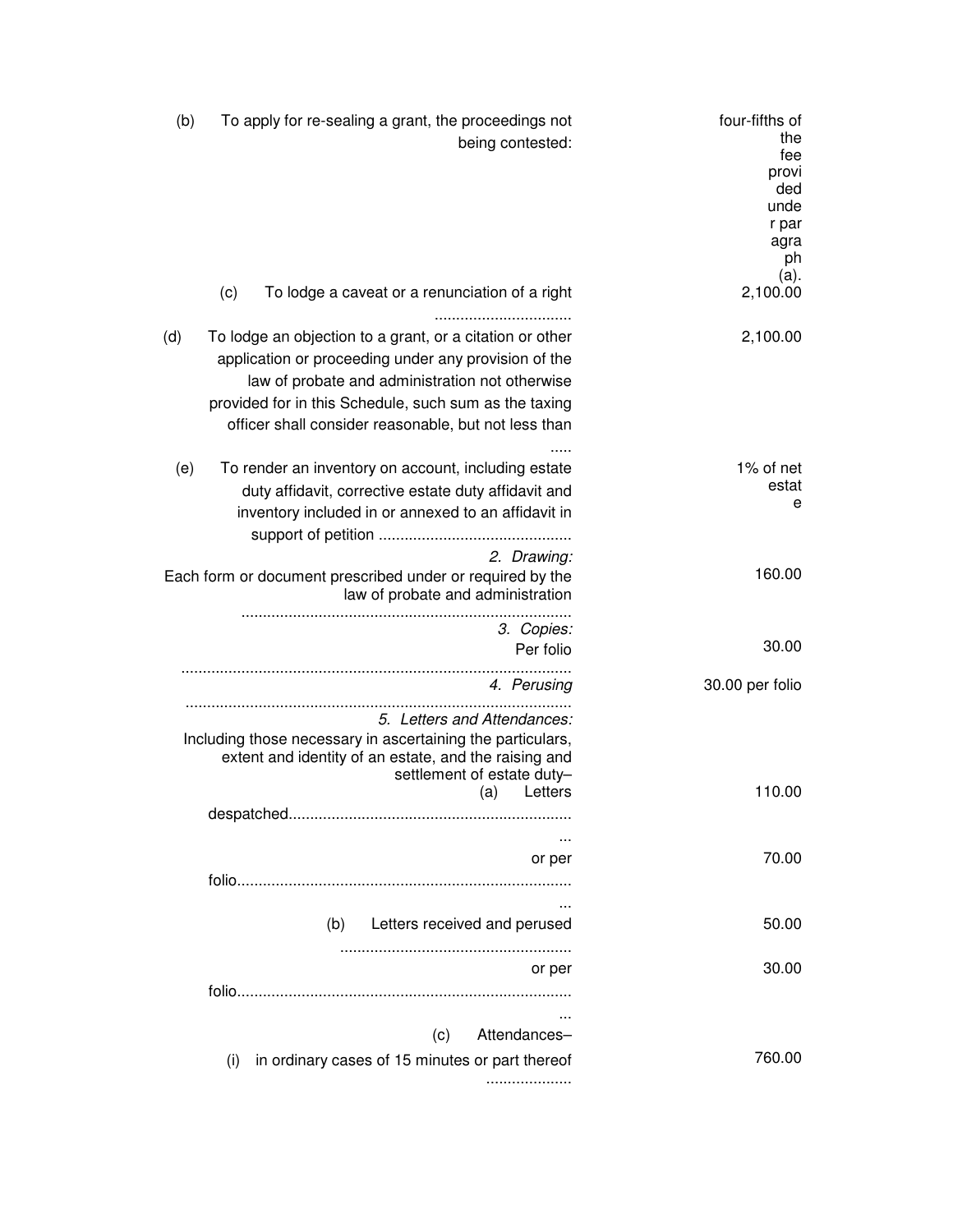|     | (ii)  | routine telephone calls within Tanzania for three<br>minutes or part thereof                                                                                                                                                                | 110.00                    |
|-----|-------|---------------------------------------------------------------------------------------------------------------------------------------------------------------------------------------------------------------------------------------------|---------------------------|
|     | (iii) | in other cases the taxing officer may increase or<br>reduce the above charges if, for any special<br>reason, he sees fit.                                                                                                                   |                           |
|     |       | 6. Actual Administration of a Testamentary or Other Estate or<br>Trust:                                                                                                                                                                     |                           |
|     |       | Such annual or semi-annual fee as may be<br>(a)<br>reasonable in the circumstances, having regard to                                                                                                                                        |                           |
|     |       | the care and labour required, the number and length                                                                                                                                                                                         |                           |
|     |       | of the papers to be perused, the value and                                                                                                                                                                                                  |                           |
|     |       | complexity of the estate, the interests of the parties                                                                                                                                                                                      |                           |
|     |       | and all other relevant circumstances; or by                                                                                                                                                                                                 |                           |
|     |       | agreement of client and advocate.                                                                                                                                                                                                           |                           |
| (b) |       | An annual commission of such amount as the taxing                                                                                                                                                                                           |                           |
|     |       | officer shall consider reasonable, having regard to all                                                                                                                                                                                     |                           |
|     |       | the circumstances, but not exceeding in aggregate                                                                                                                                                                                           |                           |
|     |       | the following rates-                                                                                                                                                                                                                        |                           |
|     | (i)   | on the estimated net capital value of the estate                                                                                                                                                                                            | $1\frac{1}{2}\%$ per<br>а |
|     |       |                                                                                                                                                                                                                                             | n                         |
|     |       |                                                                                                                                                                                                                                             | n<br>u                    |
|     |       |                                                                                                                                                                                                                                             | m                         |
|     |       | on the amount of the income of the estate<br>(ii)                                                                                                                                                                                           | 2% per annum              |
|     | (iii) | on the capital value of any portion of the estate<br>which is realised or invested                                                                                                                                                          | 3% per annum              |
|     |       | or by agreement of client and advocate.                                                                                                                                                                                                     |                           |
| (c) |       | An amount based upon Schedule VIII provided that-                                                                                                                                                                                           |                           |
|     | (i)   | in relation to a shorter period than a year or half<br>year, a fee under paragraph (b)(i) shall be<br>calculated with reference to that period;                                                                                             |                           |
|     | (ii)  | a fee charged under paragraph (a) or (b) shall<br>include all necessary correspondence received<br>and sent and attendance relative thereto and<br>the preparation of the set of inventory and<br>accounts for that year but any additional |                           |
|     |       | inventories or accounts required or formal<br>documents filed or proceedings taken under the<br>Probate and Administration of Estates Act *                                                                                                 |                           |
|     |       | shall be charged for separately under the<br>appropriate paragraphs of this Schedule.                                                                                                                                                       |                           |

## **SCHEDULE XI**

# **COSTS OF PROCEEDINGS IN THE HIGH COURT AND SUBORDINATE COURTS**

1. Instruction Fees:

The fee for instructions in the suit shall be as prescribed in these paragraphs. Shs.

(a) To present or oppose a petition for winding up a company ............... 10,000.00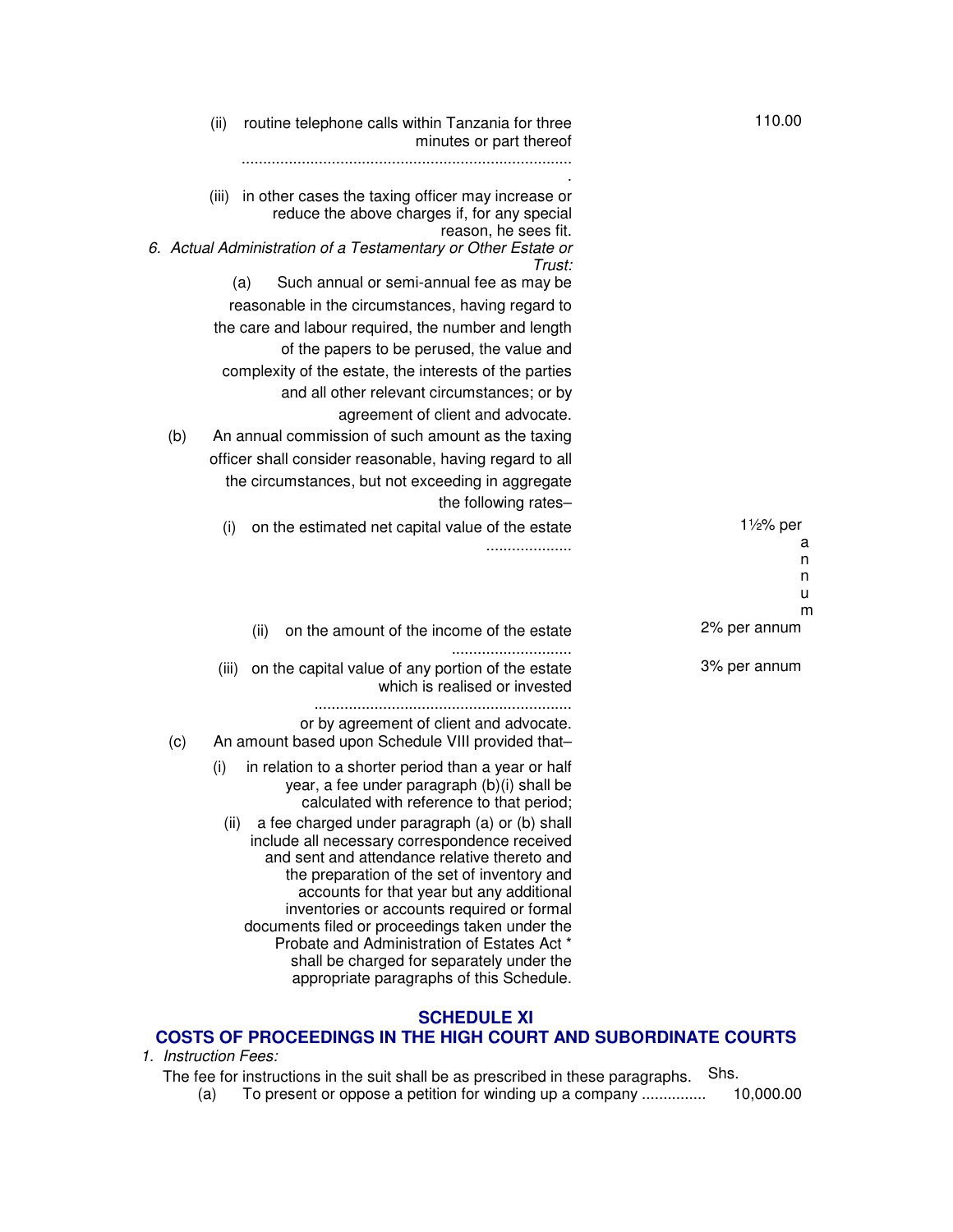| (b)<br>To support a petition for winding up a company                                                                                                                                                                                                                                                                                                                                                        | 2,100.00             |
|--------------------------------------------------------------------------------------------------------------------------------------------------------------------------------------------------------------------------------------------------------------------------------------------------------------------------------------------------------------------------------------------------------------|----------------------|
| To present a petition for dissolution of marriage, nullity, judicial<br>(c)                                                                                                                                                                                                                                                                                                                                  |                      |
| separation-                                                                                                                                                                                                                                                                                                                                                                                                  |                      |
| (i)                                                                                                                                                                                                                                                                                                                                                                                                          | 5,100.00             |
| Where the proceedings are defended or to defend such<br>(ii)<br>proceedings: such sum as the Taxing Officer shall consider                                                                                                                                                                                                                                                                                   | 10,100.00            |
| (iii) To apply for ancillary relief-                                                                                                                                                                                                                                                                                                                                                                         |                      |
| if application heard together with petition or answer, as the case                                                                                                                                                                                                                                                                                                                                           | 2,100.00             |
| if application not heard together with petition or answer as the case                                                                                                                                                                                                                                                                                                                                        | 3,100.00             |
|                                                                                                                                                                                                                                                                                                                                                                                                              | 3,100.00             |
| To present or defend an application to a judge under the Law of<br>(v)<br>Marriage (Matrimonial Proceedings) Rules or the Adoption of<br>To present or oppose such an application for adoption-<br>(d)                                                                                                                                                                                                       | 2,100.00             |
| such sum as the Taxing Officer shall consider reasonable but not<br>(i)                                                                                                                                                                                                                                                                                                                                      | 10,100.00            |
| to present or oppose an application under the Adoption Ordinance<br>(ii)                                                                                                                                                                                                                                                                                                                                     | 5,100.00             |
| To institute and conduct or to defend garnishee proceedings: Such sum<br>(e)                                                                                                                                                                                                                                                                                                                                 | 510.00               |
| as the Taxing Officer in his discretion shall consider proper but not less                                                                                                                                                                                                                                                                                                                                   |                      |
|                                                                                                                                                                                                                                                                                                                                                                                                              |                      |
| (f)<br>To present an application for leave for a prerogative order: Such sum as                                                                                                                                                                                                                                                                                                                              | 2,100.00             |
| the Taxing Officer shall consider reasonable but not less than                                                                                                                                                                                                                                                                                                                                               |                      |
| To present or oppose an application for a prerogative order: Such sum<br>(g)                                                                                                                                                                                                                                                                                                                                 | 6,100.00             |
| as the Taxing Officer shall consider reasonable but not less than                                                                                                                                                                                                                                                                                                                                            |                      |
| To sue or defend in any case not provided for above: (as shown below)<br>(h)                                                                                                                                                                                                                                                                                                                                 |                      |
| (i)<br>To present or oppose an appeal in any case not provided for above: (as<br>shown below)                                                                                                                                                                                                                                                                                                                |                      |
| (j)<br>For applications, notices of motion or chamber applications, (including                                                                                                                                                                                                                                                                                                                               |                      |
| appeals from taxation) (as shown below)                                                                                                                                                                                                                                                                                                                                                                      |                      |
| Provided that-                                                                                                                                                                                                                                                                                                                                                                                               | 1,100.00<br>3,100.00 |
| (i) The Taxing Officer, in the exercise of his discretion, shall take into<br>consideration the other fees and allowances to the advocate (if any) in<br>respect of the work to which any such allowance applies, the nature and<br>importance of the cause or matter, the amount involved, the interest of<br>the parties, the general conduct of the proceedings, and all other<br>relevant circumstances; |                      |
| (ii) in any case in which a certificate for more than one advocate shall have<br>been given by the judge, the instructions fee allowed on taxation as<br>between party and party shall be increased by one third and other<br>charges shall be doubled where requisite;                                                                                                                                      |                      |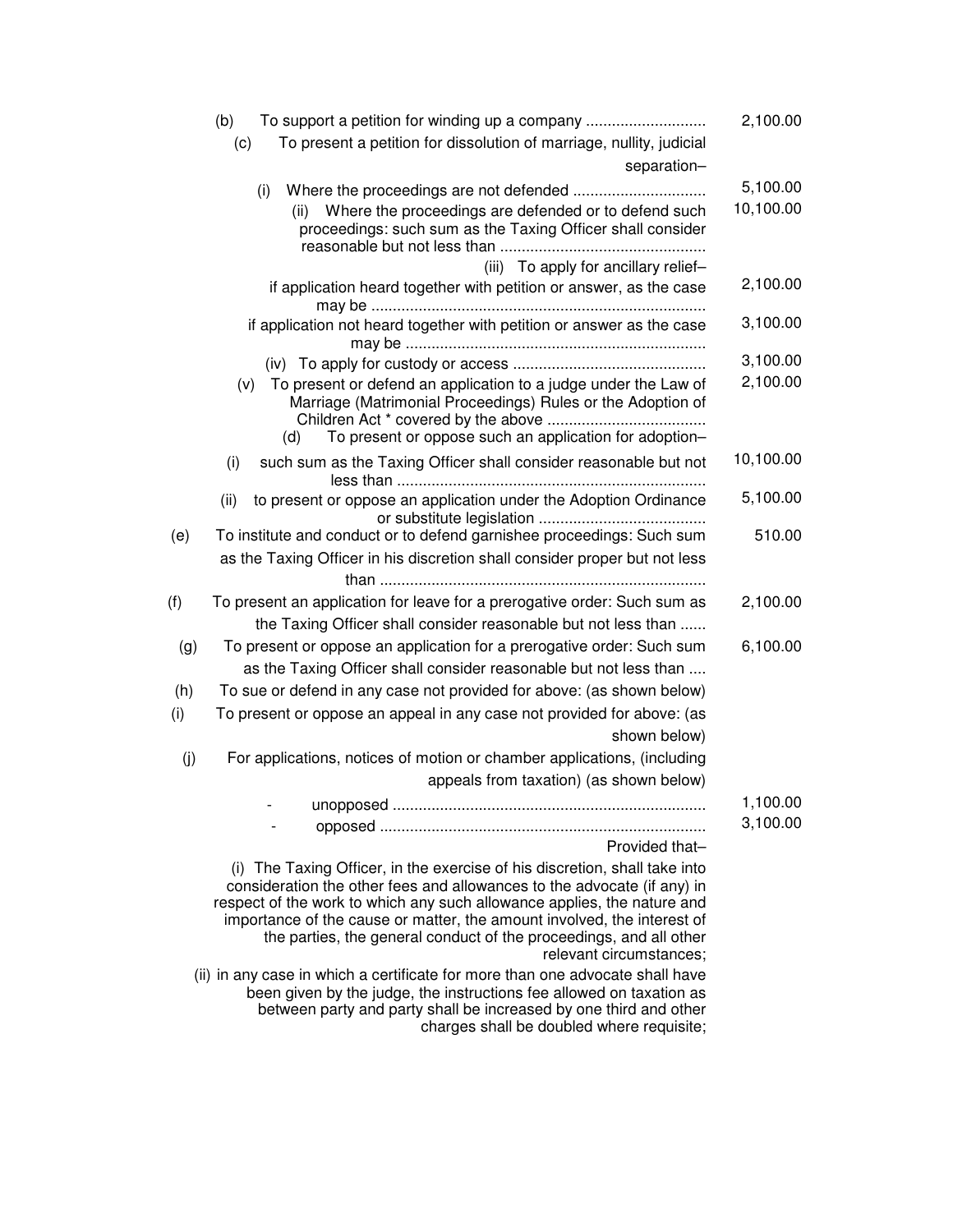| (iii) for the purpose of assessing an instructions fee in a suit for the<br>possession of premises with or without a claim for arrears of rent or<br>mesne profits, the value of the subject matter shall be taken to be one<br>year's rent of the premises (or, where no rent has been shown but<br>mesne profits) together with the arrears of rent or mesne profits (if any)<br>is found due.<br>2. Copies: |          |
|----------------------------------------------------------------------------------------------------------------------------------------------------------------------------------------------------------------------------------------------------------------------------------------------------------------------------------------------------------------------------------------------------------------|----------|
| Plaint, written statement of defence, affidavit, petition of appeal, cross<br>(a)                                                                                                                                                                                                                                                                                                                              | 30.00    |
| objections to petition, interrogatories, replies to interrogatories,                                                                                                                                                                                                                                                                                                                                           |          |
| agreement in satisfaction of suit, or for reference to arbitration, exhibit,                                                                                                                                                                                                                                                                                                                                   |          |
| bill of costs and every other document (whether for court or opposing                                                                                                                                                                                                                                                                                                                                          |          |
| party) per folio<br>The actual cost of copies of judge's notes bespoken from day to day as<br>(b)                                                                                                                                                                                                                                                                                                              |          |
| a case proceeds may be allowed if certified for by the trial judge.                                                                                                                                                                                                                                                                                                                                            |          |
| Printing actual costs, supported by vouchers, shall be allowed (subject to<br>(c)                                                                                                                                                                                                                                                                                                                              |          |
| Rule 56).                                                                                                                                                                                                                                                                                                                                                                                                      |          |
| (d)<br>In special cases in addition to preparing and making copies of any                                                                                                                                                                                                                                                                                                                                      | 110.00   |
| account or other document, not being notes or observations relating to                                                                                                                                                                                                                                                                                                                                         |          |
| the evidence of witnesses only, which may be necessary for the judge's                                                                                                                                                                                                                                                                                                                                         |          |
| or advocate's use at trial; such sum as may be reasonable not                                                                                                                                                                                                                                                                                                                                                  |          |
| exceeding per folio                                                                                                                                                                                                                                                                                                                                                                                            |          |
| (e)                                                                                                                                                                                                                                                                                                                                                                                                            | 30.00    |
| 3. Service:                                                                                                                                                                                                                                                                                                                                                                                                    |          |
| (a)                                                                                                                                                                                                                                                                                                                                                                                                            | 70.00    |
| Every additional kilometre over these:<br>(b)                                                                                                                                                                                                                                                                                                                                                                  | 30.00    |
| such amount as is reasonable, not exceeding per kilometre                                                                                                                                                                                                                                                                                                                                                      |          |
| (c)                                                                                                                                                                                                                                                                                                                                                                                                            | 40.00    |
| 4. Plans, Models, etc.                                                                                                                                                                                                                                                                                                                                                                                         |          |
| Plans, charts, photographs or models for use of judge at trial: such sum as<br>may be reasonable under the circumstances.<br>5. Translation:                                                                                                                                                                                                                                                                   |          |
| 6. Costs in Unopposed Execution Proceedings:                                                                                                                                                                                                                                                                                                                                                                   | 70.00    |
| Costs in execution proceedings which are not opposed except on the grounds<br>of the judgement debtor's inability to pay or grounds analogous thereto-                                                                                                                                                                                                                                                         |          |
| Instructions to execute decree and drawing necessary application<br>(a)                                                                                                                                                                                                                                                                                                                                        | 1,100.00 |
| (b)                                                                                                                                                                                                                                                                                                                                                                                                            | 110.00   |
| (c)                                                                                                                                                                                                                                                                                                                                                                                                            | 160.00   |
|                                                                                                                                                                                                                                                                                                                                                                                                                |          |

#### **SCHEDULE XII BANKRUPTCY PROCEEDINGS:**

# **PETITIONING DEBTOR'S ADVOCATE'S COSTS INSTRUCTIONS FOR PETITION**

# **INSTRUCTION FEES AS PRESCRIBED IN CONTENTIOUS MATTERS IN SCHEDULE**

**IX**

Shs.

Instructions to apply for discharge .......................................................... 1,100.00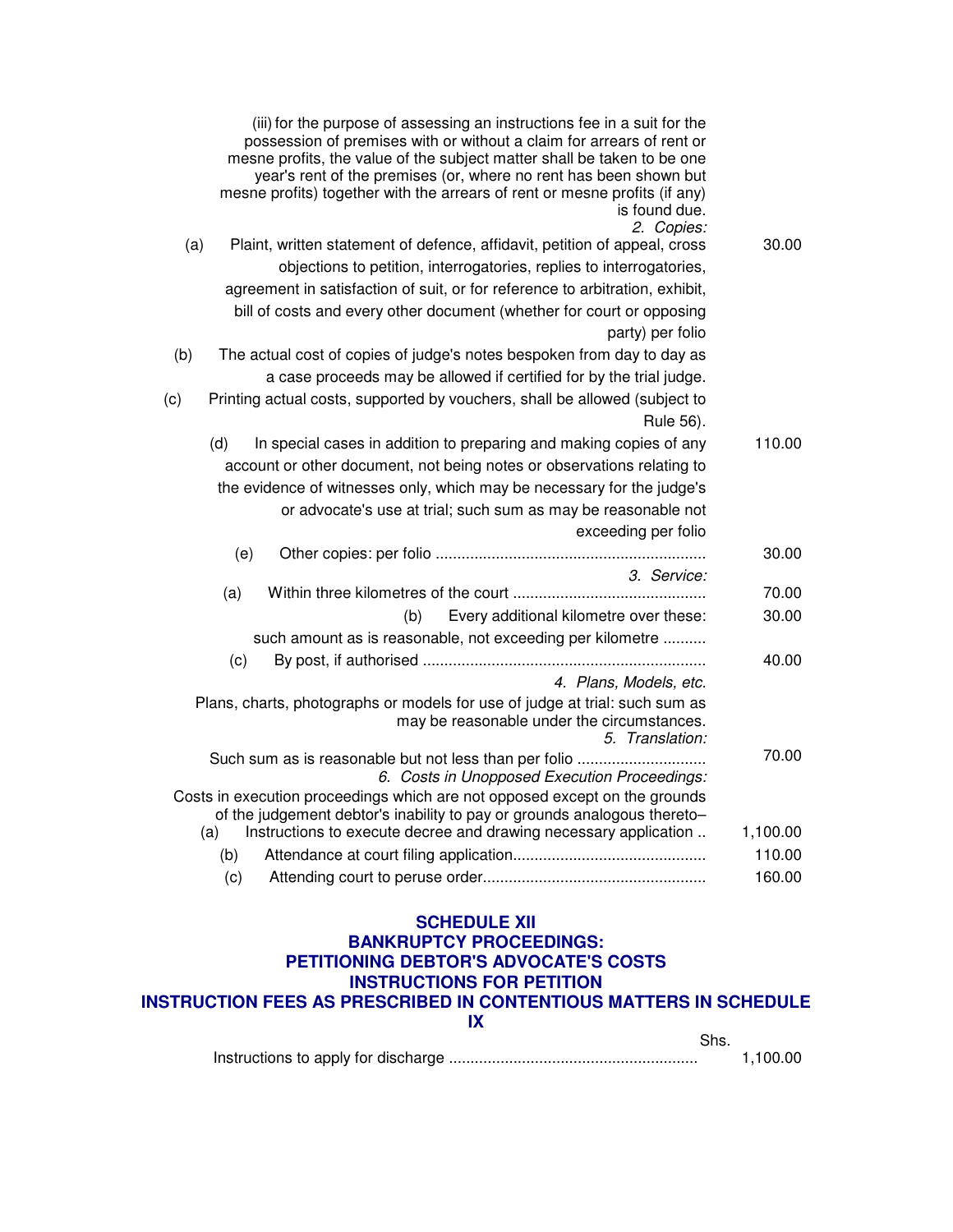A Certificate of the Official Receiver as to the value which the assets are likely to realise shall be produced to the Taxing Officer and the allowance for instructions for petition made accordingly.

In cases where a composition is accepted and confirmed by the court the value of the assets shall be taken at the amount required for the purposes of composition.

#### **PETITIONING CREDITOR'S ADVOCATE'S BILL OF COSTS**

| Instructions for petition to adjudicate debtor bankrupt                       | As per scales<br>prescribed in<br>contentious<br>matters |  |
|-------------------------------------------------------------------------------|----------------------------------------------------------|--|
| Instructions for appointment of interim receiver of a bankrupt's estate       | 210.00                                                   |  |
| Where the debtor disputes the statements in the petition, further instruction | 610.00                                                   |  |

**DEBTOR'S ADVOCATE'S COSTS**

Where the court allows costs to the debtor on dismissal of petition in bankruptcy: Instruction to oppose petition .................................................................... 1,100.00 The scale of costs in bankruptcy matters is supplemental to all other scales of costs as provided by rules of court for taxation, and the Taxing Officer shall in taxing bills of costs in such matters tax all acts, appearances, and work done not provided for in the above scale according to such scale or scales in force for the time being for the taxation of costs.

#### **BANKRUPTCY PROCEEDINGS DRAWING**

| Concise statement, plaint, written statement, interlocutory application, notice of<br>motion or chamber application originating summons, affidavit, petition of appeal, | 160.00 |
|-------------------------------------------------------------------------------------------------------------------------------------------------------------------------|--------|
| interrogatories, agreement for compromise, adjustment or satisfaction of suit, or                                                                                       |        |
| for reference to arbitration (under two folios)                                                                                                                         |        |
| The like over two folios additional per folio after the first two                                                                                                       | 70.00  |
| Drawing creditor's or debtor's petition that debtor be adjudicated bankrupt per<br>folios Shs. $30/1$ but not less than                                                 | 110.00 |
| Drawing notice of objections by debtor to creditor's petition where the court<br>allows costs to the debtor on dismissal of creditor's petition, per folio Shs. 30/=    | 110.00 |
|                                                                                                                                                                         | 70.00  |
|                                                                                                                                                                         | 30.00  |
| Every agreement raising questions of law or fact for the decision of the court<br>(unless certified by the judge to be allowed at a higher rate)                        | 410.00 |
|                                                                                                                                                                         | 30.00  |

## **COPIES**

30.00

.....

Of plaint, written statement, affidavit, petition of appeal, cross objections to petition, interrogatories, replies to interrogatories, agreement in satisfaction of suit, or for reference to arbitration, exhibit, bill of costs and every other necessary document (whether for court or opposing party) per folio ..............

The actual cost of copies of Judge's notes from day to day as a case proceeds may be allowed if certified by the trial Judge. Actual cost of printing supported by vouchers shall be allowed.

#### **ATTENDANCES**

(a) On any necessary application to or attendance on the Registrar ... 760.00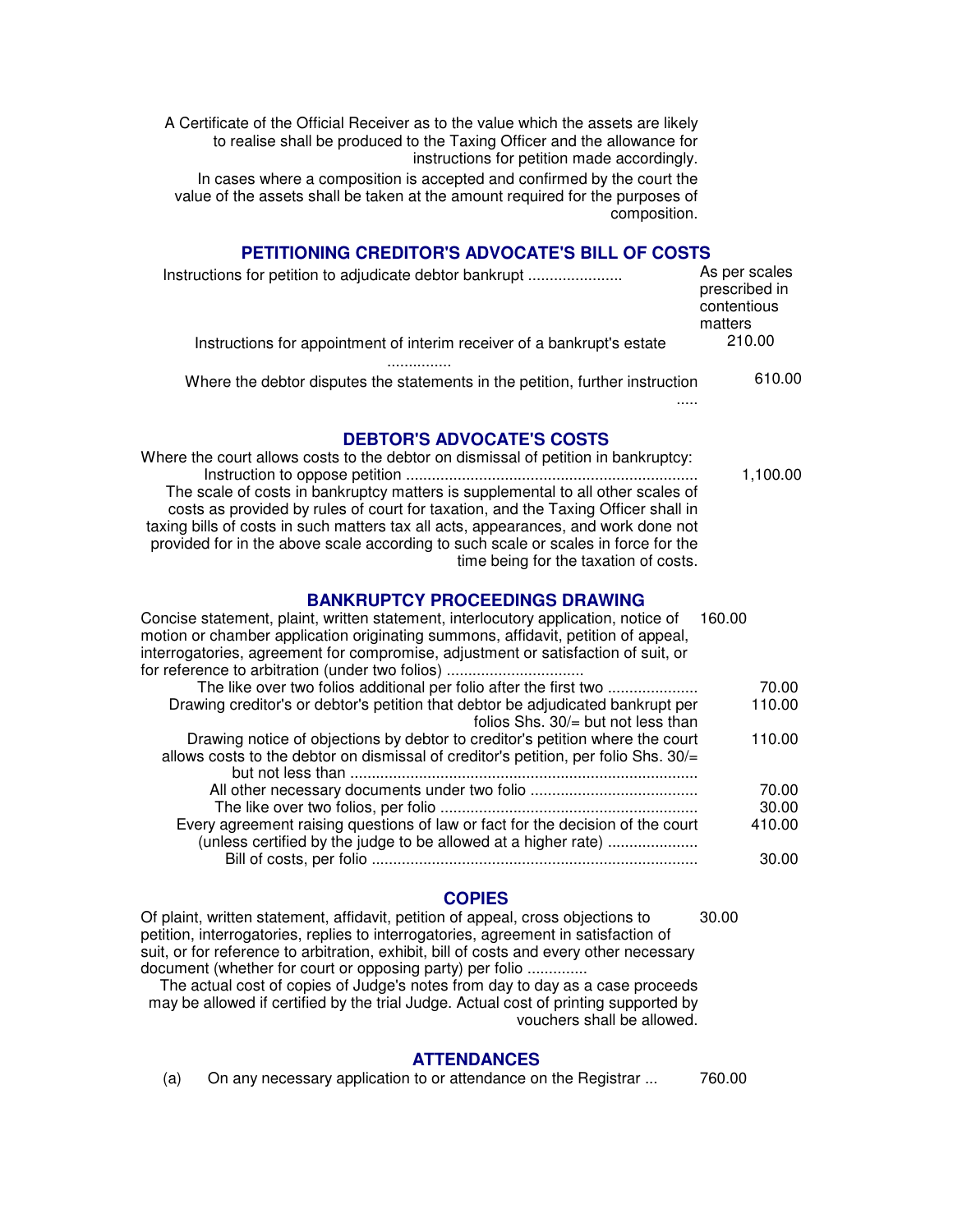| (b) | Where there are several deponents, or it is necessary for the purpose<br>of having an affidavit sworn or to employ an agent: Reasonable |                                     |
|-----|-----------------------------------------------------------------------------------------------------------------------------------------|-------------------------------------|
|     | allowance may be made on special grounds by the Taxing Officer.                                                                         |                                     |
| (c) | To inspect or produce for inspection, pursuant to a notice per half hour                                                                | 310.00                              |
|     | or part thereof provided that no allowance shall be made for any notice                                                                 |                                     |
|     | or inspection where it is shown that there was not good and sufficient                                                                  |                                     |
|     |                                                                                                                                         |                                     |
| (d) | At office of court or upon opposite party on his advocate not otherwise                                                                 | 20.00                               |
|     | provided for, which may be necessary: such fee as is reasonable but                                                                     |                                     |
|     | Where in consequence of anything done by the opposite party it<br>(e)                                                                   | 210.00                              |
|     | becomes necessary to advise or receive instructions from a client in the                                                                |                                     |
|     | progress of an action or matter, for each necessary attendance: Such                                                                    |                                     |
| (f) | At court on settlement of issues or for order, to make or oppose any                                                                    | 300.00                              |
|     | application or motion before the Judge or District Registrar in chambers                                                                |                                     |
| (g) | For the second or any further day's attendance on any such application                                                                  | 300.00                              |
|     | or motion, if specially allowed by the order of the Judge or Registrar                                                                  |                                     |
|     | (h)<br>At a meeting of creditors of a bankrupt per half hour or part thereof                                                            | 300.00                              |
| (i) | On behalf of petitioning creditor at court on presentation of petition that                                                             | 750.00 per                          |
|     |                                                                                                                                         | 30<br>mi<br>nut                     |
| (j) | On petitioning creditor or receiver after receiver appointed and giving                                                                 | es<br>750.00 per                    |
|     |                                                                                                                                         | 30<br>mi<br>nut                     |
| (k) | In court or in chambers on any matter on a date fixed by the court for                                                                  | es<br>750.00 per                    |
|     | hearing when case cannot be taken and notice has been given on the                                                                      | 30                                  |
|     |                                                                                                                                         | mi                                  |
|     |                                                                                                                                         | nut                                 |
| (1) | To hear a deferred judgement or to obtain judgement on an arbitrator's                                                                  | es<br>750.00 per                    |
|     | award or commissioner's report when the award or report is not                                                                          | 30                                  |
|     |                                                                                                                                         | mi                                  |
|     |                                                                                                                                         | nut                                 |
|     | (m)                                                                                                                                     | es<br>750.00 per                    |
|     |                                                                                                                                         | 30<br>mi                            |
|     |                                                                                                                                         | nut<br>es                           |
| (n) | In court to ask for judgement where claim admitted before the hearing                                                                   | 750.00 per<br>30<br>mi<br>nut<br>es |
|     |                                                                                                                                         |                                     |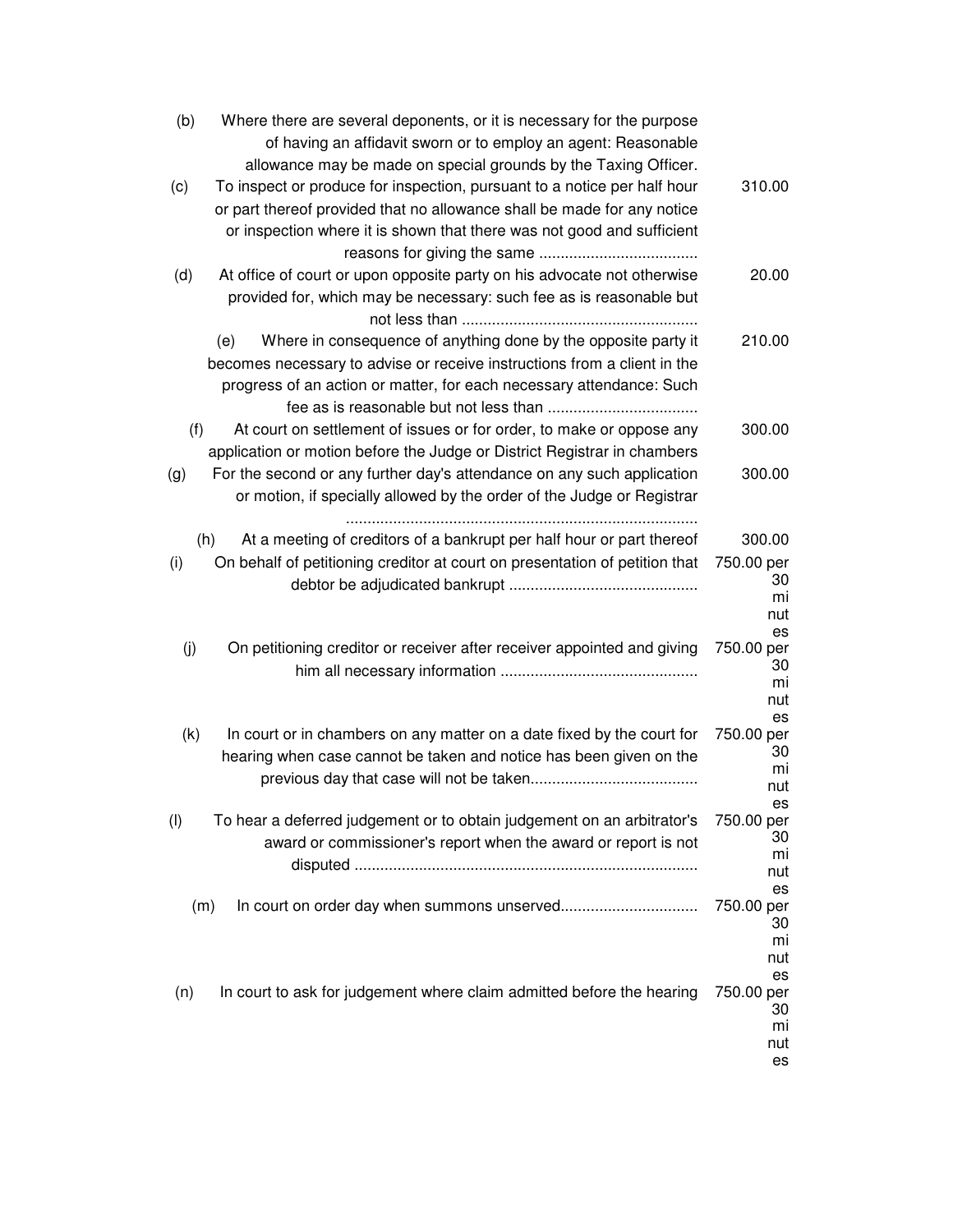| In court for orders if defendant served and plaintiff proves his case or<br>(0)<br>defendant appears and admits the claim and judgement is given                                                                                                                                               | 750.00 per<br>30<br>mi<br>nut<br>es       |
|------------------------------------------------------------------------------------------------------------------------------------------------------------------------------------------------------------------------------------------------------------------------------------------------|-------------------------------------------|
| (p)<br>At office of court or Registrar to bespeak or receive copies of                                                                                                                                                                                                                         | 750.00 per<br>30<br>mi<br>nut<br>es       |
| (q)<br>With judge or with judge and assessors on a view out of court: The<br>same fees as for attendance in court conducting case, in addition to all<br>expenses properly incurred in getting to and from the place viewed                                                                    | 750.00 per<br>30<br>mi<br>nut<br>es       |
| (r)<br>Before a commissioner for adjustment of accounts                                                                                                                                                                                                                                        | 750.00 per<br>30<br>mi<br>nut<br>es       |
| (s)<br>Before an arbitrator: Same fees as for conducting a case in court                                                                                                                                                                                                                       | 750.00 per<br>30<br>mi<br>nut<br>es       |
| (t)                                                                                                                                                                                                                                                                                            | 750.00 per<br>30<br>mi<br>nut<br>es       |
| Special not otherwise provided for at Taxing Officer's discretion<br>(u)                                                                                                                                                                                                                       | 750.00 per<br>30<br>mi<br>nut             |
| Examining and taking minutes of evidence of each witness afterwards<br>(v)                                                                                                                                                                                                                     | es<br>750.00 per<br>30<br>mi<br>nut       |
| In special cases, in addition, for preparing and making copies of any<br>account or other documents not being notes or observations relating to<br>the evidence of witnesses only which may be necessary for the judge's<br>or advocate's use at the trial: Such sum as may be reasonable, not | es<br>750.00 per<br>30<br>mi<br>nut<br>es |

# **PERUSALS**

| (a) |                                                  | Of pleadings, memo of appeal interrogatories and answers thereto,    | 30.00 |       |
|-----|--------------------------------------------------|----------------------------------------------------------------------|-------|-------|
|     |                                                  | notice to admit or produce, petition to wind up company, petition in |       |       |
|     |                                                  | bankruptcy, notice of motion in court, originating summons or other  |       |       |
|     | necessary document not specifically provided for |                                                                      |       |       |
|     |                                                  |                                                                      |       | 30.00 |
|     | (b)                                              | Of affidavits, per folio 25 cents but not less than                  |       | 25.00 |
|     | (C)                                              |                                                                      |       | 30.00 |
|     |                                                  |                                                                      |       |       |